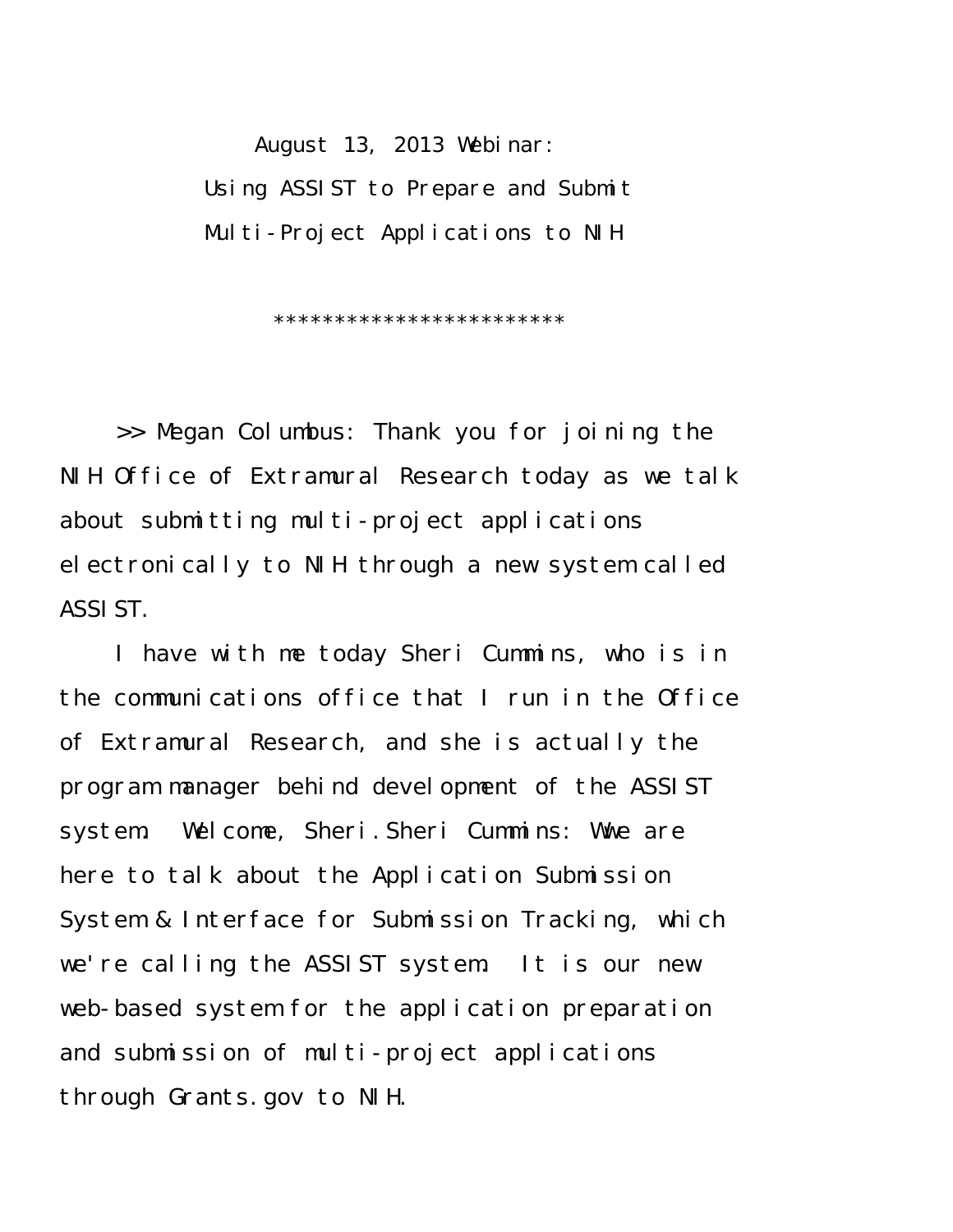So dealing with paper based multi-project applications can be a very overwhelming task for both our applicants and for NIH staff. If you're on the applicant side, then you know that for these multi-project applications you have to build them in your electronic systems and then print them out and collate them and make multiple copies and ship them through the mail to NIH. If you're on the NIH staff side then you receive these big boxes of applications and we actually send them to be electronically scanned and we get a low resolution black and white image and we have to manually enter all the data into our systems. It's really just not an ideal process.

The multi-project applications are the last ones to remain in a paper process, and we are transitioning them over as you know to electronic submission. These are very complex applications. They're often very large programs or centers. There's typically an umbrella application that describes the overall effort and then there's some number of components associated with that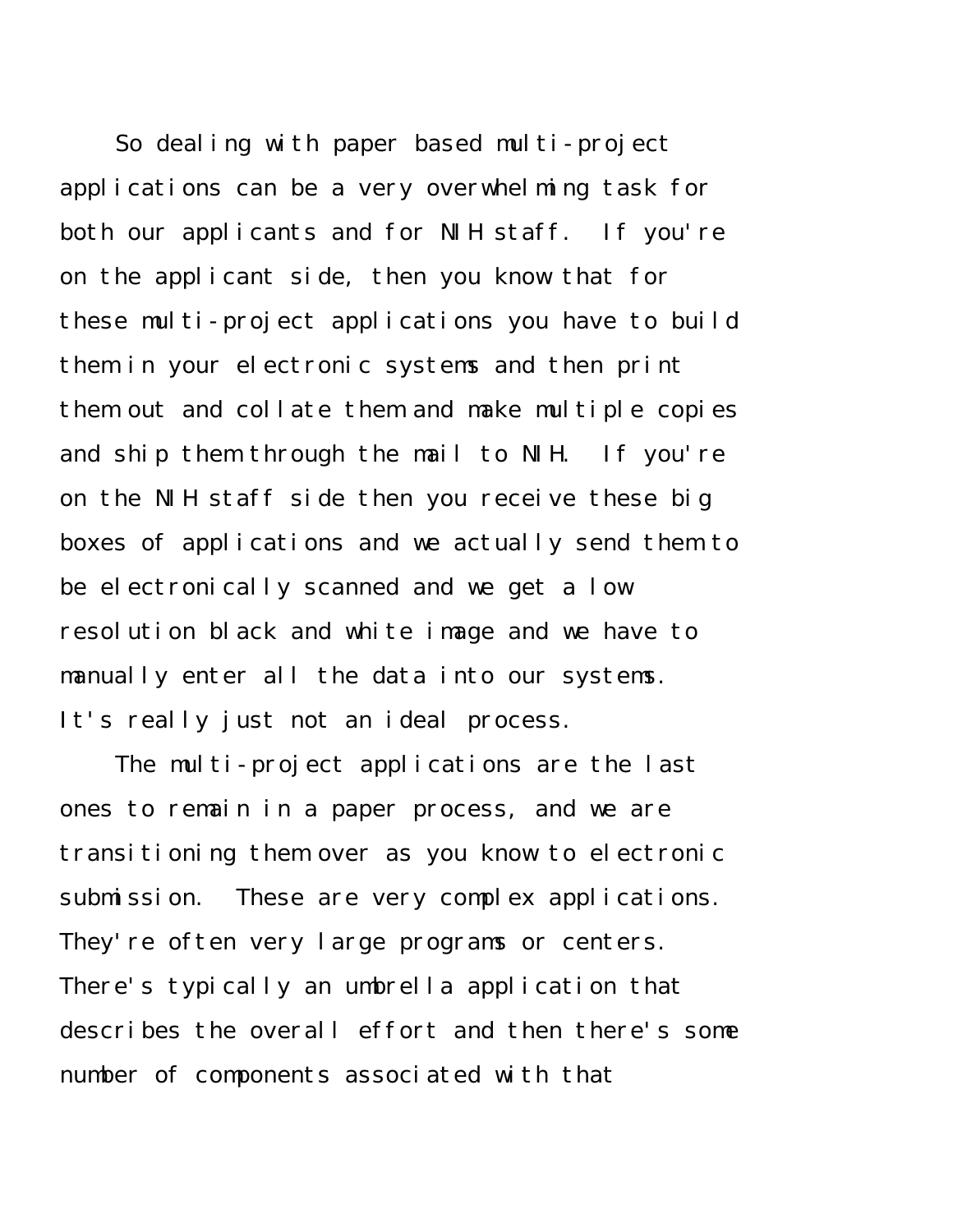application, each which is about the equivalent of a single project application in and of itself.

These can vary in size from two to 200 components. In fact, we have some in our database with over 400 components. They have multi-tiered budgets. They can have a large number of key personnel. And that key personnel can actually work across components.

And they may require different application structures depending on the type of component people are creating. So it might be a research component or a training component or career devel opment, depending on the opportunity.

So we really want to go electronic with these applications. It's really about time.

Unfortunately when we looked at our current model for applications submission electronically for our single project applications it became very quickly apparent that downloadable forms model used by Grants.gov would not actually accommodate requirements we have for our multi-project applications.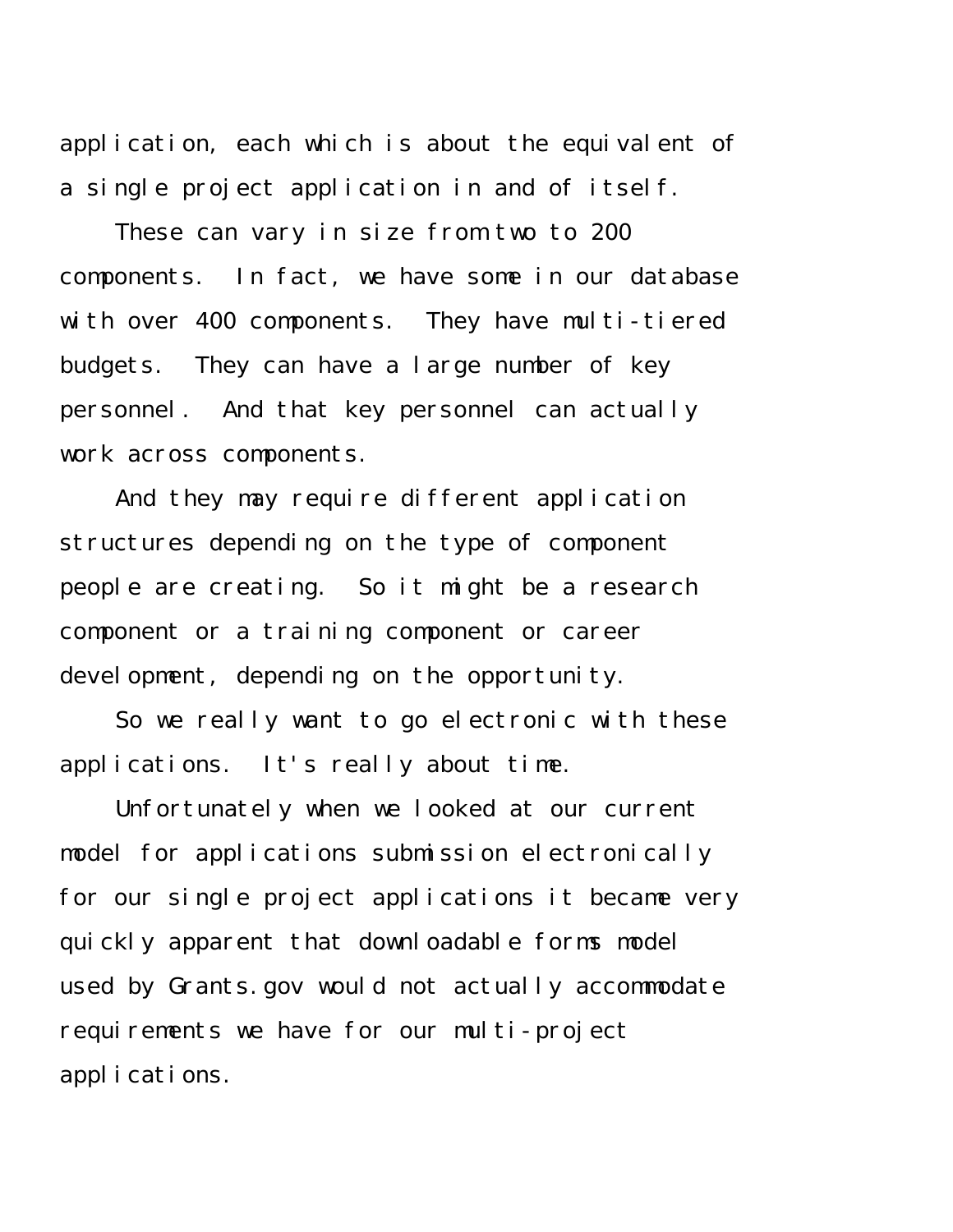So we partnered with Grants.gov to actually make some changes to the Grants.gov system that would allow us to do these projects within projects and still submit using the Grants.gov system. We wanted to do this for a number of reasons. First we heard from our applicant community that you really like the idea of a centralized portal for electronic submission. And Grants.gov is that portal. And also many of the institutions have a considerable investment in the submission systems in their own institutions to submit to Grants.gov. So we wanted to make sure we maintained that.

So we built this ASSIST system, it's web-based as we had mentioned, and it really is a replacement for the downloadable forms model. But as we have discussed, if you have a solution at your institution that you use for your single project submissions and you don't actually use the downloadable forms for single projects, once your system has expanded to do multi-project applications you can actually use that system in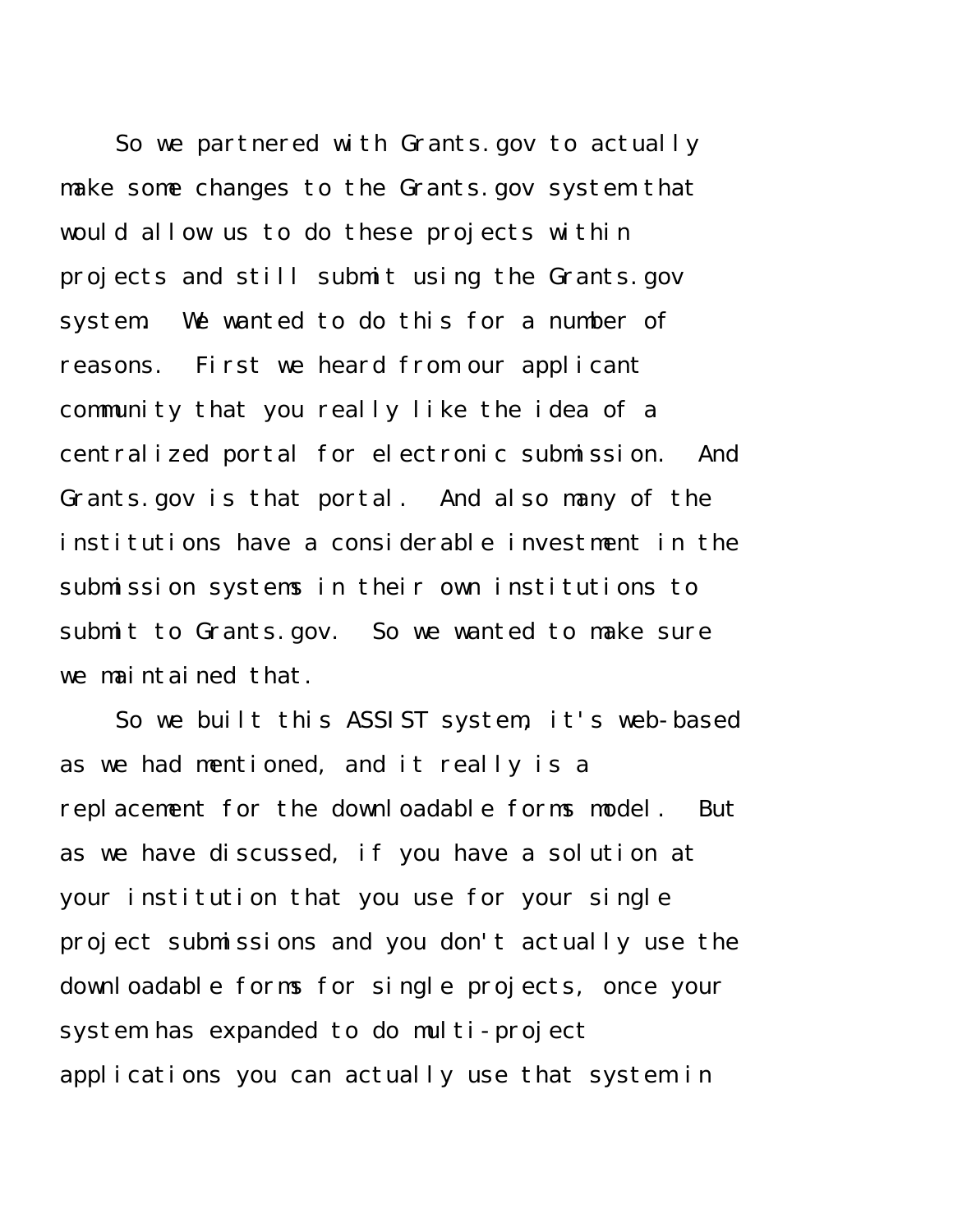lieu of ASSIST.

Whether you're using ASSIST or your own solution, and we call those system-to-system data solutions, your still going through Grants.gov and then ultimately on to NIH.

ASSIST has some nice features that we actually were able to incorporate based on feedback that we've been hearing from our applicants since 2005 when we started using the downloadable forms for single projects.

We're able to leverage the eRA Commons accounts that we already have in our systems. We can actually use those accounts to prepopulate some of the data that are in our applications.

We're able to validate both Grants.gov and NIH business rules before you submit. If you're familiar with our single project program process, then you're familiar with the fact that to get any validations on the agency side you actually have to submit all the way through Grants.gov and then we do some processing of the application and then we give you a list of errors and warnings and you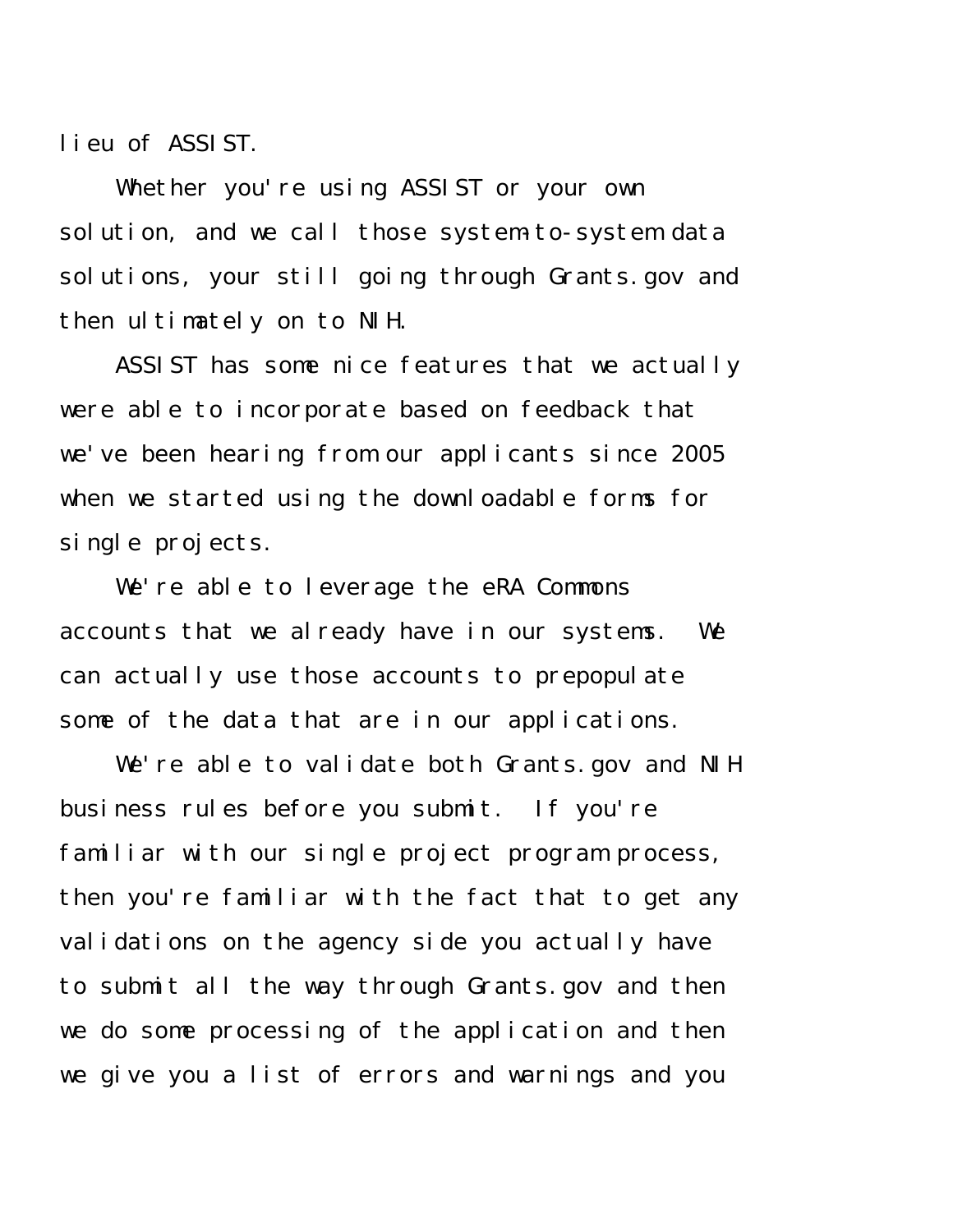have to come all the way back through. With ASSIST you can actually do those checks up front.

So you're able to do a preview of the application image before you submit. This system will automatically generate the table of contents, the headers and the footers. And you can actually track both the Grants.gov and the eRA Commons submission status from within ASSIST.

ASSIST has been piloted with selected project FOAs since November 2012. We've had about half a dozen pilots and we've gotten a great amount of feedback and made some significant changes to the system based on that feedback. So if you participated in those pilots we just want to put a shout-out to you and thank you very much because we have actually actioned much of the information that we received from you and I think you'll see that as we go through the slides.

Our systems are ready to begin an active-based transition to electronic submission. And as you all know hopefully you've been paying attention to the NIH guide for grants and contracts, we're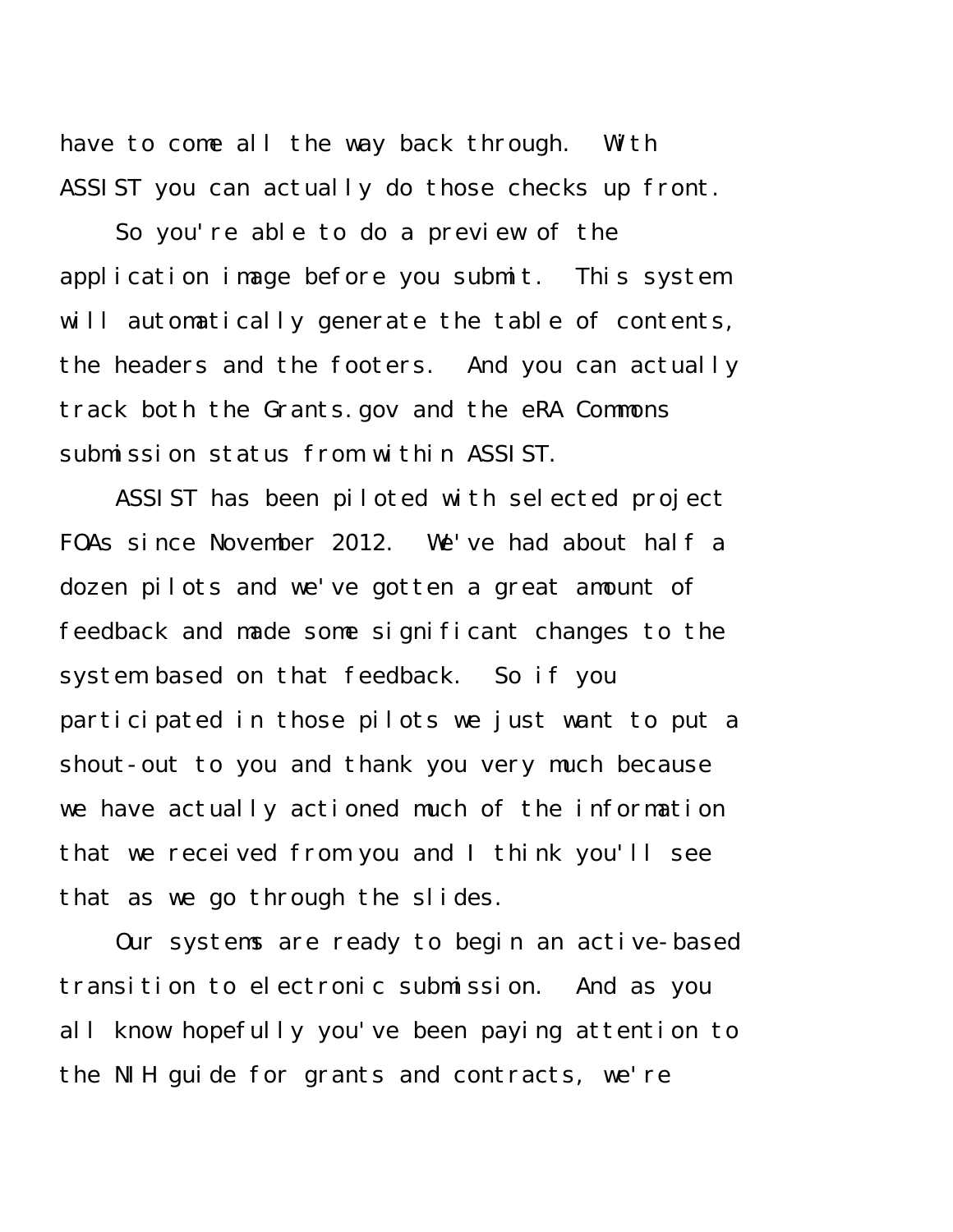starting in September 25, 2013 will be our first transition date. And this transition actually has two parts. We kind of concentrate on the paper to electronic part, but we do also want to highlight the fact that this is not only going from paper to electronic, it's also going from the PHS 390 dataset to the SF which stands for standard format 424 research and related. We abbreviate that to SF424 R & R dataset. The PHS 398 dataset is actually made for the public health services agencies. So it is a great fit for NIH and it's served us well over the years; however, we are required to move to these standard forms. And you will see that much of the data collection is exactly the same. It's just in a different format and collected in a different way. We do have some limitations in what we're able to adjust given that they're federal-wide and not NIH specific.

So our transition timeline. Once an activity code transitions, all applications, whether they're new, resubmission, renewal or revision, to an FOA must be electronic, and that means that no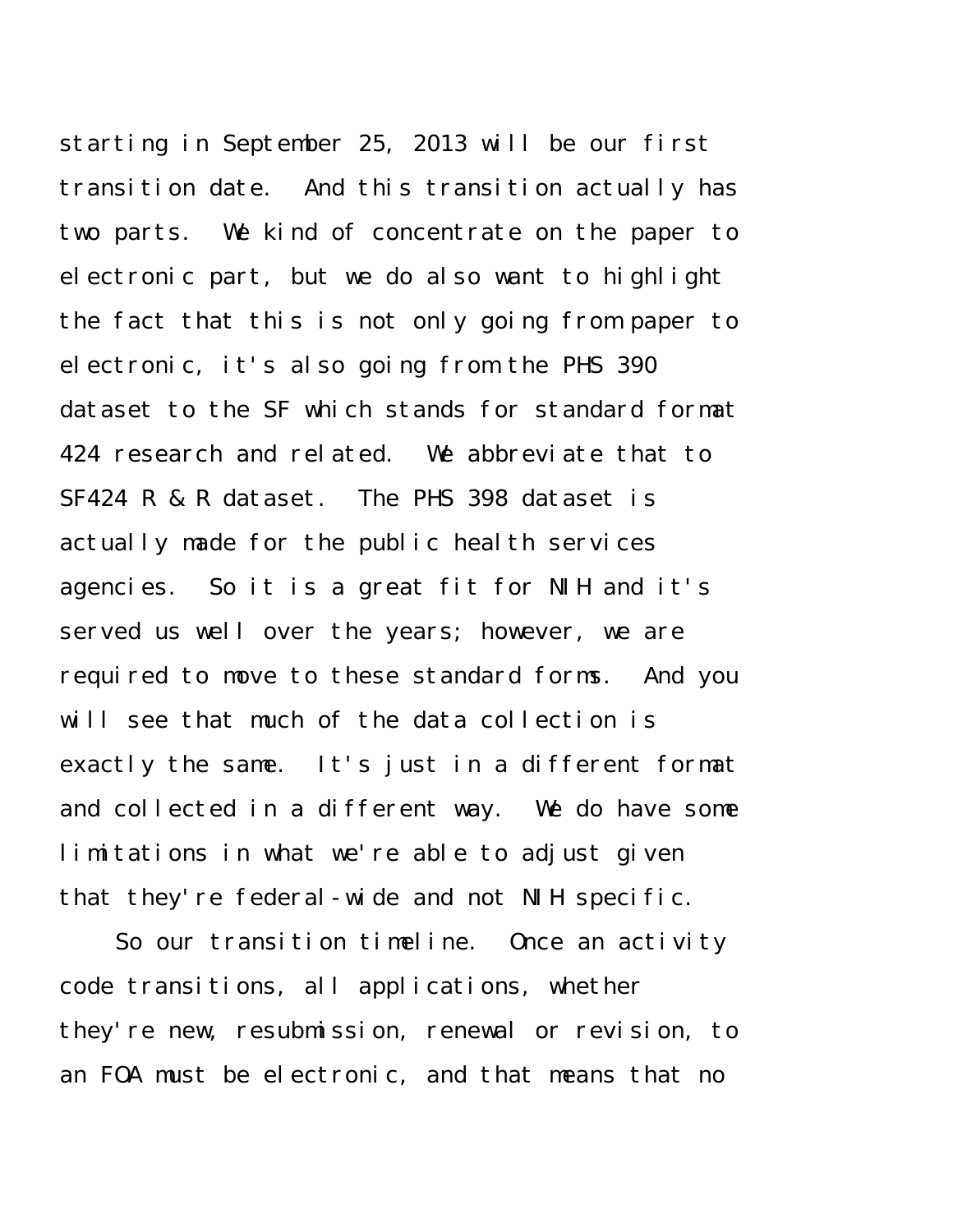paper applications will be accepted.

So the first group to transition, and this will be for deadlines of September 25, 2013 and beyond, will be your PO1, P20, P50, U19, and you will actually notice that there's a few new codes there, P2C, U2C. And there's a little start next to that R24 and U24.

So when we did our analysis of all the activity codes that remained on paper we determined that some of the activity codes were actually used more for single project activities than for multi-project. So in the case of R24 and U24, we'll be transitioning those to electronic submission, but we'll be doing that as single project activity codes through the downloadable forms at Grants.gov.

And for the programs that actually were using those codes, but in a multi-project way, we created those two new codes, P2C and U2C. As we go forward you may actually find that the activity code has changed for your program.

For the January 25, 2014 deadlines and beyond we have another set of activity codes that will be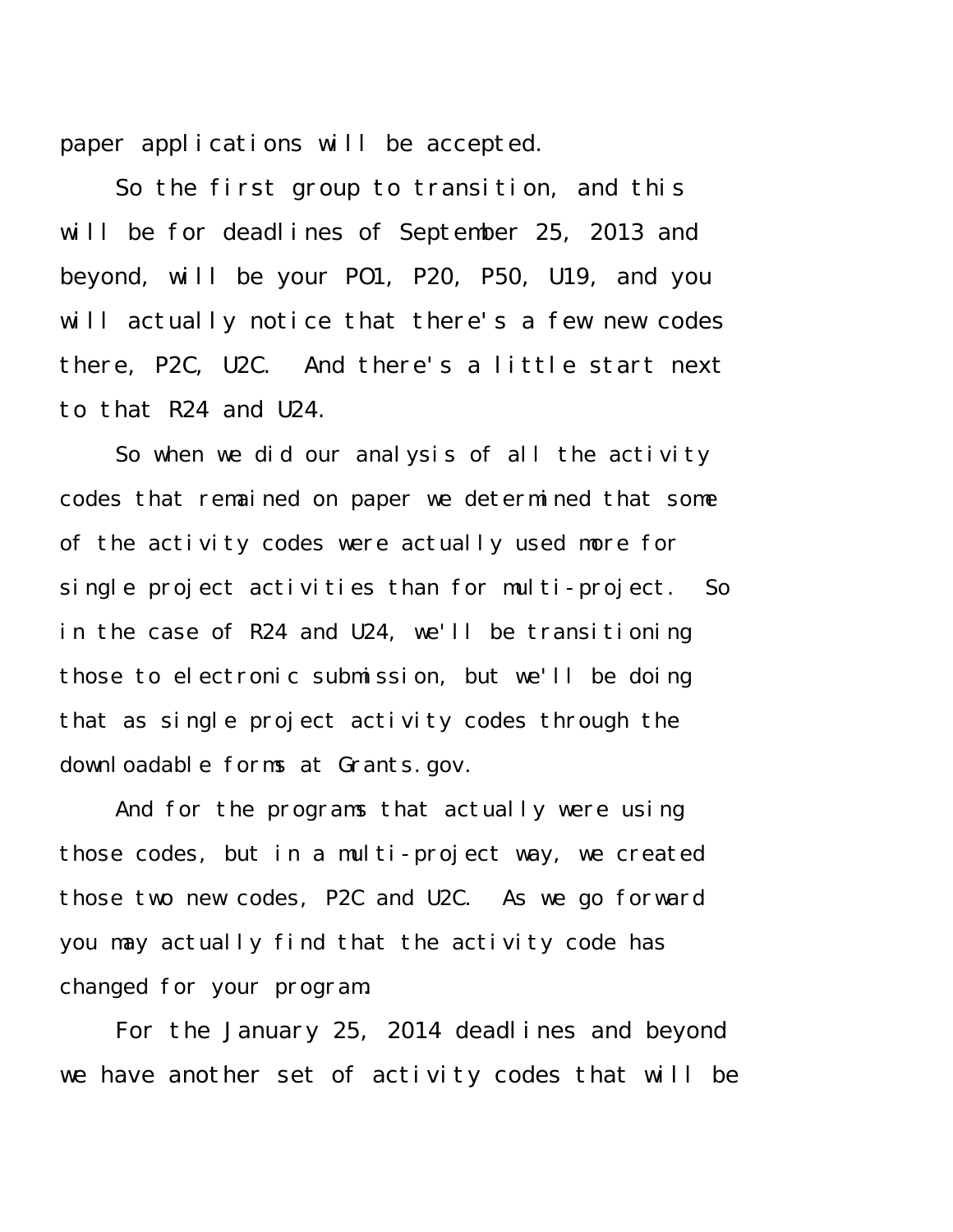going electronic. And you can read those on your screen there. And then finally for the May 25, 2014 deadlines, we'll have the last remaining codes. We'll be doing the U54 and the UM1. Those are the most complex of the complex activity codes so we saved them for the end. And hopefully all of the lessons learned and so forth in experience from the previous ones will make those go as smooth as well.

So there are some registrations that need to be in place before you can submit electronically. And this is true for both single project and multi-project applications. First you need to have a Grants.gov account. Grants.gov is the federal-wide portal for finding and applying to federal grants. As we have mentioned we use it quite extensively for our single project applications already. In fact, we account for over half of the applications submitted through Grants.gov.

And we also have an eRA Commons system. And many of you are very familiar with that. That's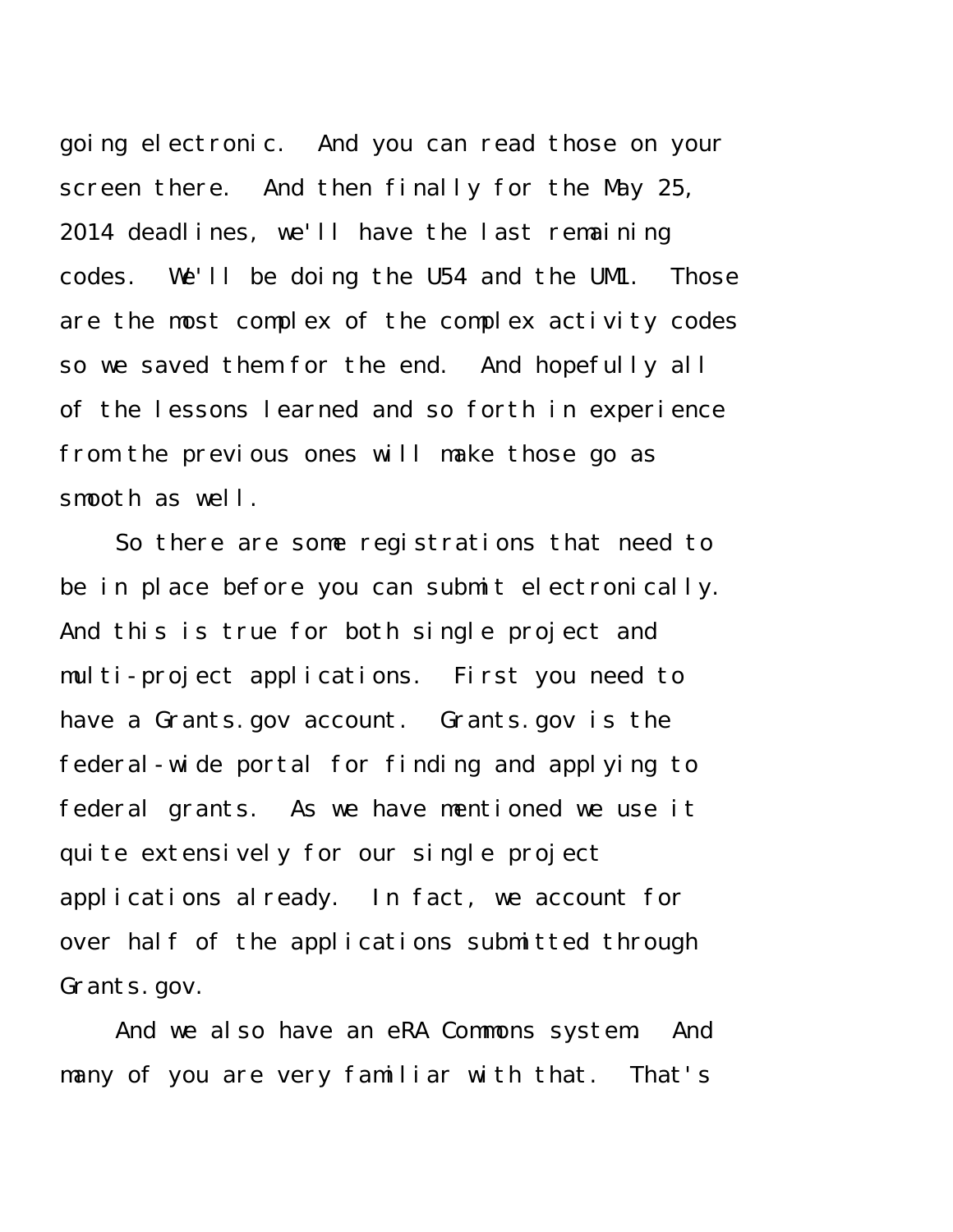our agency system that allows our staff and our grantees and applicants to share information about applications and grants. And you do have to have an organization registration in eRA Commons as well.

I'm not going to get to the details for registration here so we can kind of get into the details of ASSIST. We have a resource listed on the screen and if you're not yet registered I highly recommend that you go out to that resource and it will talk in great detail about all of the steps and registration both for Grants.gov and for eRA Commons.

As we mentioned with ASSIST we will be leveraging our eRA Commons accounts. In order to use ASSIST you will have to have an eRA Commons account with one of the following roles: A signing official, which is an S0 role,; administrative official, which is an AO role; principal investigator, PI role; an assistant, which is an ASST role; or account administrator, which is an AA role.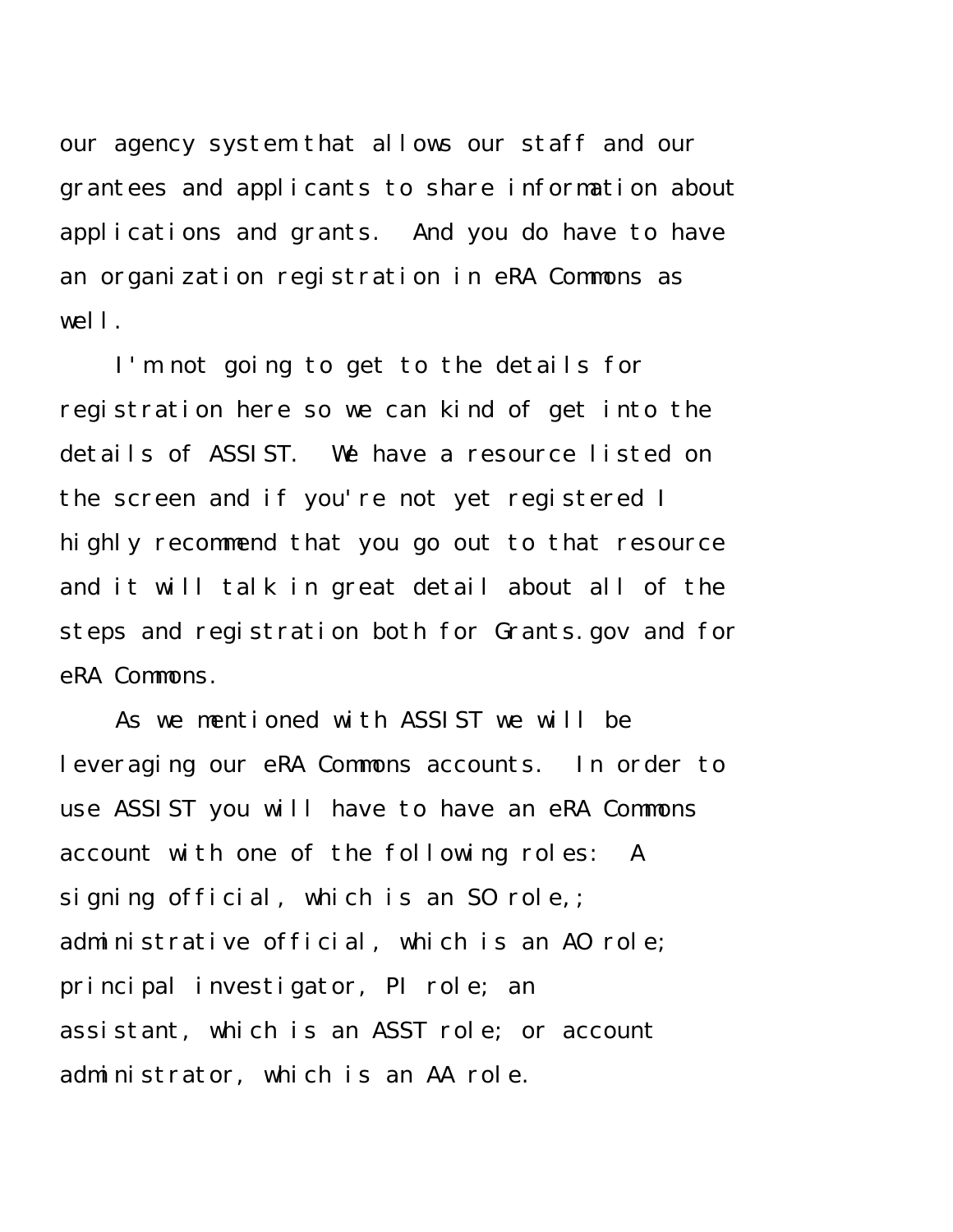In order to submit your application you may have to have a signing official role and the signing official role really gives you the authority to sign on behalf of your organization. So as we go through the screens you will see that the submit action only appears to folks that have logged in to ASSIST using an account with the signing official role.

And as we get towards the end of our slides and we actually are submitting the application, you'll see that when you hit that submit action we'll actually prompt you for Grants.gov credentials, and the role within Grants.gov that is equivalent to signing official in Commons is an AOR or authorized organization representative role, and you will need to have that as well.

If you have problems with your eRA Commons account or your Grants.gov accounts you want to return to those systems and work through those issues, make sure that you can log into those systems themselves and once you're successful there then you should use those credentials with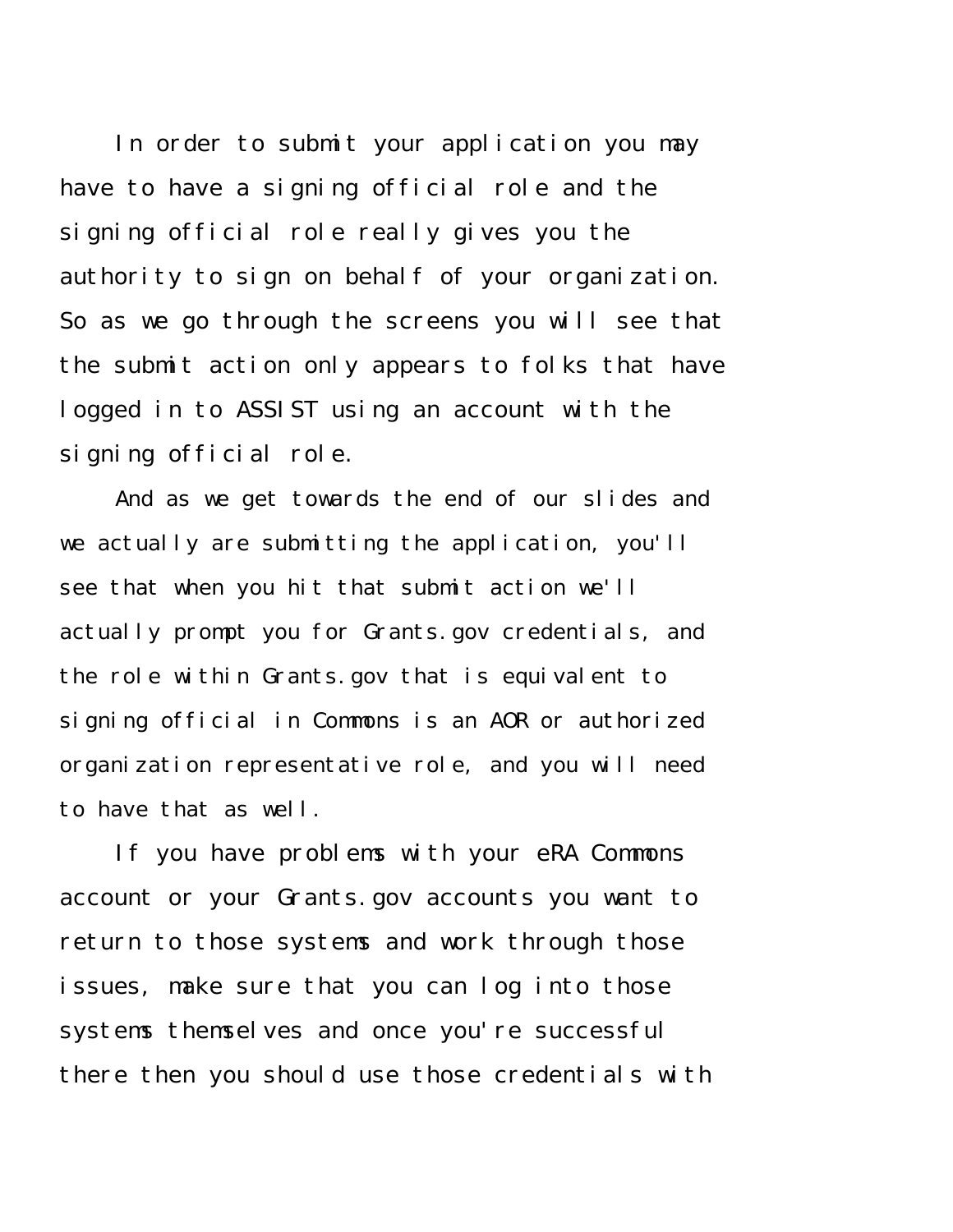ASSIST.

Let's talk about the electronic submission of multi-project applications using ASSIST.

So at a very high level this is the process. You're going to find an opportunity to apply to, you will set up a plan, get familiar with the process, create your application plan, lay that out. You'll initiate your application and you're going to create what we're calling an application shell. I'll tell you why that's important as we go through the slides.

You're going to build your team. You will define who is going to be working on your application and you will give them access to that application. And we'll talk about how to manage access within ASSIST.

You're going enter all of your application data and you can do that either through the applicant institution or you can delegate those functions out to others.

You're going to finalize the components and prepare your application for submission. You're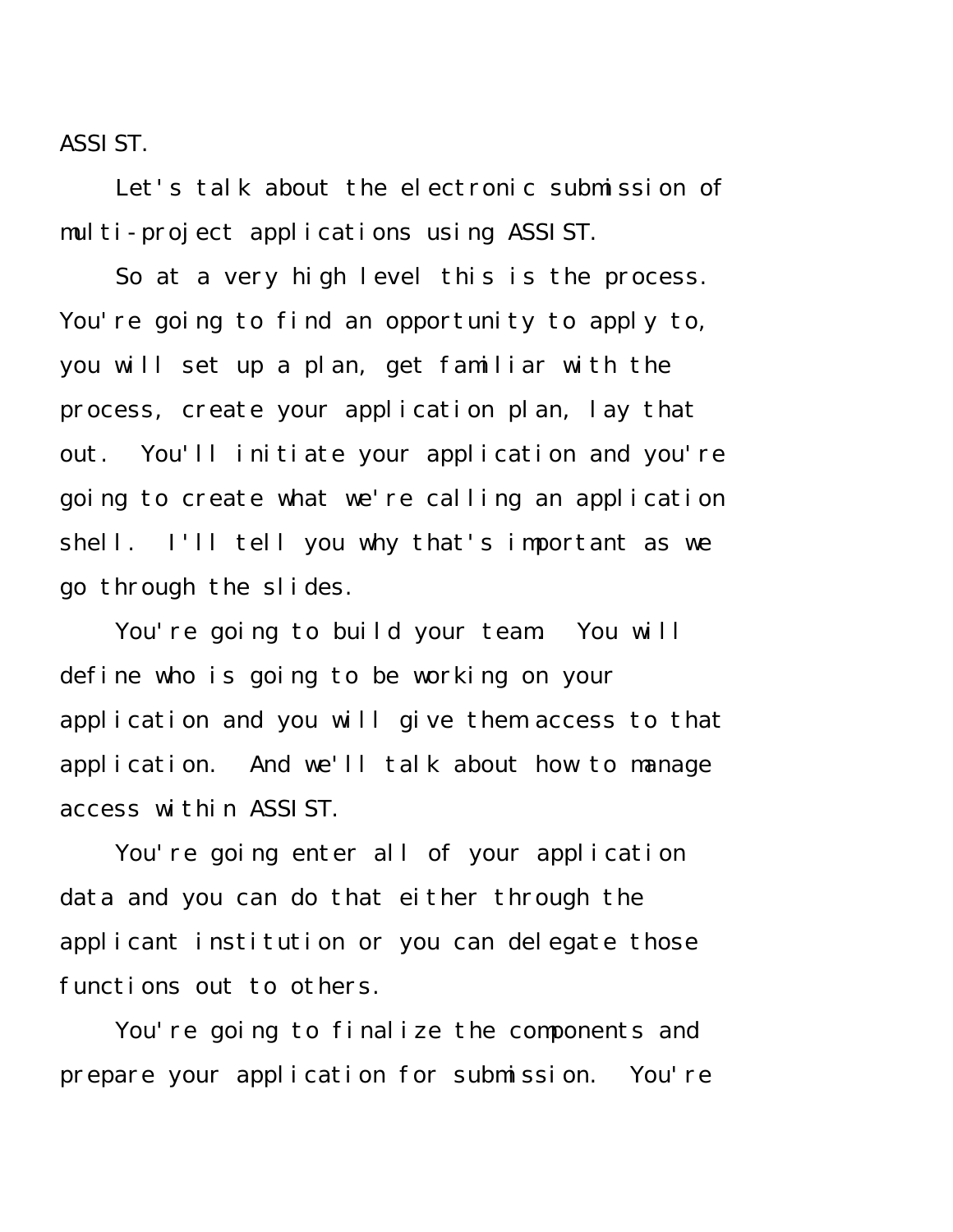going to submit your application through Grants.gov to NIH and finally you will track your application and make sure that we received it successfully.

All of those steps can be done within ASSIST.

All right. So let's talk about finding an opportunity. Just like we've been doing for many, many, many years, we post all of our funding opportunity announcements in Grants.gov, find and also the NIH guide for grants and contracts.

If you find your opportunity in the NIH guide for grants and contracts you will see it apply for grant electronically button within that announcement.

If you find your opportunity within Grants.gov apply, you will actually get to a link to agencies multi-project system and that's where you would typically go to download your application packets from Grants.gov and that's one of the changes that Grants.gov made for us was to allow us to link to our system instead of trying to download an application package.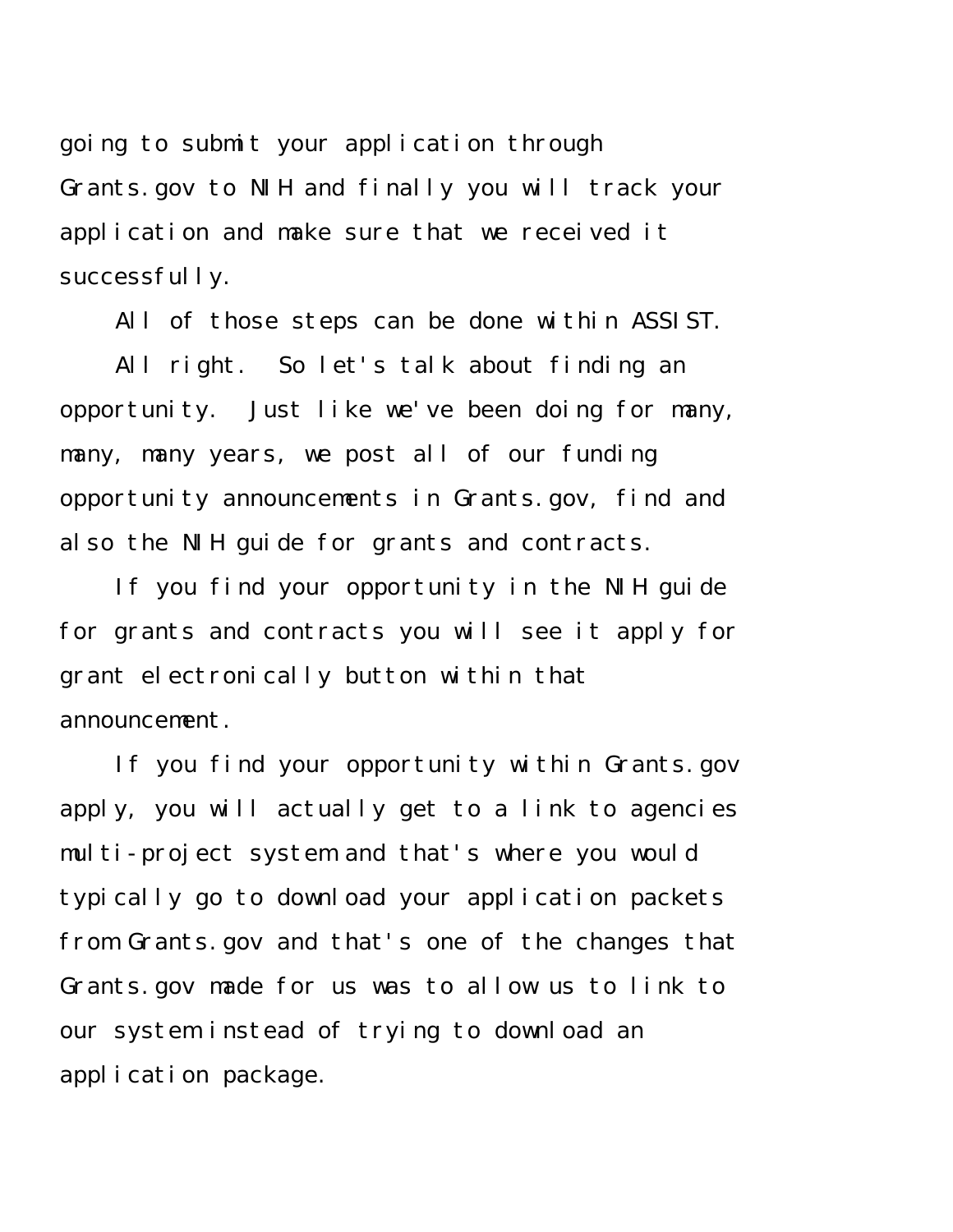But either the button or that link are both going to send you directly to ASSIST. Now, before we jump into ASSIST, let's take some time to learn about the new process. So when you find that announcement, whether it's in the NIH guide or in Grants.gov, you will go to the announcement text and you will have to read through the entire text one or two times and make sure you know all of the things that it's asking for for a responsive application. But from the perspective of an application submission, you're going to want to pay special attention to Section 4, which is the application and submission information.

Within that section there is a link to the application guide and the application guide is going to give you very general instructions about how to prepare your application. And then that section will also give any instructions that are specific to that funding opportunity announcement. And anything that differs from what you would find in the instructions in the application guide, so that's a really important section to pay attention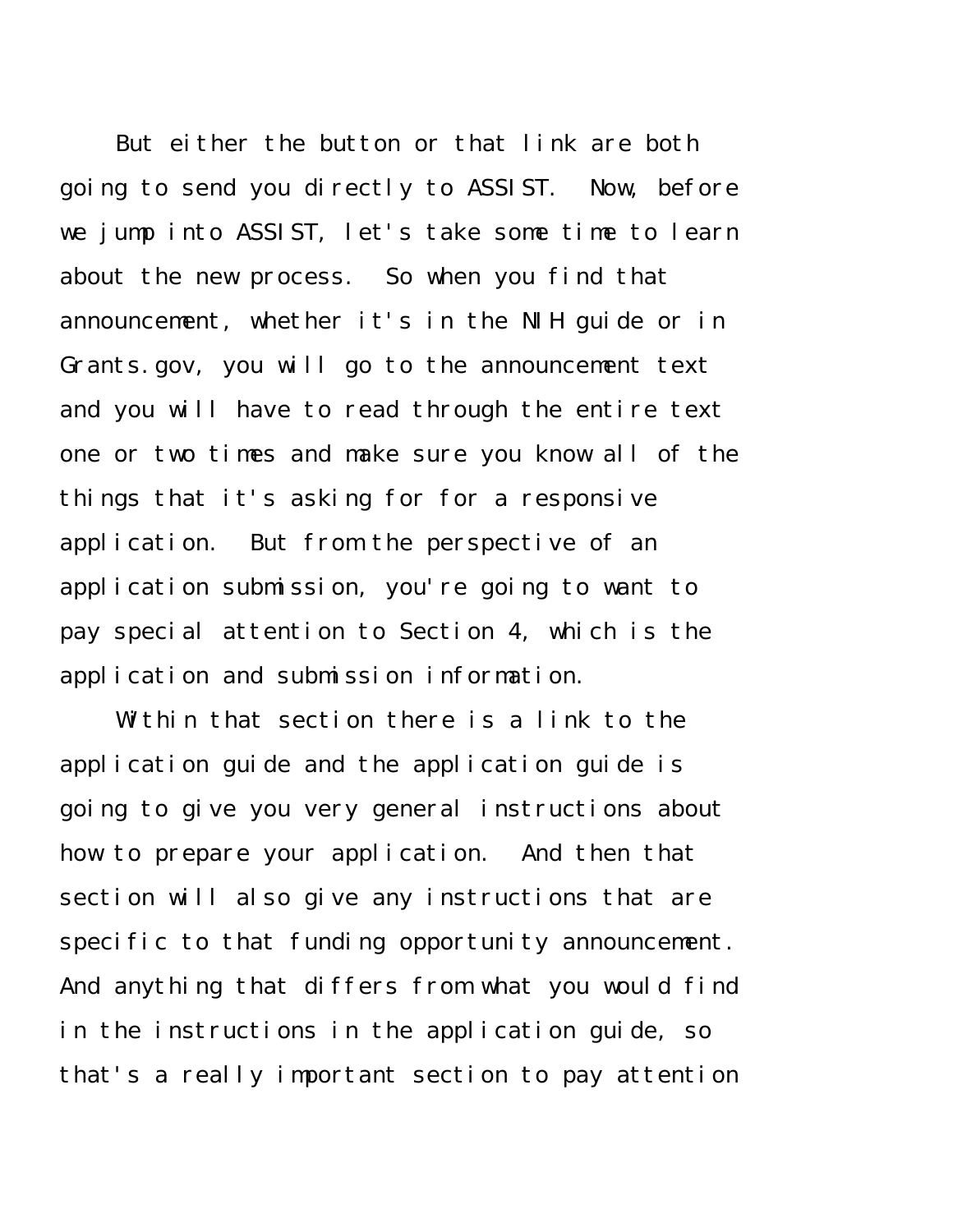to.

When you're looking at the application guide, you want to pay special attention to anything marked with an HHS logo. As I mentioned we're using federal-wide forms which means they are not designed specifically for NIH use. And any of the forms that are used federal-wide, we may have some special instructions that augment what the general federal-wide instructions would provide. So when that happens, when we have some agency-specific information to relay to you, we put that HHS logo next to that information in the application guide to kind of call that out to you. So when you go through the guide pay attention to anything with that HHS logo.

As always, if anything conflicts between the funding opportunity announcement instructions and the instructions that you find in the application guide, it's the funding opportunity announcement instructions that win.

On July 25th, we posted a new version of the application guide. It's out there for your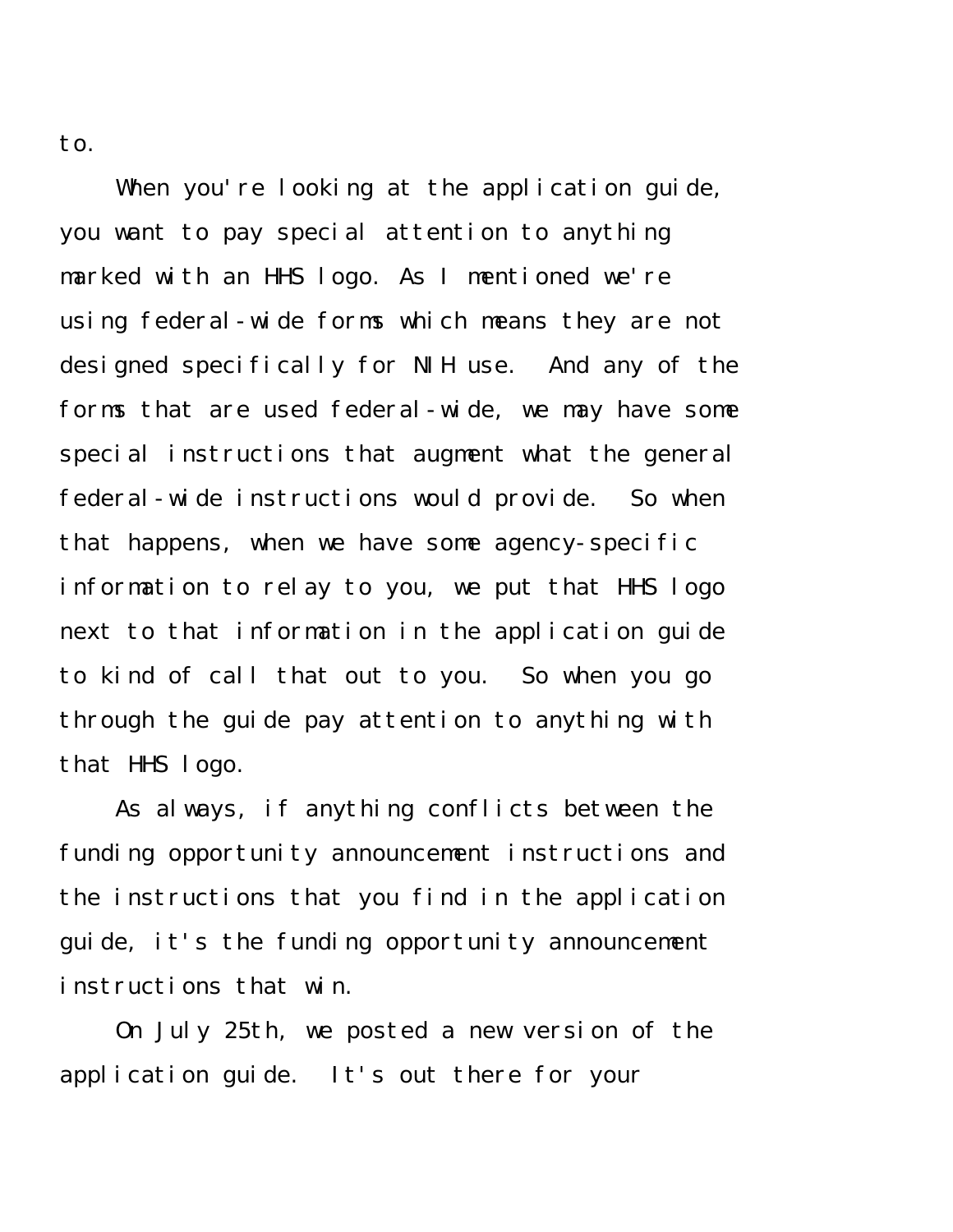reading pleasure. And it does include a new section. It's actually Section 9. It talks about how to prepare applications that are multi-project applications. . It's based on a lot on the feedback that we got from our applicants when we went through the pilot and I encourage you to go out and take a look at that section.

So let's spend a minute and just talk about terminology so that we're on the same page as we move forward.

A multi-project application is a single submission with multiple interrelated components that share a common focus. Okay? So the key there is it's a single submission. So when the applicant organization submits, they're submitting their overall and all the components and are actual responsible for that entire application.

A component, so we sometimes refer to those as subprojects, but a component or projects or cores, and we'll see some of those terms in a moment, but a component is a distinct reviewable part of a multi-project application for which there is a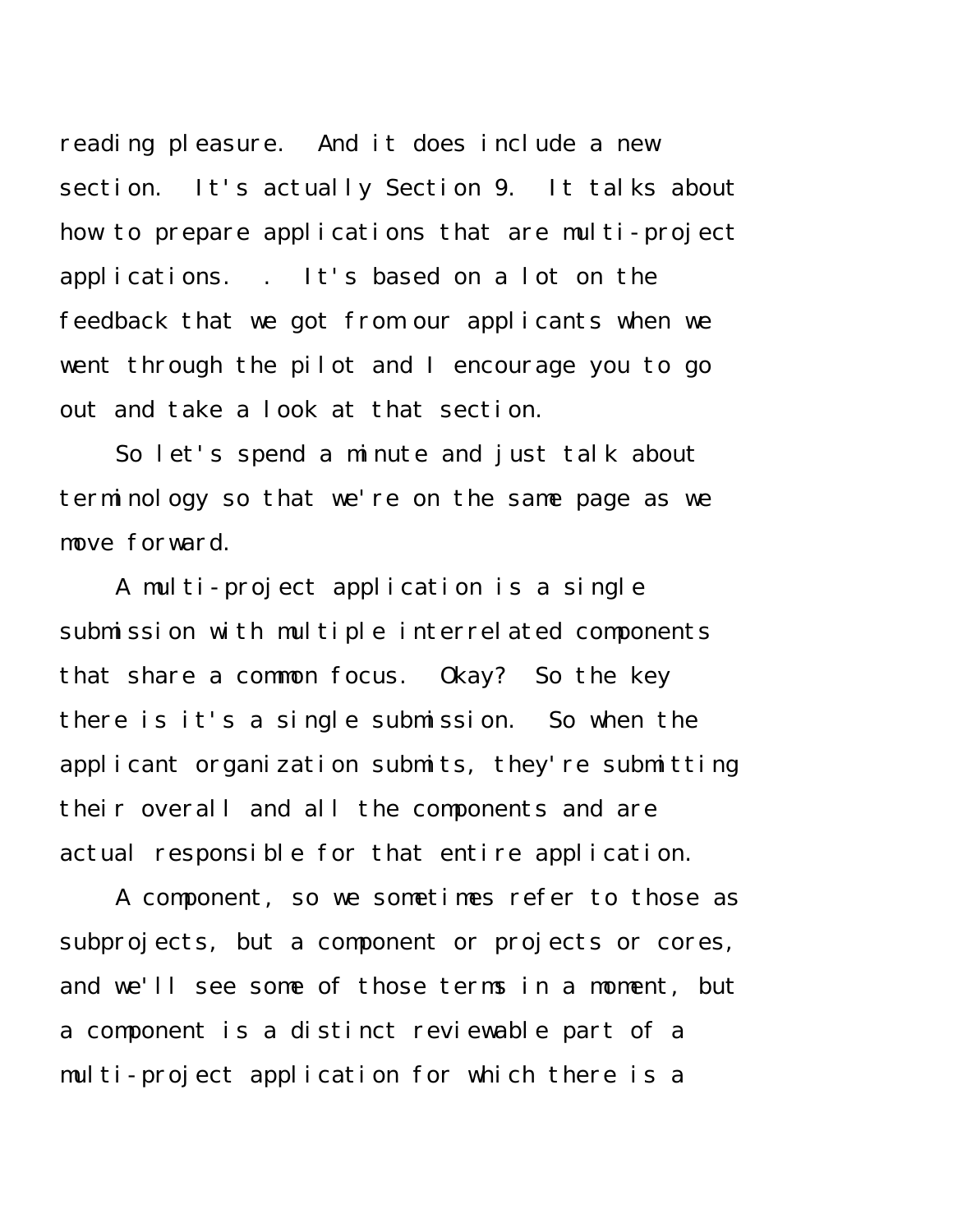business need to gather detailed information. So each component includes the data collection that's typical after stand alone application. They typically involve people and sites and work and budget.

Now, component type. A component type is a named, agency-defined collection of forms that may be repeated. So if we talk about project components, the type of component is actually project. And within a single application you may have two to five projects. So that's repeating that component type two to five times.

Overall is a very special component type and you will always have an overall component within every application and there will be one and only one overall.

And then finally a form. So a form is a named collection of data fields. And we talk about using an SF 424 R & R dataset, but the government hasn't fully embraced the dataset. So we're actually working with forms. Any time we want to collect a piece of data it's in the context of the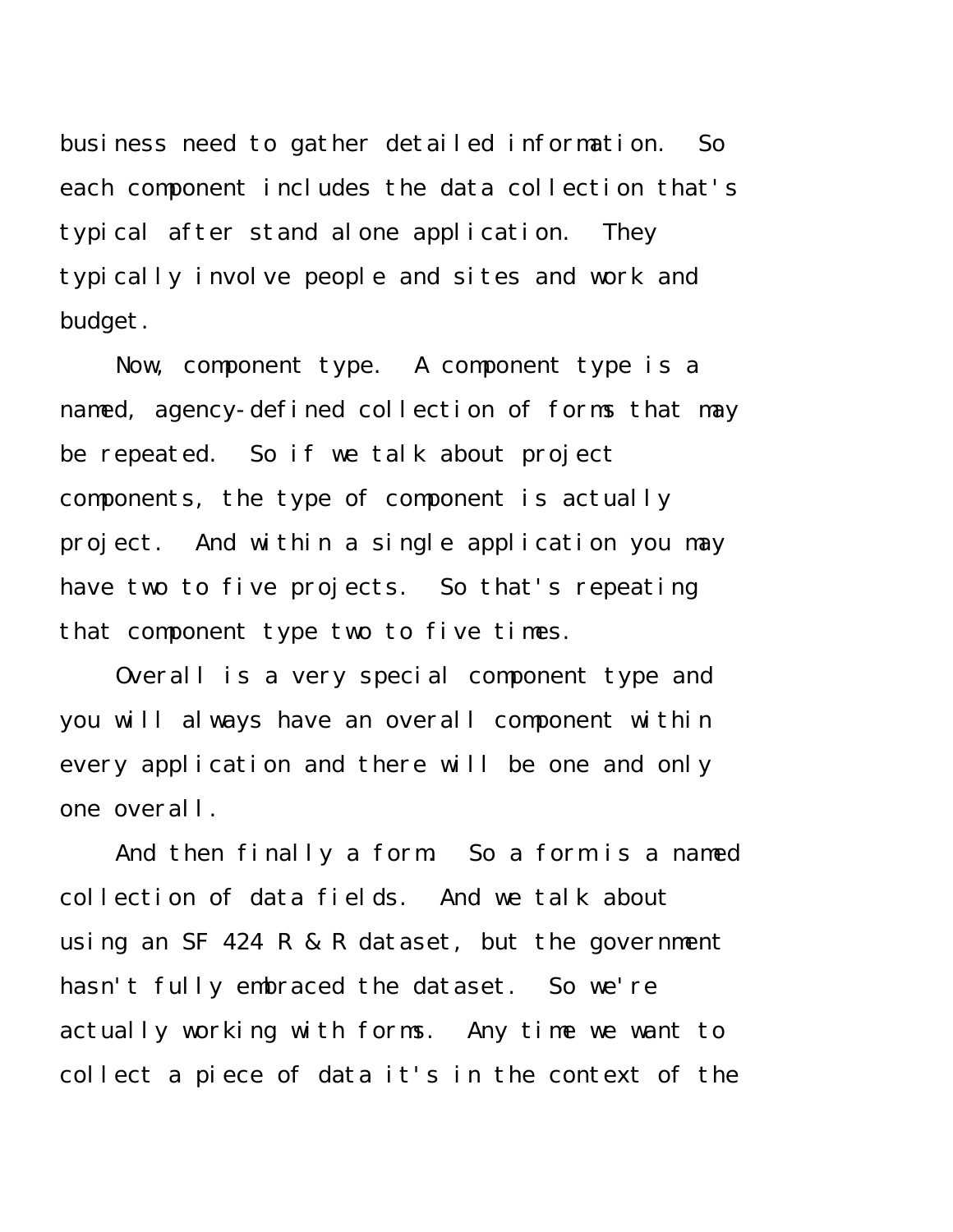form that it's included in.

So as you're filling out your application, you may find that for a component you have to do some additional data entry to fill out all of the fields in the form to get that to go through.

So our applications that are coming in multi-project electronically are going to have a very specific format and it's a flexible format, but a very predictable format. As we mentioned, every application will have the single overall component and that will provide that overview for the entire application. And as we go through the slides we'll talk about things that are very specific to that overall component.

>> Each funding opportunity announcement will define a set of components that are appropriate for that opportunity. So one FOA may ask for an overall admin core, cores and projects, and another FOA may have a different set of component types. It might be overall in research cores and communication core and pilot projects.

So each one of those is going to change by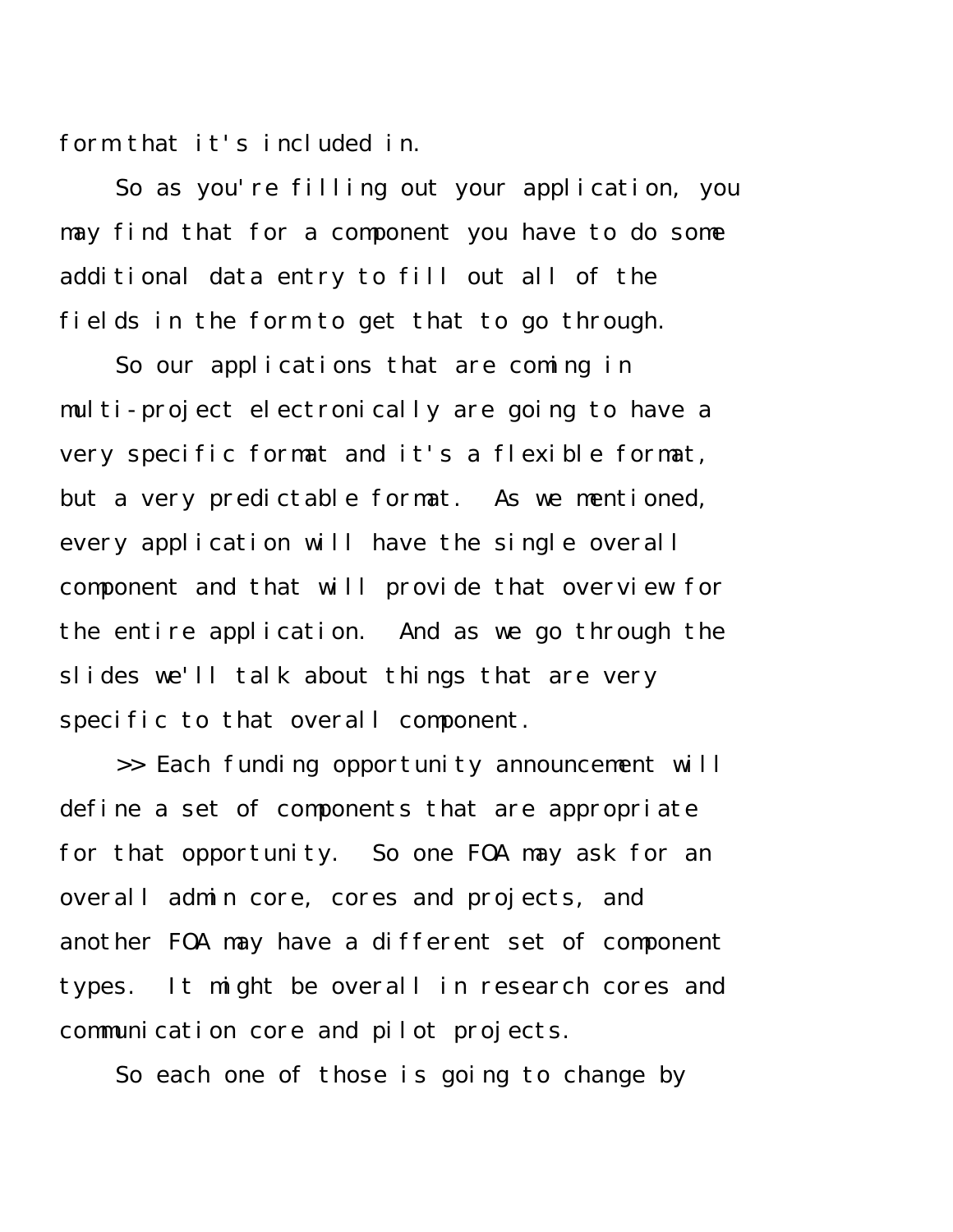opportunity.

We also have automatically prepared data summaries. We'll talk in very detail about the data summaries that are available. But as you are filling out that application, each component is going to be like a stand alone application and when we are finished with that -- all that data entry we'll be able to roll up the data from the components to make, for example, the budget for the overall.

And we'll show how that works as we go through.

So in a little pictorial way, we'll talk about the assembly of that application so the overall is always going to be there first. It will include those system generated summaries and we'll list in the application image the additional components. And there will actually be an alphabetical order by component types. It will be before projects and within each component type there will be sequentially numbered and presented in the order in which they were entered into ASSIST. We'll be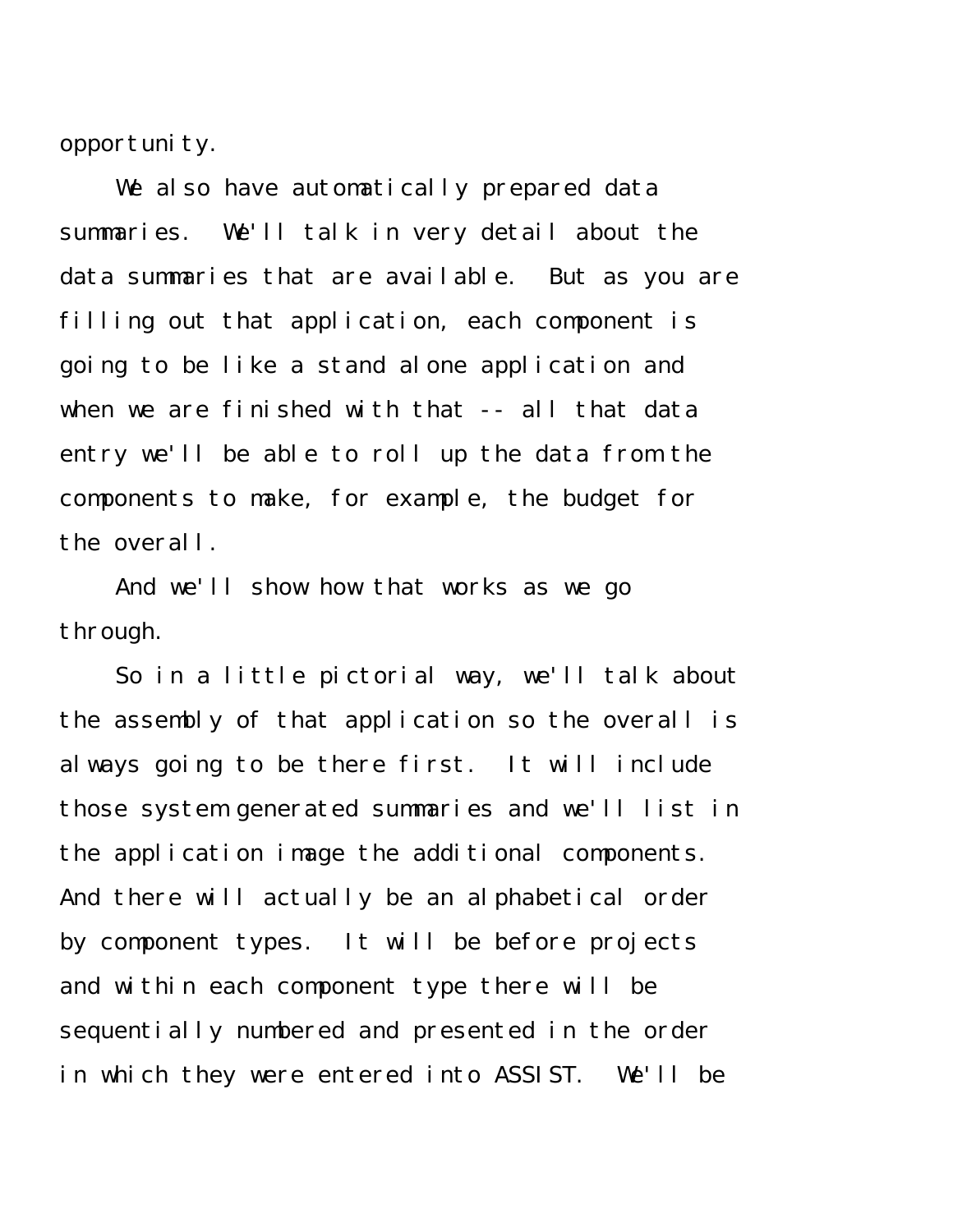talking more about that as well.

So here's the picture. This is actually a sample application image. And then you can see the book marks on the side there. The overall cover page is first. Then you see the table of contents. You see those system-generated summaries. The remaining overall component data. And then you see the component types. And there's actually -- it's hard to see on the screen it there, but you can expand the cores and expand the projects to see each of the components.

All right. We have a resource there on the screen. I encourage you to go out and look at that. It kind of walks through how we're assembling that application. That resource is actually linked from section 4.6 of every opportunity announcement that we're posting that uses ASSIST. But that talks in very detail about how we're going to assemble your application when you submit it. And this is an area that you are going to really want to kind of pay attention to and do some instructions with your staff because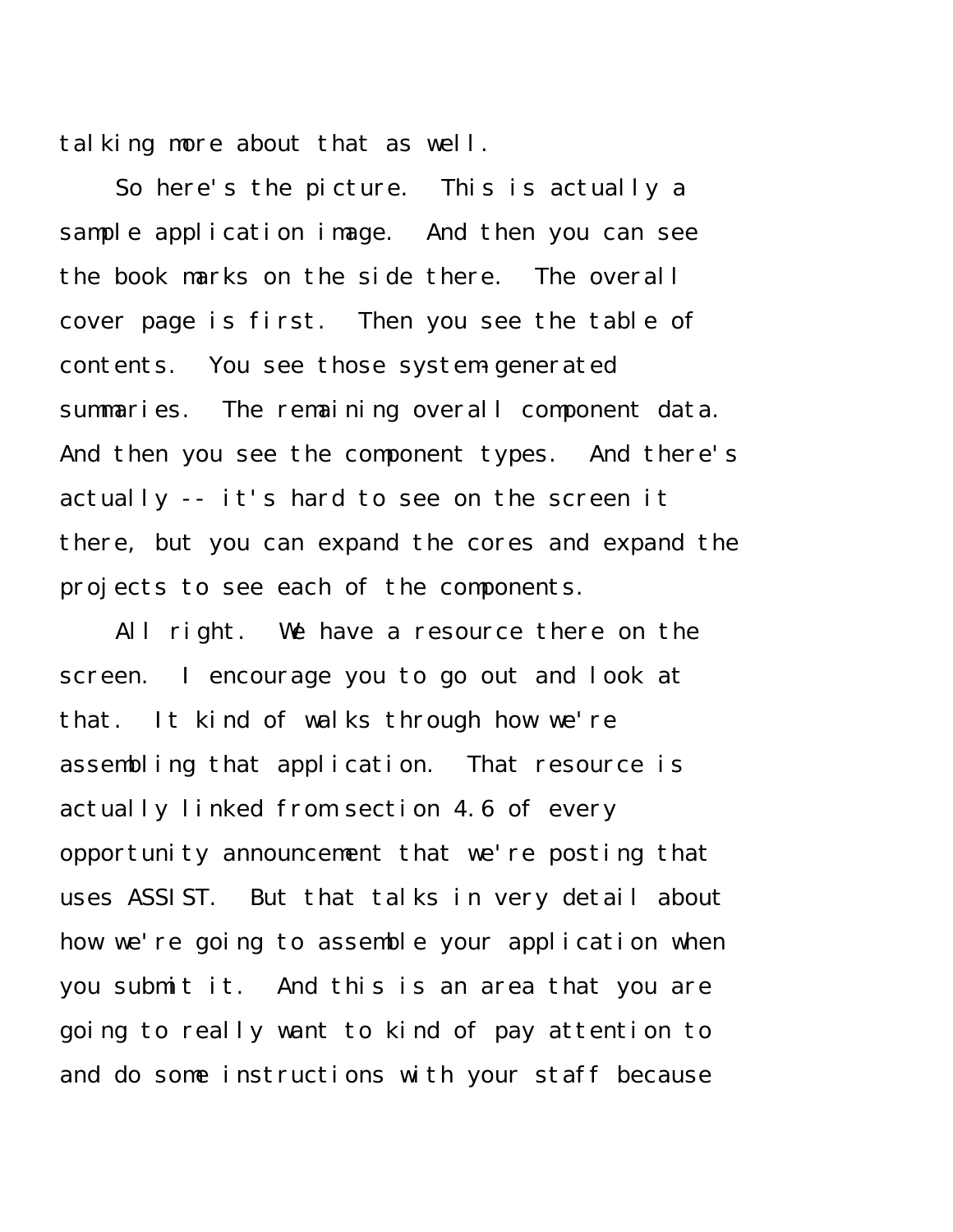we found through the pilot that the principal investigators of these applications, if there's one thing that they are having a hard time getting ahold of is that they don't have complete control over how we're assembling that application image. In past with our paper submissions we were able to adjust it and make it look just the way they wanted it. They could rearrange components. They had a lot more control over what that final image looked like. With ASSIST it is a very uniform, it's always presented in the same way and there's some great things that come with that consistency, but that loss of control is something that you're going to be working with as we work through going electronic. It's very similar to what we did with R1's when we moved from paper to electronic with those as well. So it's not an unusual issue that we're dealing with here.

Okay. So we found an opportunity, we kind of is it understand what the structure is. Now we need to have an application plan.

You'll want to carefully read the FOA and note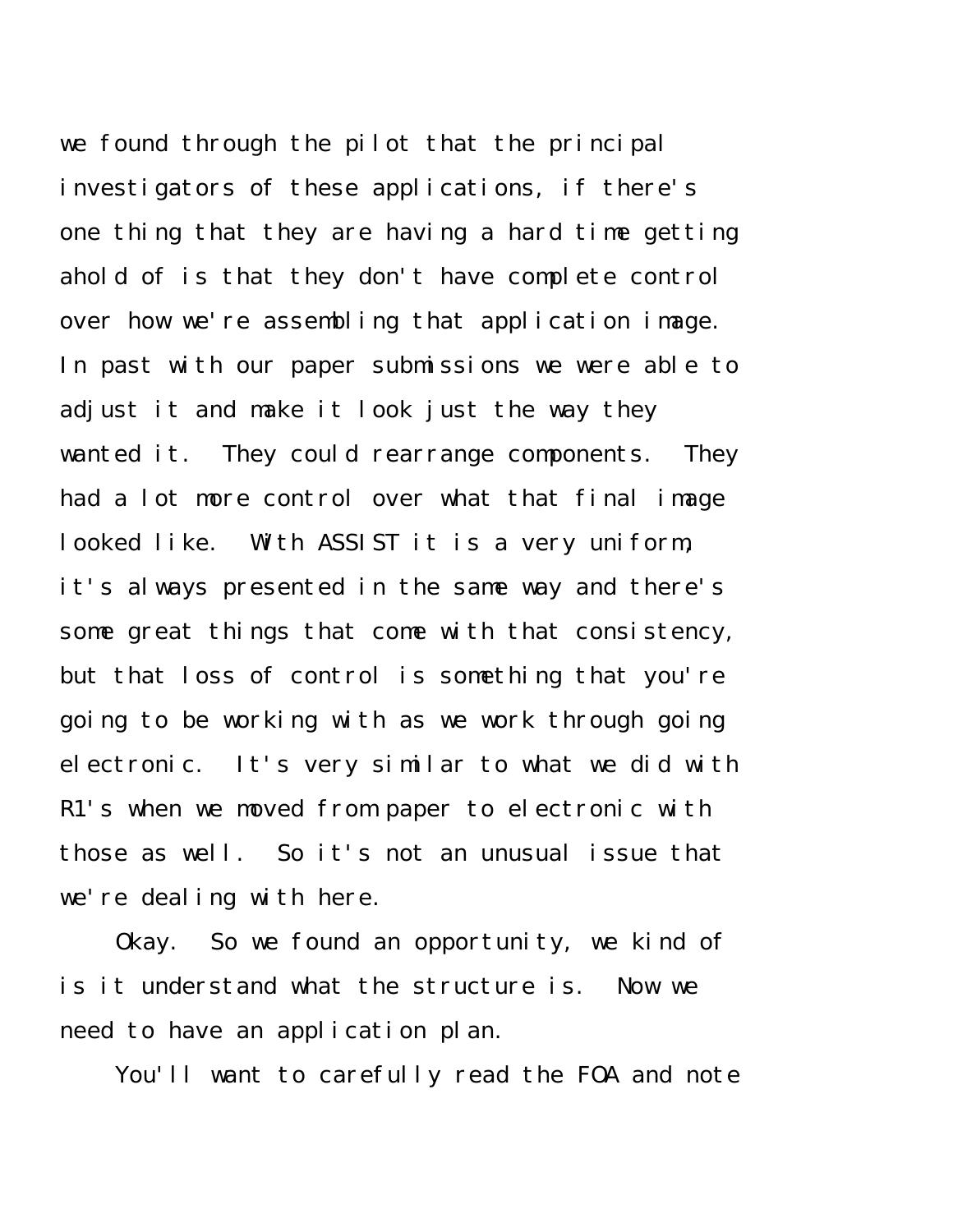the allowable types of required an optional components and again that's each FOA is going to define in the instructions what types of components are available for that specific opportunities. You'll want to read through those.

You're going to decide how to distribute the work load, whether the applicant organization will do all the data entry or if you're working with collaborating organizations, whether you'll give them access into ASSIST to do their own data entry and so forth.

You're going to want to make sure that you have all of your eRA Commons and Grants.gov registrations in place since we are leveraging the Commons IDs through ASSIST you will have to have the Commons IDs up front if you're doing data entry which is different from the single project where you have to have your registrations in place when you submit.

And in order to manage access for people into your applications, you will need to get the Commons IDs of those people that you want to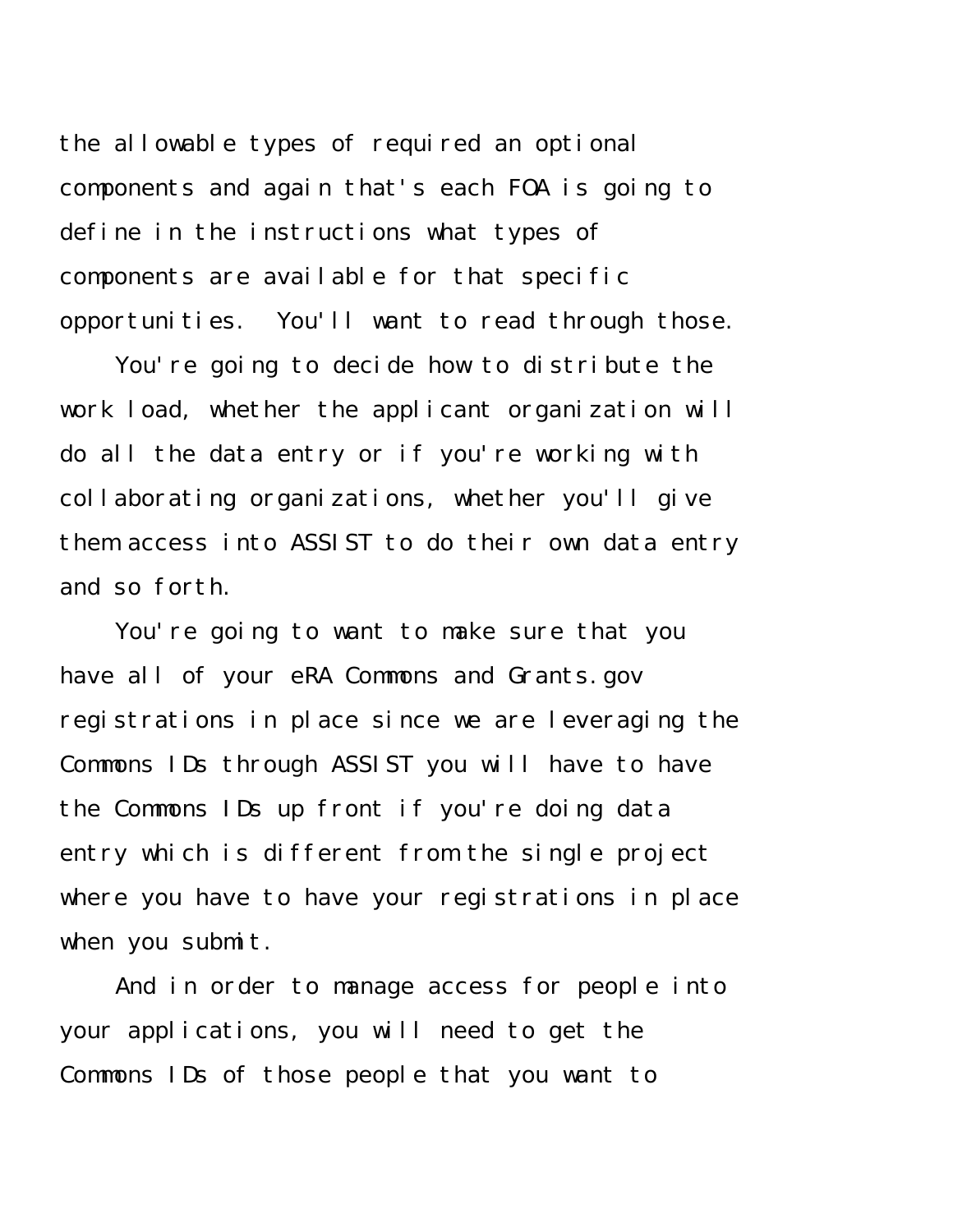provide access to.

Here's a sample excerpt from an FOA and you can see here that this particular opportunity asks for an overall, which is required. We know that that's required in every multi-project application. This has an administrative core which is required. And the component type cores, and within the cores we have a research core which is required and communications core which is required. We have a component type of projects. And for this particular opportunity to be responsive you will need to have two to five research projects.

So that's kind of typical of what you might see in an opportunity announcement for multi-project applications.

So with that information you're going to want to -- when you're doing your planning you will want to think about okay I need to have an admin core and cores and projects. Who will be my PD/PIs for this application. You will have to see if multi-project applications are actually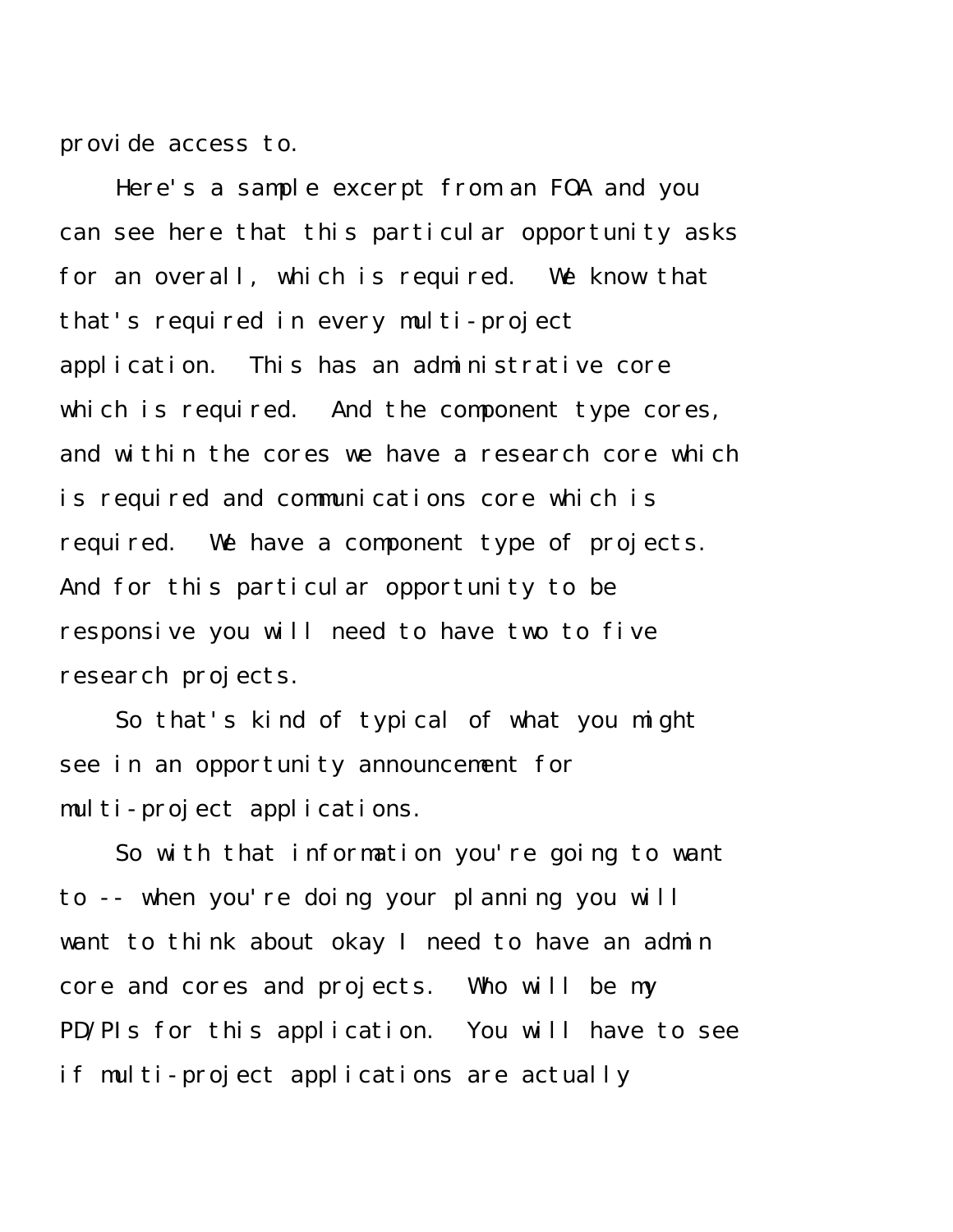allowed. I'm sorry, multi-PD/PI applications are allowed.

You will want to define for each of your components who that component lead is going to be. You'll want to set the project title. Get your project start and end dates. Know the Commons IDs of those individuals. Kind of gather all that information.

In your planning process you'll want to determine the order that you want all the components to appear in the final image because if you remember, the order in which they're entered in ASSIST is the order in which they will show up in the image. And you will create the application shell in ASSIST by initiating the application and adding the components in that appropriate order. And we'll walk through how to do that.

So this is a sample layout. So I've got an application here with my overall component, my PD/PI. We're going to use Cher D. Money and this happens to be a multiple PD/PI application because I have Ben Around as my second PD/PI there.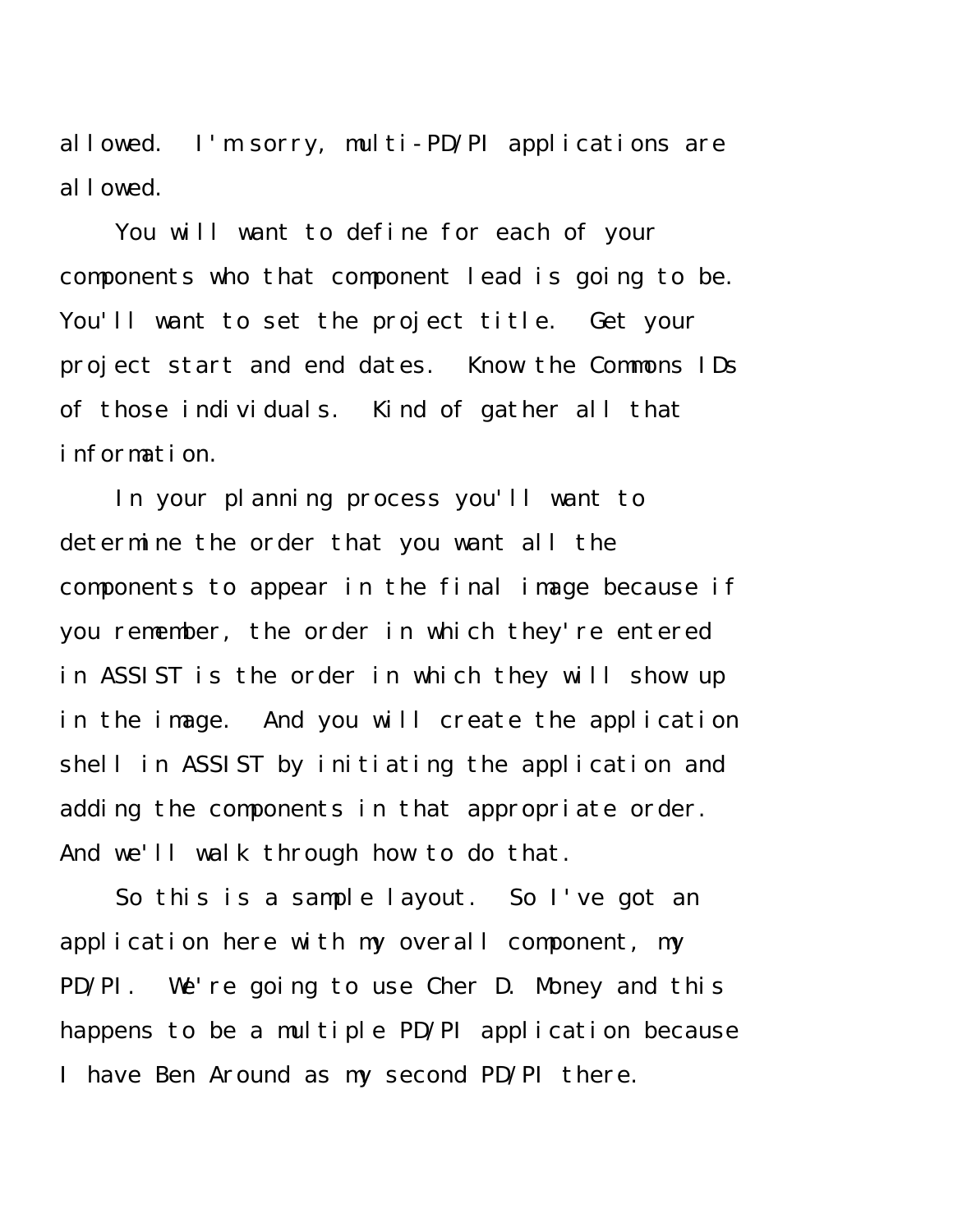The applicant organization is Whatsamatta U. We have the project title there, the research title To Cure All the Diseases of the World. Obviously they haven't taken our classes to know to pinpoint your research.

We know that we need an admin core. The admin core is going to be titled administrative core. It's going to be lead by Jedi Knight and that is also from Whatsamatta U. We know there's a product amount of cores and I know that I need a research core. And Ben Around, who is is my PD/PI in the overall, is actually a project lead for my first core.

And this core actually has a subaward. And that's going to be from an organization called Substantial Research.

I know that I have a second core and this is my communications core. Remember that was a required core as well. This is going to be lead by Abel to lead and the organization is not the same as the applicant organization. It's a collaborating organization called Better Now.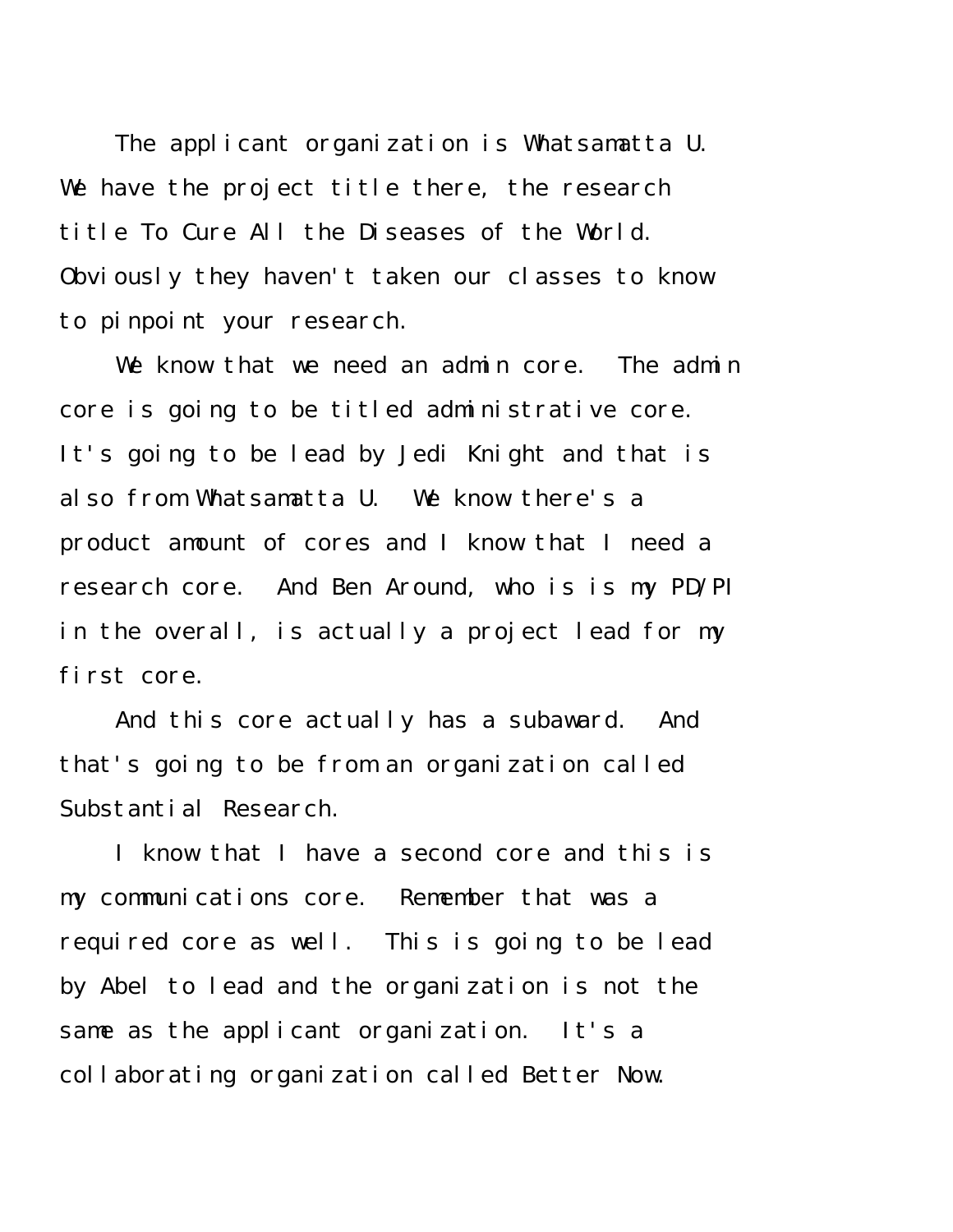I know that I have projects. Remember we needed two to five projects. My first project, which is going to be Fabulous Research focus one is going to be lead by Cher D. Money, she was my PD/PI on the overall, but is a project lead for this component.

My second project is going to be lead by Quint Essential, and that's a fabulous research focus number two, and that is also from Better Now, my collaborating organization.

And then my third and final project is my focus 3, lead by Ima Doer, at Cures R Us. That's the layout of my application. I know the order that I want them to show up in my application image. I'm going to put them into ASSIST in that order. And I have all the information I need to start that application shell.

So let's get started initiating the application and creating that shell.

So ASSIST can be found at the public.eRA.nih.gov/url. And if you recall if you use the apply for grant electronically button or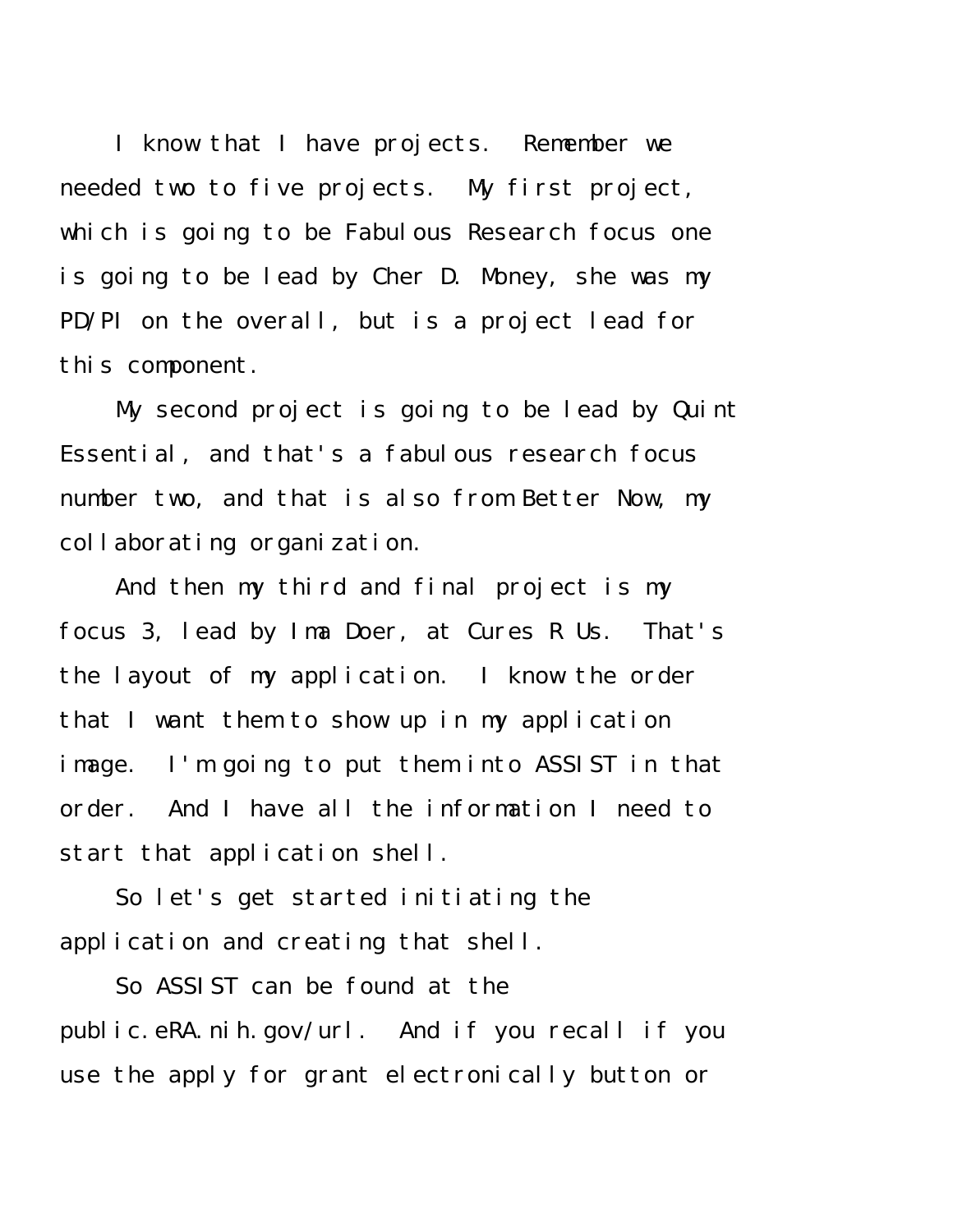the ASSIST from opportunity you will get directly to ASSIST system. And when you log in you will log in leveraging your eRA Commons credentials.

From the homepage of ASSIST you will see that I have two options, initiate application and search for applications. Since I'm just starting my application I'm going to choose initiate application, and I'm going to put in the FOA number of the opportunity I want to initiate.

The ASSIST messages will appear at the top of the screen. You can see here that application is saved is the message there. As you're working through these screens -- there we go. As you're working through the screens you'll see the little question mark icons. When you click on these icons you will be brought to ASSIST help. The actions are over in the left-hand side of the ASSIST screen. The ad overall component is one of the few options available once you've initiated your application. Since we know we'll have to have an overall component we go ahead and get started with that.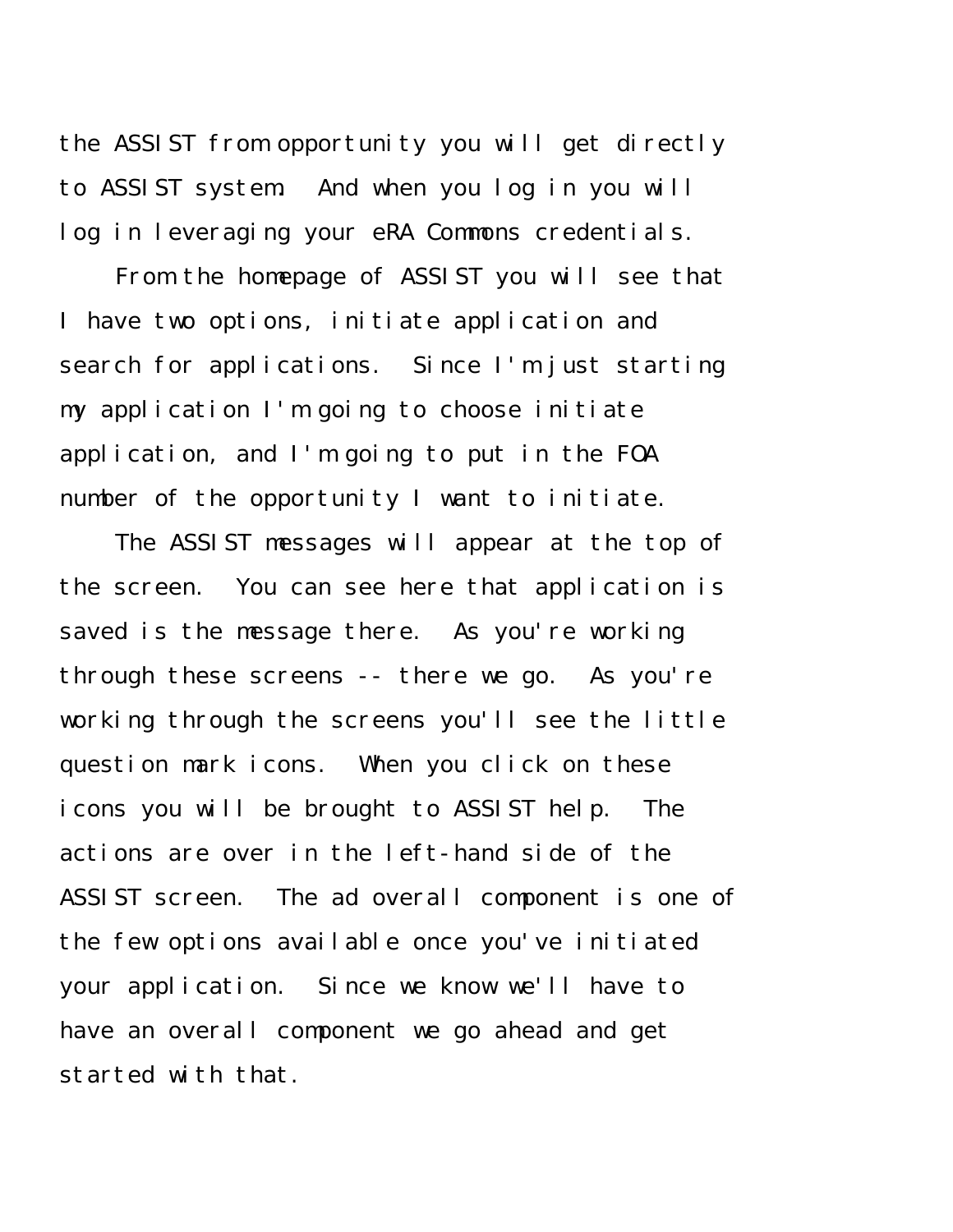The actions that are shown will be based on the access you have from your eRA Commons account and also the context of where you are within that application.

So we're going to use that add overall action. You will click add overall component and you will start building out your application.

When you click that button you will be brought to the ad overall component data entry screen and you will be presented with the fields that are the minimum fields required to save that add overall component. And you'll notice that those are the same fields of the information that we actually collected when we were doing our planning of that application shell. So the start and end dates, the title, the project lead, the organization and so forth.

So you'll fill that out and say save.

We do have some pre-population available here. You can actually put in the Commons ID, the Commons username of the PD/PI for that component and it will go to eRA Commons, pull that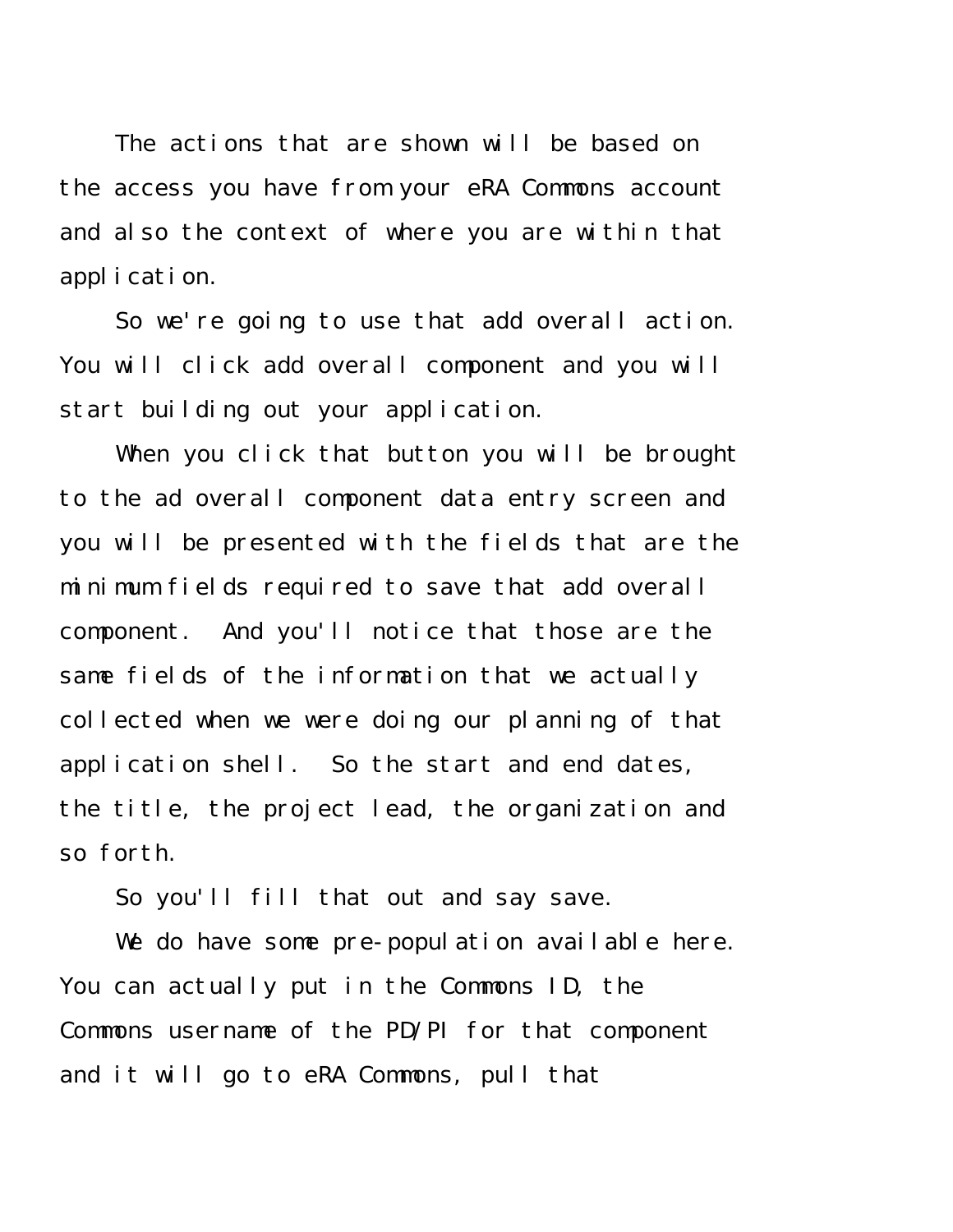information and prepopulate the fields for you.

Once you save that overall component you will see that it's added to the navigation on the left side of the screen. And down where you see those orange boxes there you will see that that is the navigation as we add components, those components will be added there and clicking on them brings you to that component for data entry.

Once we add that component into our navigation, you'll also notice that clicking on the component brings up a set of form tabs. We'll show you the data entry in a moment, but as you do your data entry you'll click on each of the form tabs and fill out the fields. ASSIST is smart enough to go out to Grants.gov and only pull the forms that are appropriate for that component type.

So in the overall you'll notice that there is no budget form because as you recall we're going to use the information from the budget forms in the components to make that budget.

Now that we have that overall component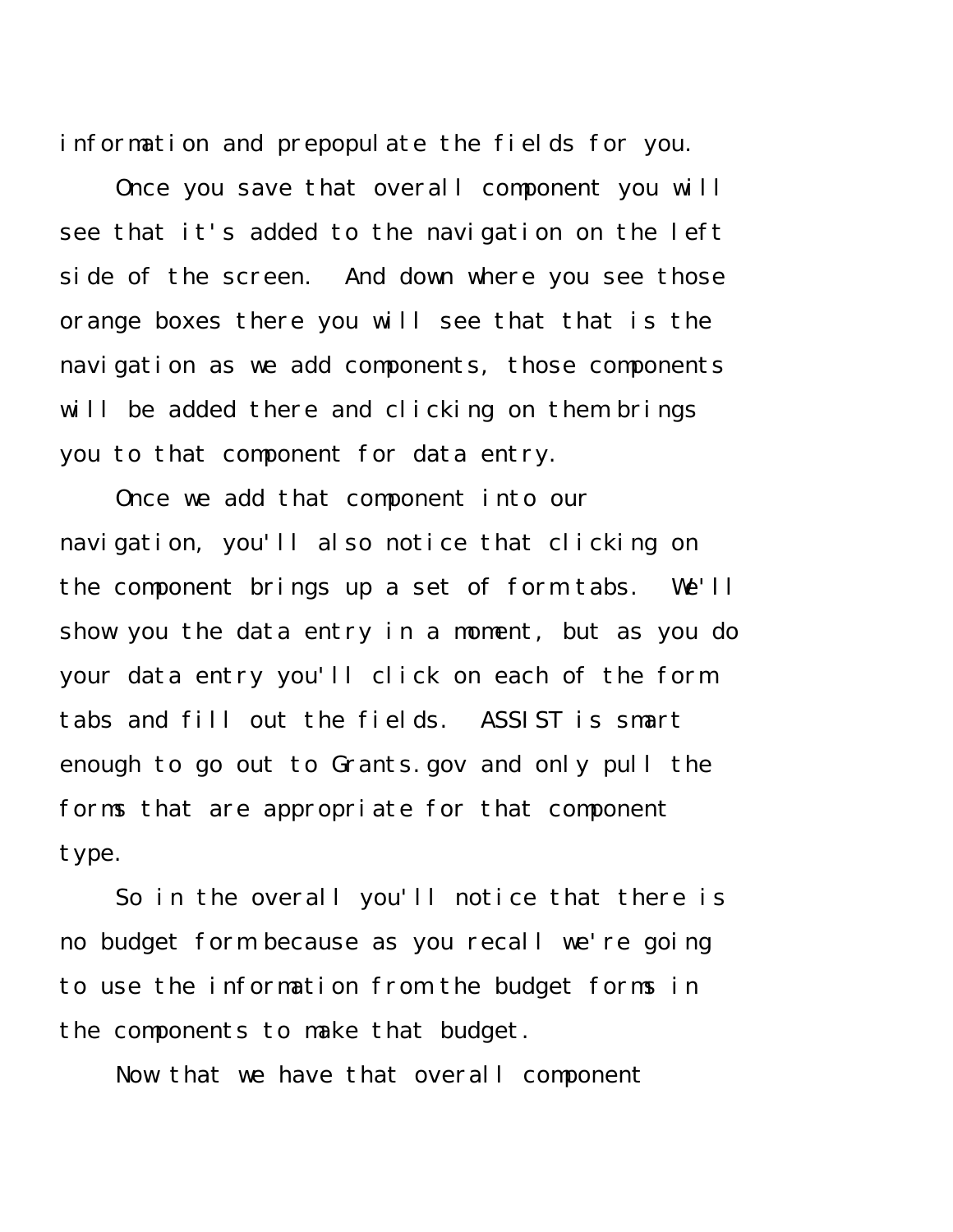already in our application, we need to go and continue to build out our shell by adding additional components.

Use the ad new component action. And under component type it gives us a drop down menu and this is going to change from opportunity to opportunity. ASSIST will only present the types of components that are allowed for that specific opportunity. And in this particular case those component types are admin core, core and project.

This is something that actually came up from our pilot users. We are providing the ability now for that component to give a short name. And this is a 20 character nickname that you can give to that component and use during your application preparation.

You're going to repeat that process for each of your components until you have all of your components entered into ASSIST in the order that you want them.

And you'll see in the navigation that when you actually initiate each of those components and you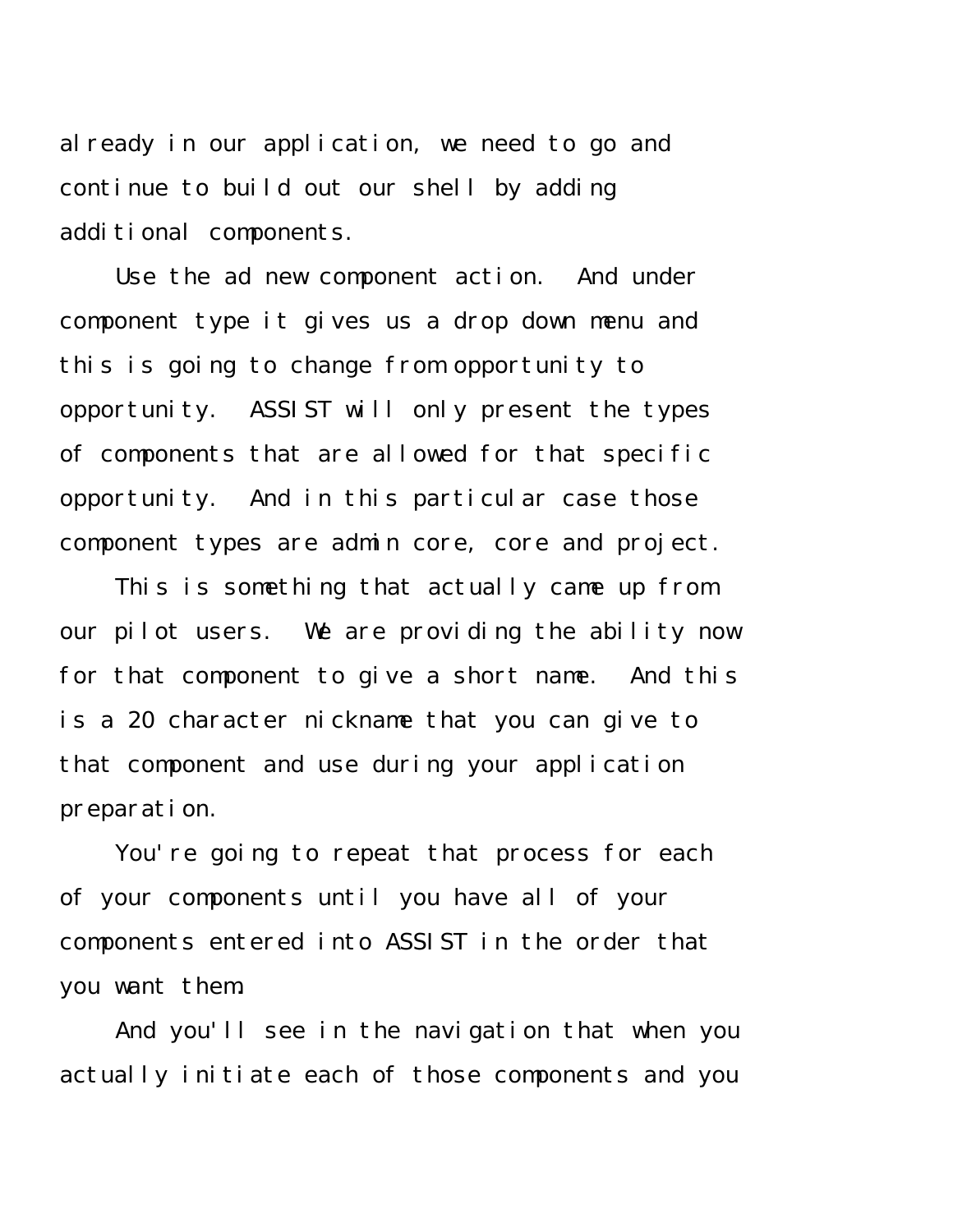build that shell out, ASSIST is giving a random generated identifier for each of those components. In the case that's circled here it's 707-project. Under here you can see that short name or nickname as well which will help you to find and identify a component a little more easily than just using that random number. The reason we aren't using a sequential number up front here is you do have the ability to abandon components and in the future we would like to add the ability as an enhancement to rearrange the components and if we give them a sequential number that will actually make things very confusing in the future.

Okay. So we've built out that shell. Now let's talk about defining your team and providing them with application access.

ASSIST automatically provides application access to some individuals based on their Commons role or role on the application. So for example, all the signing officials and AOs ( administrative officials) at the applicant institution automatically have edit access for the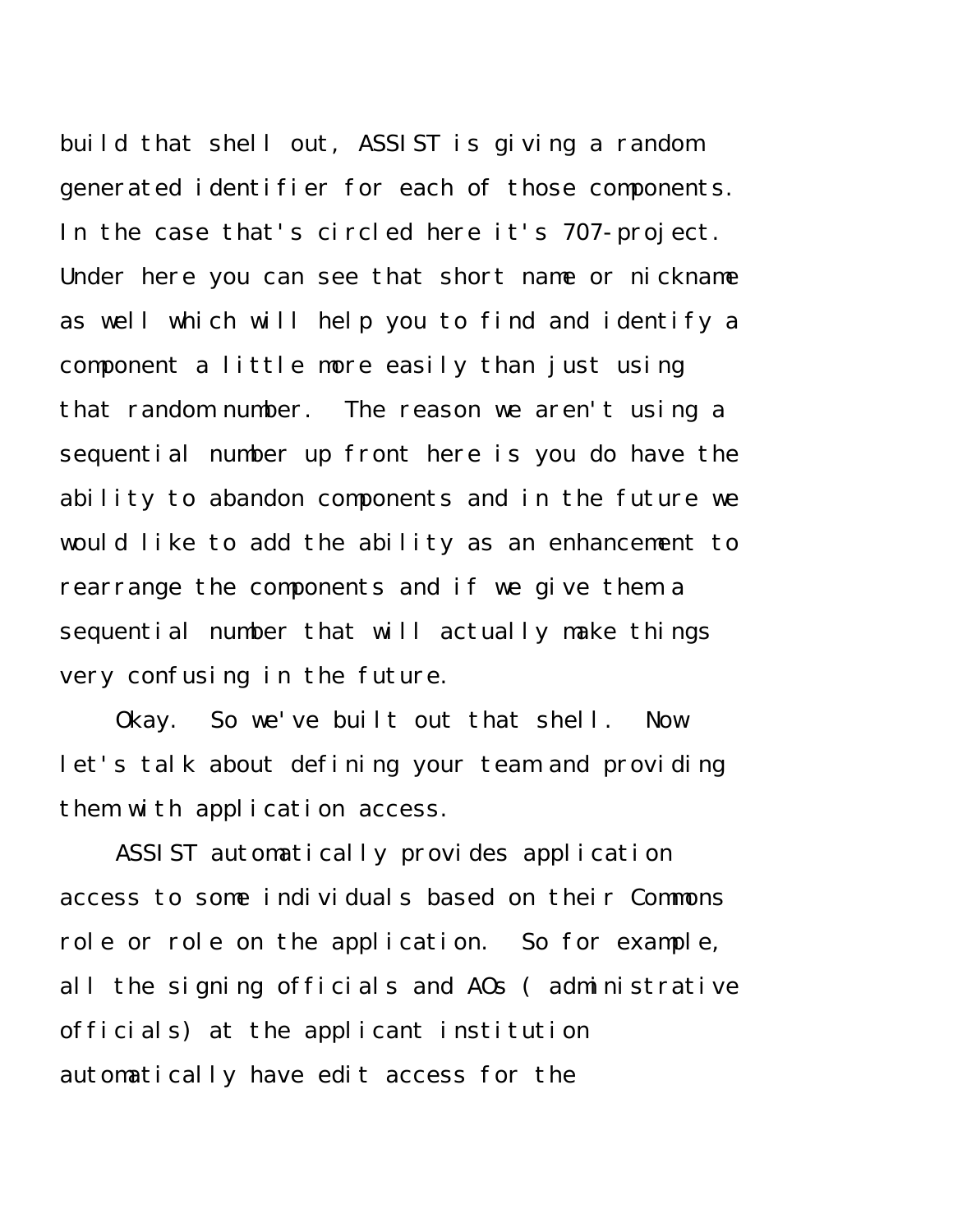application. When you access the application in ASSIST and enter your organization, tha DUNS number is recognized and people with those roles at the applicant organization are automatically granted access.

All the PD/PIs listed on the overall application have edit access for the entire application so once you include the Commons ID for your PD/PIs on the overall application, they have automatic access.

Now, through the manage access screen, and we'll show that in just a moment, you can see that you can reduce the access given to PD/PIs to edit, but you can never actually take away view access to them.

The person that initiates the application has edit access for the entire application. And that way if somebody other than the PD/PI or an AOR or SO is responsible for generating that application then they have the ability to do so as well.

At the component level we take a very similar approach. So if you're working with collaborating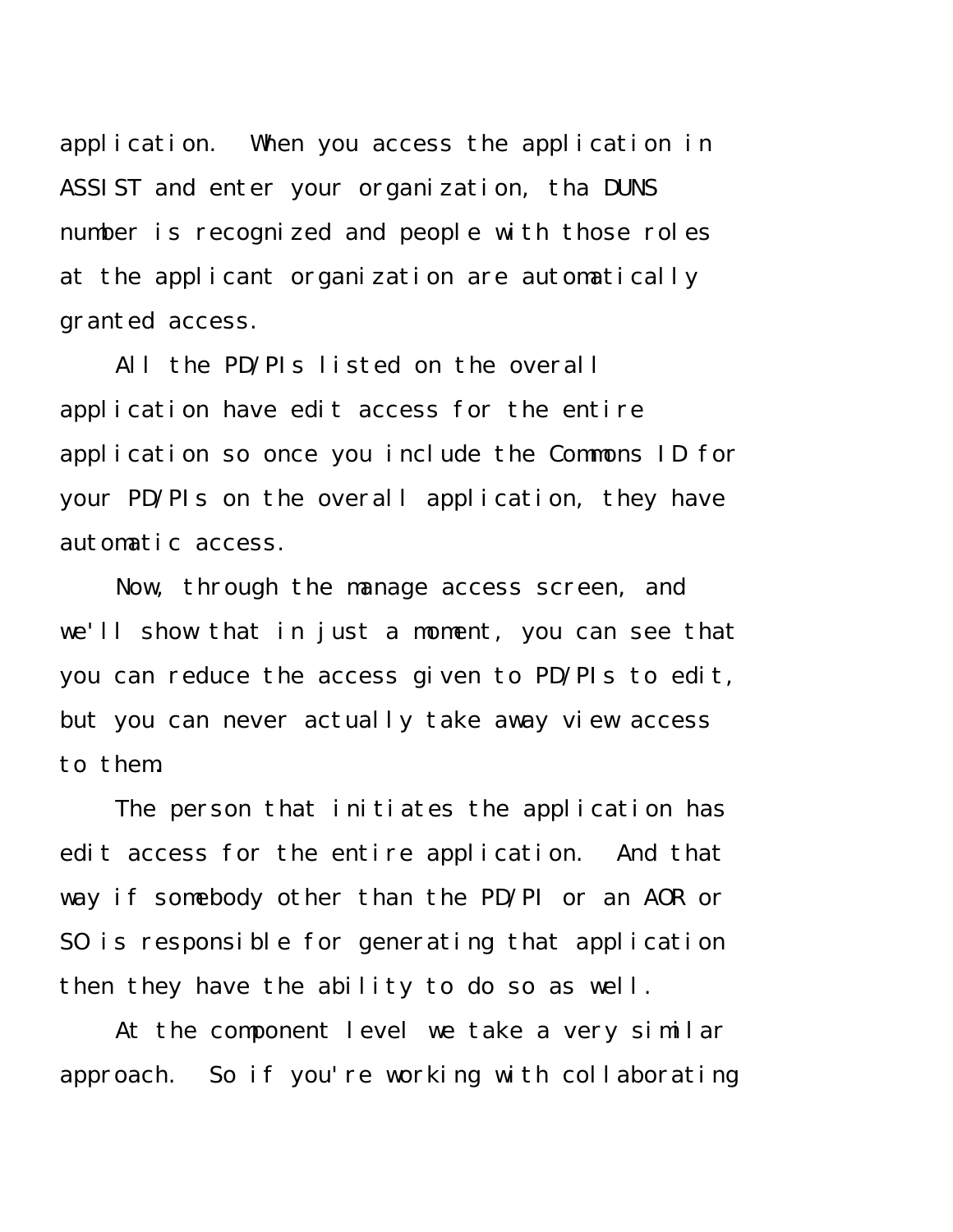institutions, all the SOs and AOs at the lead institution have edit access for the component only. They don't have access to the entire application, but for their component. That is once the DUNS component is provided on the R & R cover form component.

Similar to the PD/PI, the component project leads have edit access for their components once the Commons ID is provided on the senior key person profile form.

In addition to those automatic access levels, you have the ability to provide access to other users they just have to have a Commons account with an appropriate role. And you can manage that access to those other users across several variables. You can give them access to the entire application or specific components. You can give them read versus edit access and we have also provided the ability to segment budget from non-budget data. We heard from our applicants that the budget data is often very sensitive and some organizations want to limit the number of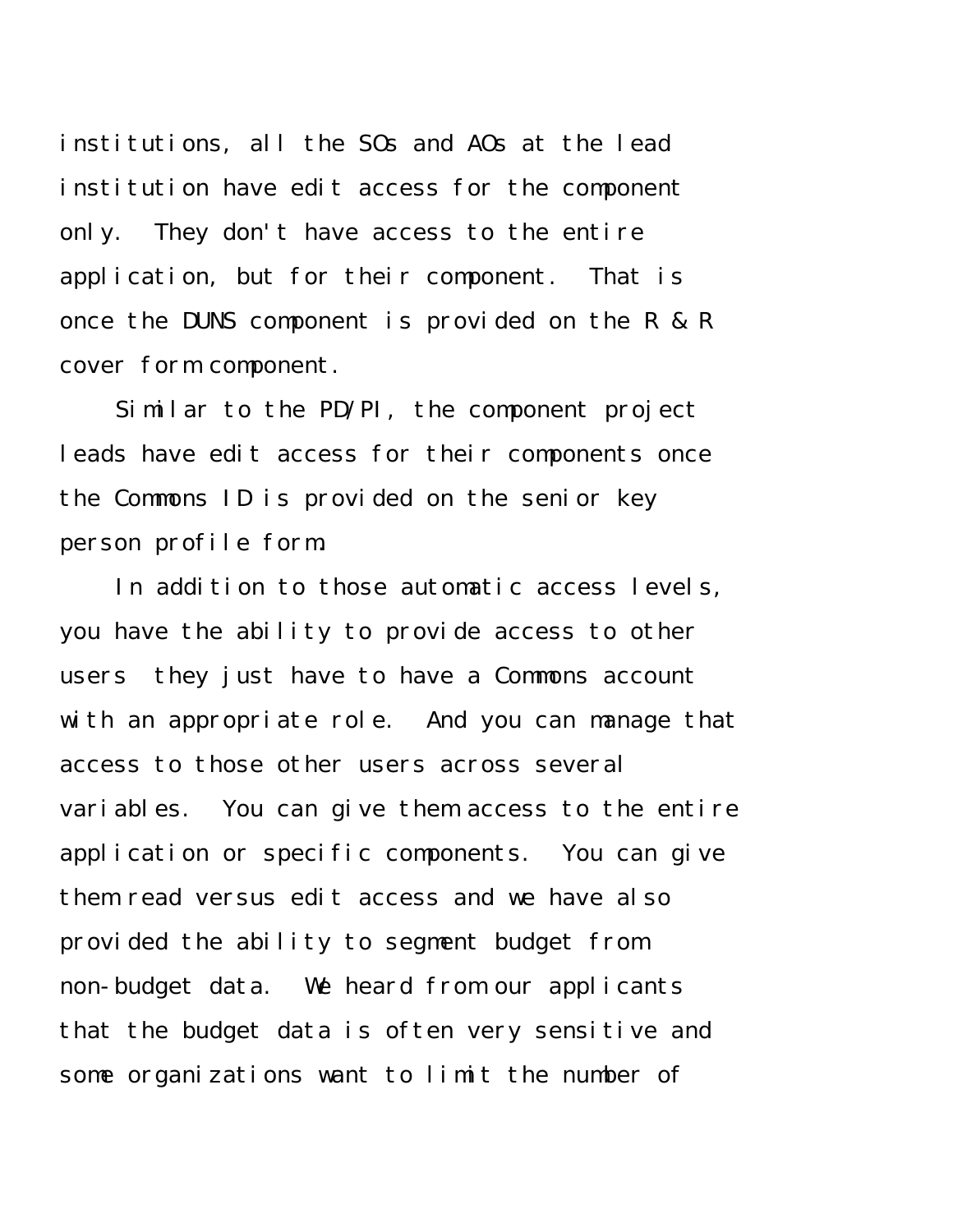people that have view access even to the budget information.

SOs at the applicant institution can manage the application access for other users. They can manage the application status all the way to ready for submission, and we'll show you as we go through these slides what that actually means.

But the SOs can actually delegate the ability to manage status and to manage access to other users. And of course the SO also has the ability to submit applications.

So let's look at that managed access action. So I'm logged in here as Claire Voyant, that's an SO at Whatsamatta U. And as an SO I have the ability to go to the manage access action. And this can be used to provide access to new users or to modify access to existing users.

For the users that were granted access based on their role on the application, so that's like the PD/PIs or the project leads, they will show up in this screen and you can actually manipulate the access levels that they have. So you can restrict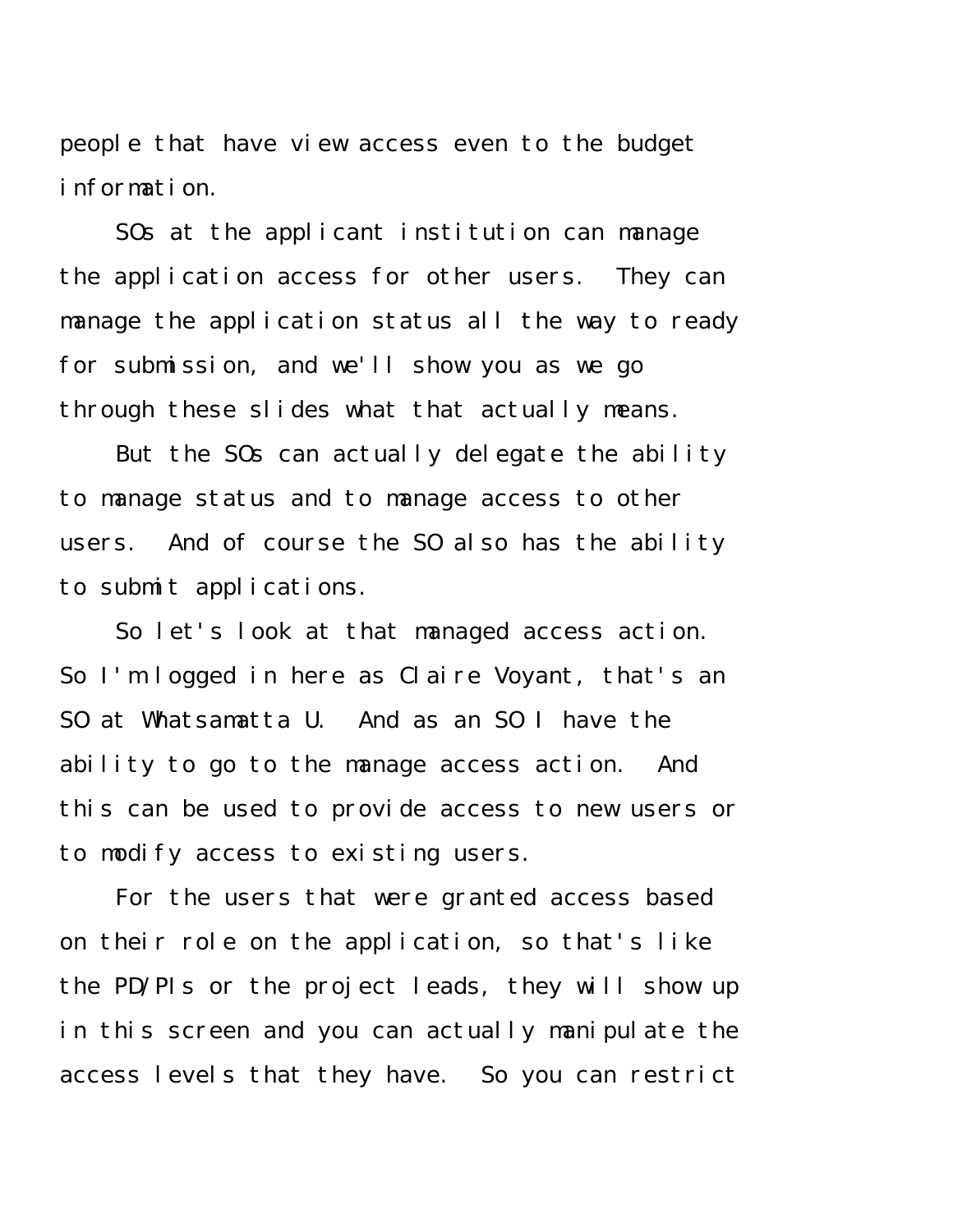them further or you can open up application access further to them.

If you want to change access for a new user, at the bottom of the screen is an add user button. When you click on that button you're prompted for the username of that user. Once you enter the Commons username it actually populates the name and organization. And then you have the ability down lower in the screen to provide access. In this example we did entire application access and we gave edit for the entire application. So under the all column we said edit. So this user, which happens to be Radar O'Reilly, a very famous assistant, is going to have entire application edit access.

In this next example we're actually going to give access at a component level. So this is the admin core, so for Radar in this example, he's only going to have view access to budget data and edit access for all non-budget data, but can't see anything but the admin core. So it's a pretty flexible system.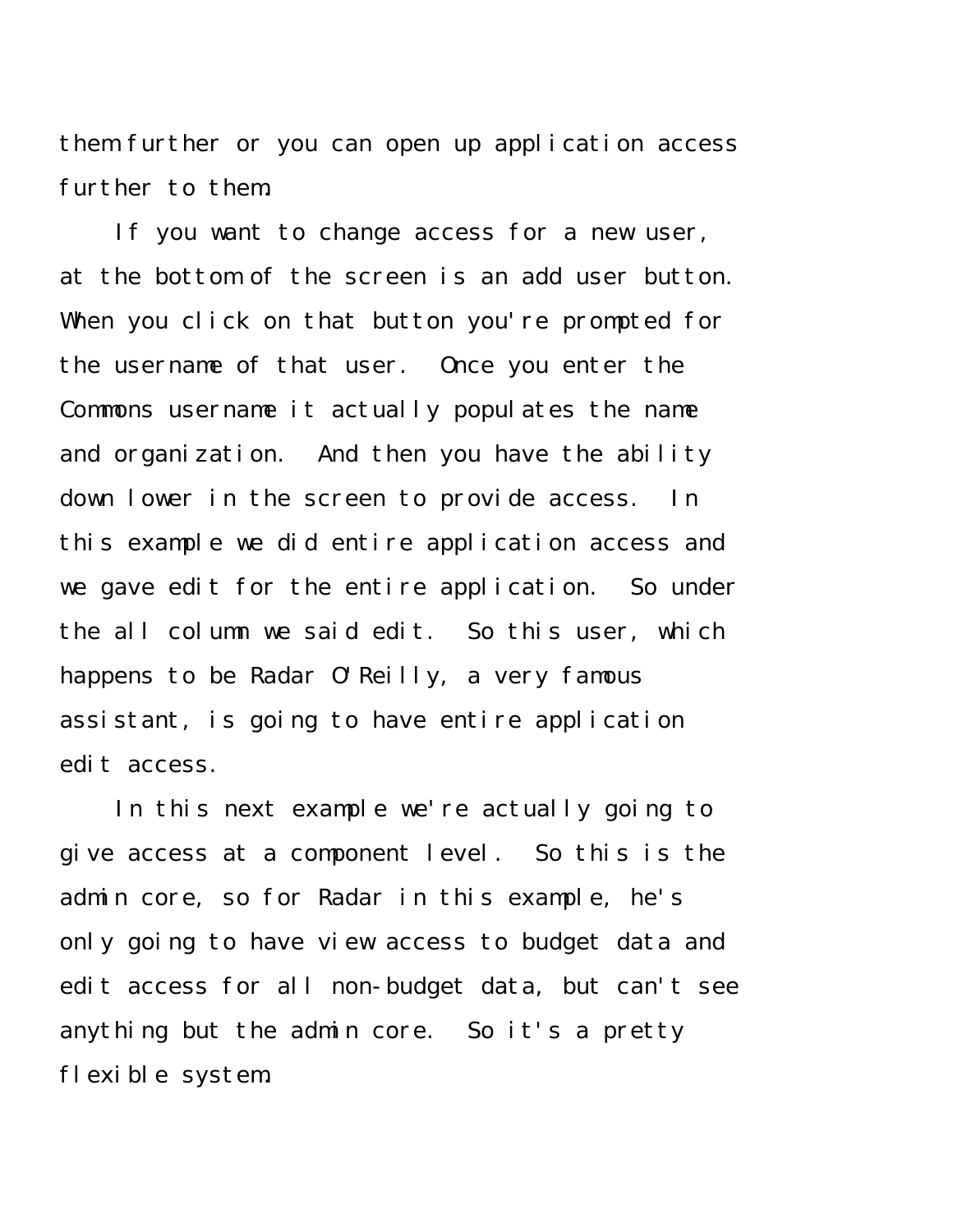As I mentioned, the signing officials can give access maintainer and status maintainer authority to users and that's basically given at the entire application level for the status maintainer, and then at the component level for the access maintainer.

So as assigning a signing official if I want to give the ability to manage access to other users to an assistant I can certainly do that by clicking on that box.

So that's managing access.

>> Megan Columbus: Sheri, you've talked about a lot since with we've started. Let's give your voice a little bit of a break and let you have a drink of water.

The one thing that you've just talked about that I think is really crucial to the system is that the ability to manage access can be used to distribute the work of filling out the application in a way that maintains information securely. And I think that's really key. But there are other points that you made earlier that I would like to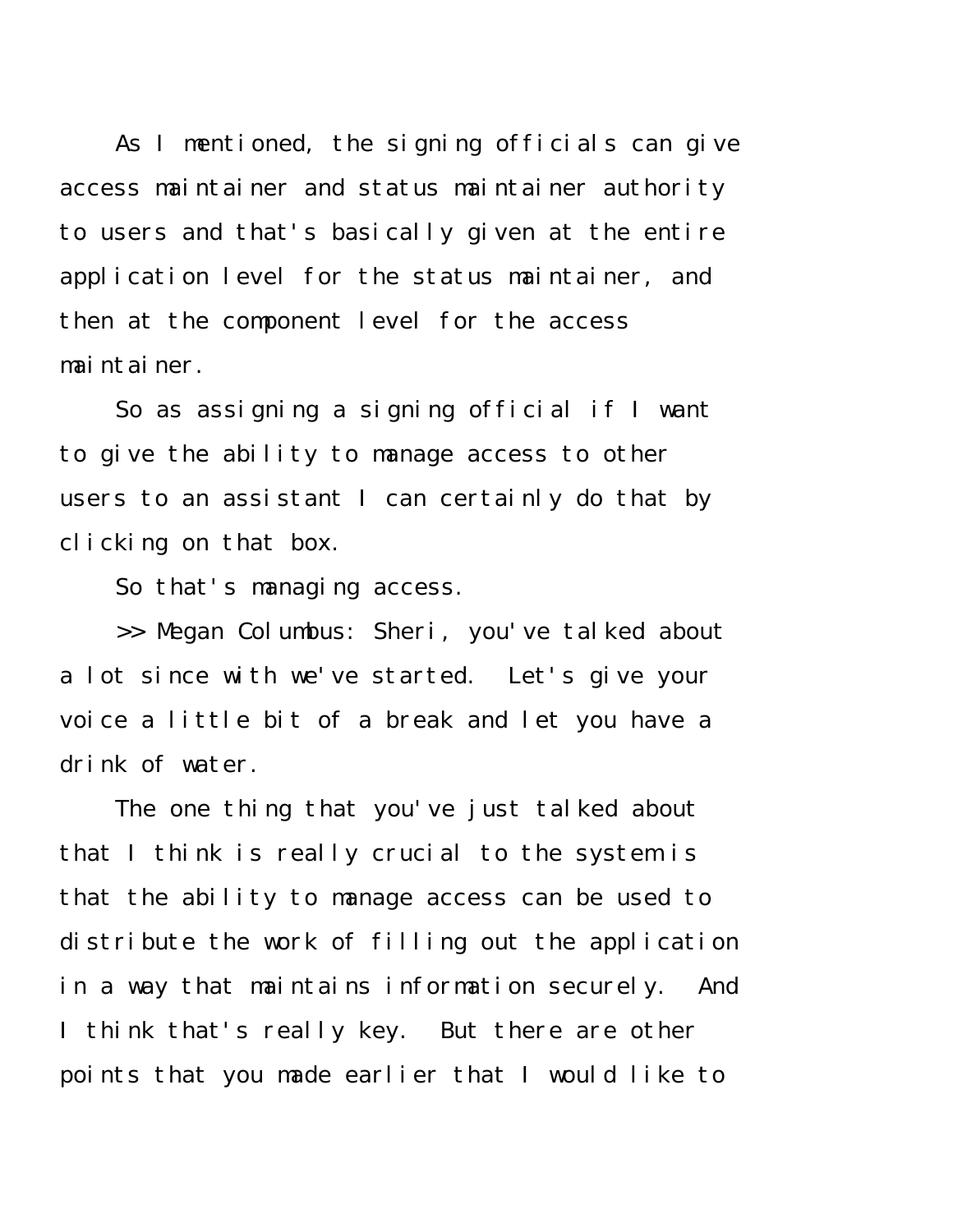point out. One that is really important is that you take the time to layout the application in advance. The compnents will appear in the order that you've entered them. You won't be able to reorder the components later. Think about the layout of the application first. And the other super critical point is that it is critical to follow the instructions in the funding opportunity announcement to the letter. It tells you where to put each piece of information and it will be important for you to identify what goes in the overall component and what goes in the individual components of those applications.

Just a little bit of emphasis on the points and back to you.

>> Sheri Cummins: Thank you. That's absolutely right. That's some of the feedback we got from users are right on the points as well. As we've been doing some presentations at conferences and so forth folks that have participated in the pilot have come up to me and said make sure you reinforce doing that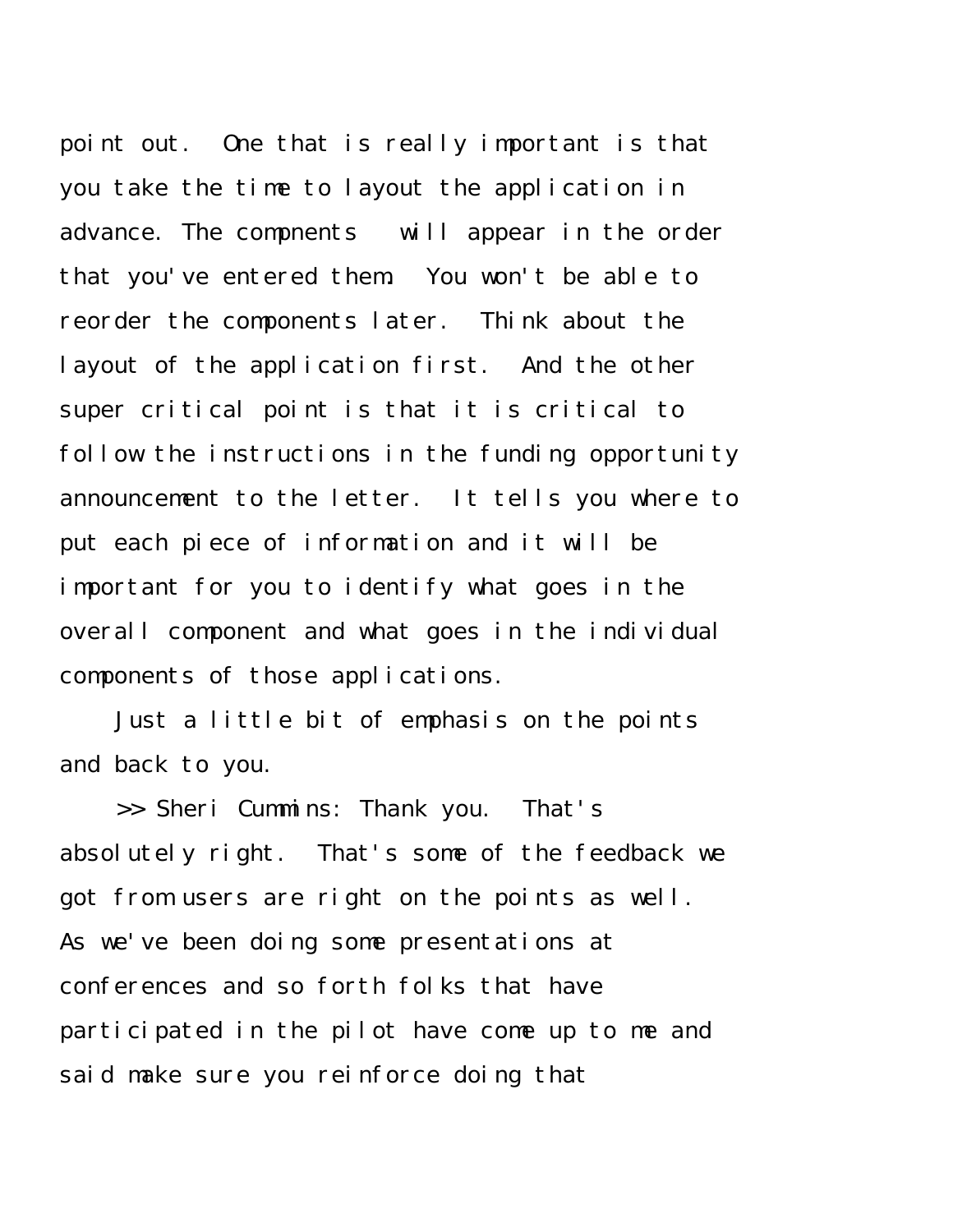application shell up front because often at the last minute the principal investigator will come and say hey, I really want project 3 to be project 1, and at this point in time at least we don't have the ability to rearrange those components. So it is really important.

Let's talk about entering application data. I'm not going to form by form, field by field through each of the data forms that we have to fill out here, but I did want to highlight some particular areas.

So once your application shell is created, you already have a work in progress application. So instead of initiating an application from the home screen, you're really going to search for that in progress application. So we're going to use that search application screen instead.

It's a standard search screen with different parameters. You put in your parameters, click search, standard stuff, and given a hit list of things that matched of applications that are available to you that matched your search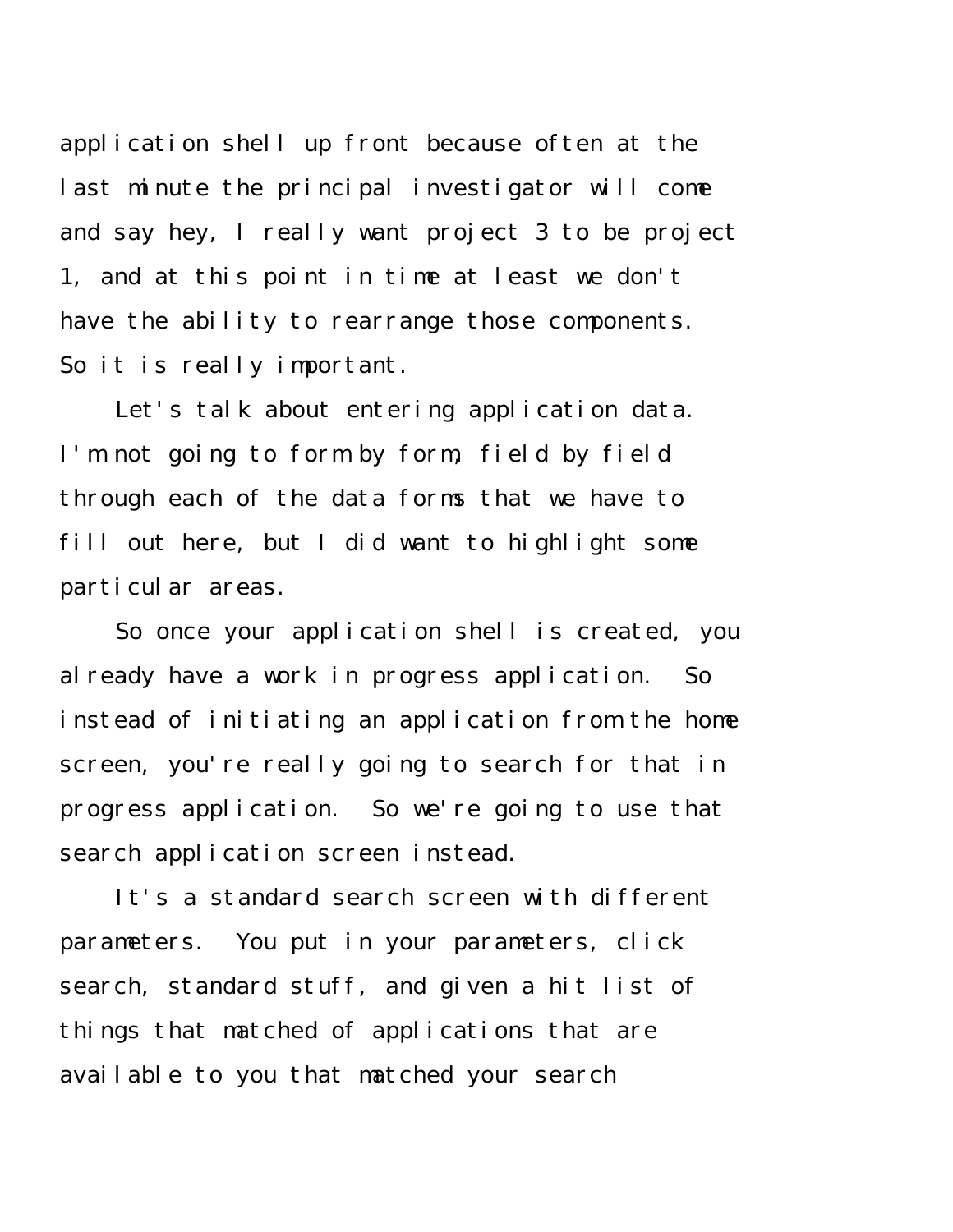parameters and you want to select the appropriate application.

That brings you into ASSIST in your application.

You will use that component navigation to identify the component you want to work on. In this case we will work on the overall component. And that of course brings up those form tabs across the top for your data entry.

Each component has a summary page and that summary page is important because it not only gives you component information and it shows you things like status and it also has application information at that level so things like your FOA number and things like the application status that we'll be look at a little bit later. There's also actions that are only available from the summary page. Update component status, for example, is one of those actions.

When we look through and work through all these different actions you will see that you have to be on that summary page and that's one of the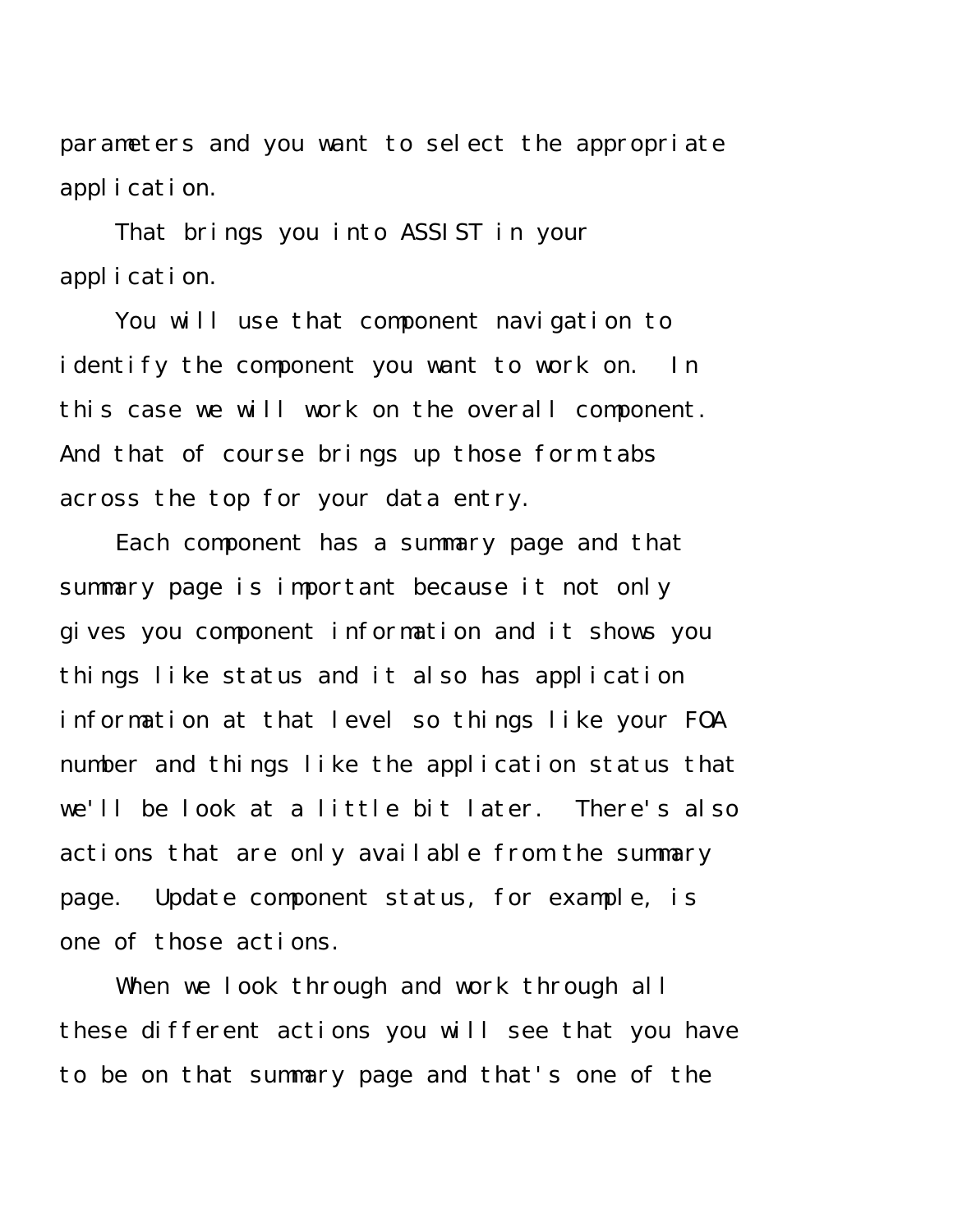things that some of our pilot users had some trouble with. They're like I don't see how to update the status and they weren't actually on the summary page when they went to do that action. Just a little bit about our form layout there.

As I mentioned you will click across each tab and access each of the data entry screens for each of those forms within the component.

Many screens have useful tips across the top. I encourage you to read those.

At the bottom of each of your data entry screens you will have different save options. The first one here is a save and keep lock and that allows you to save your data and to continue working on that specific form. So when you do that edit you're basically locking out other users have being able to edit that form. Other users can be on other forms within the component. Other users can be within other components filling out data, but at any given time you can only have one user in a specific component form.

All right. So if you want to do incremental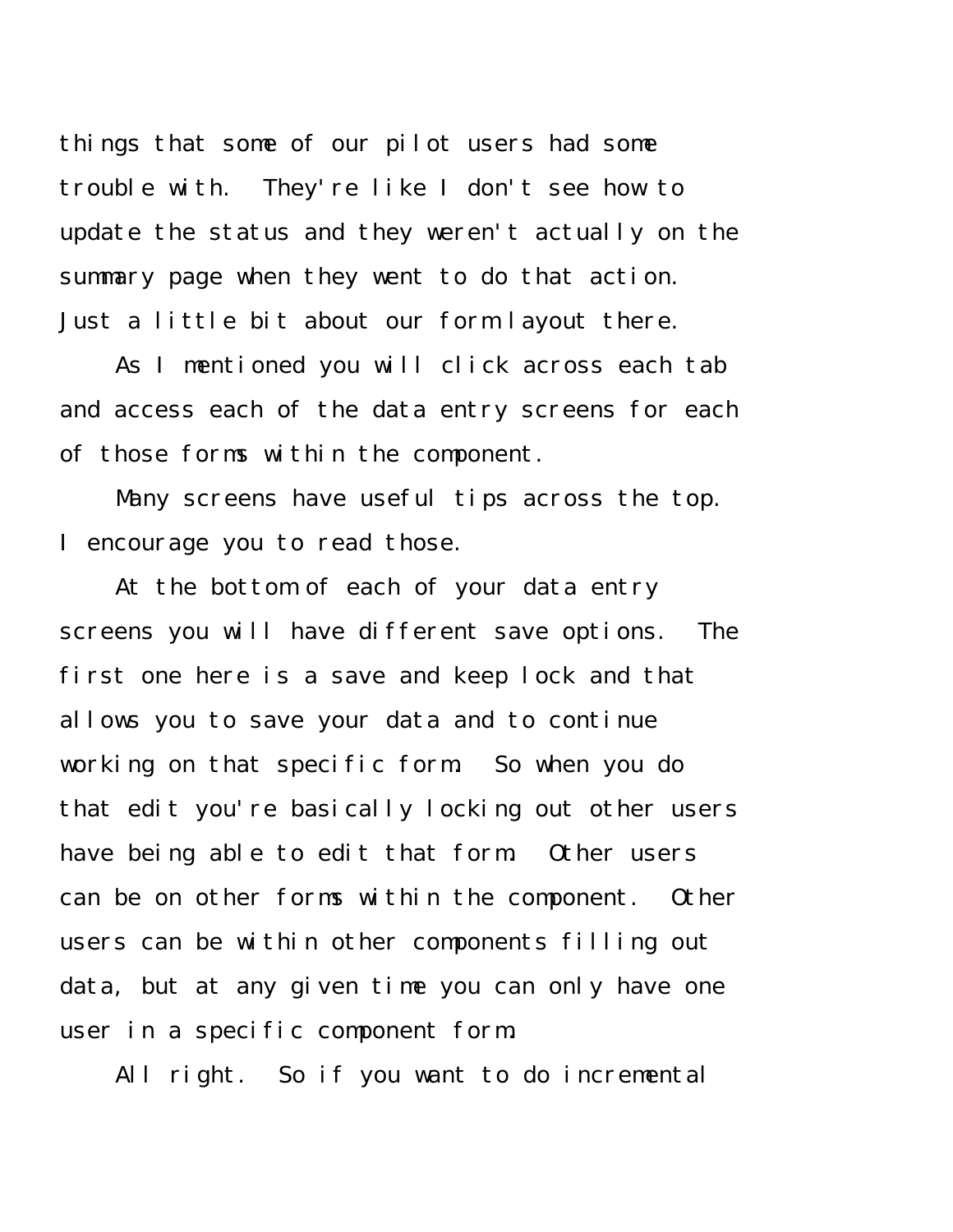saving you will do that save and keep lock.

The save and release lock basically says okay, I've got all my information in there for this form. I'm going to go ahead and save my data and I'm going to allow other users to get into that form if they need to. So I'm going to release that lock.

And then that third option down there on the bottom is cancel and release lock. And that basically says, do you know what? I was in this form, I thought I was going to put more data in here, but I've decided that I don't want to save any of the changes that I've made so I'm just going to cancel and allow other people to get into that form. So those are your options.

For those first two options, if you do one of the saves, what the ASSIST system is going to do is it will go out and we'll do some form level validations and we'll present to you any errors that it identifies at the top of the screen. And it will give you the option of going back and correcting those errors or saving and continuing.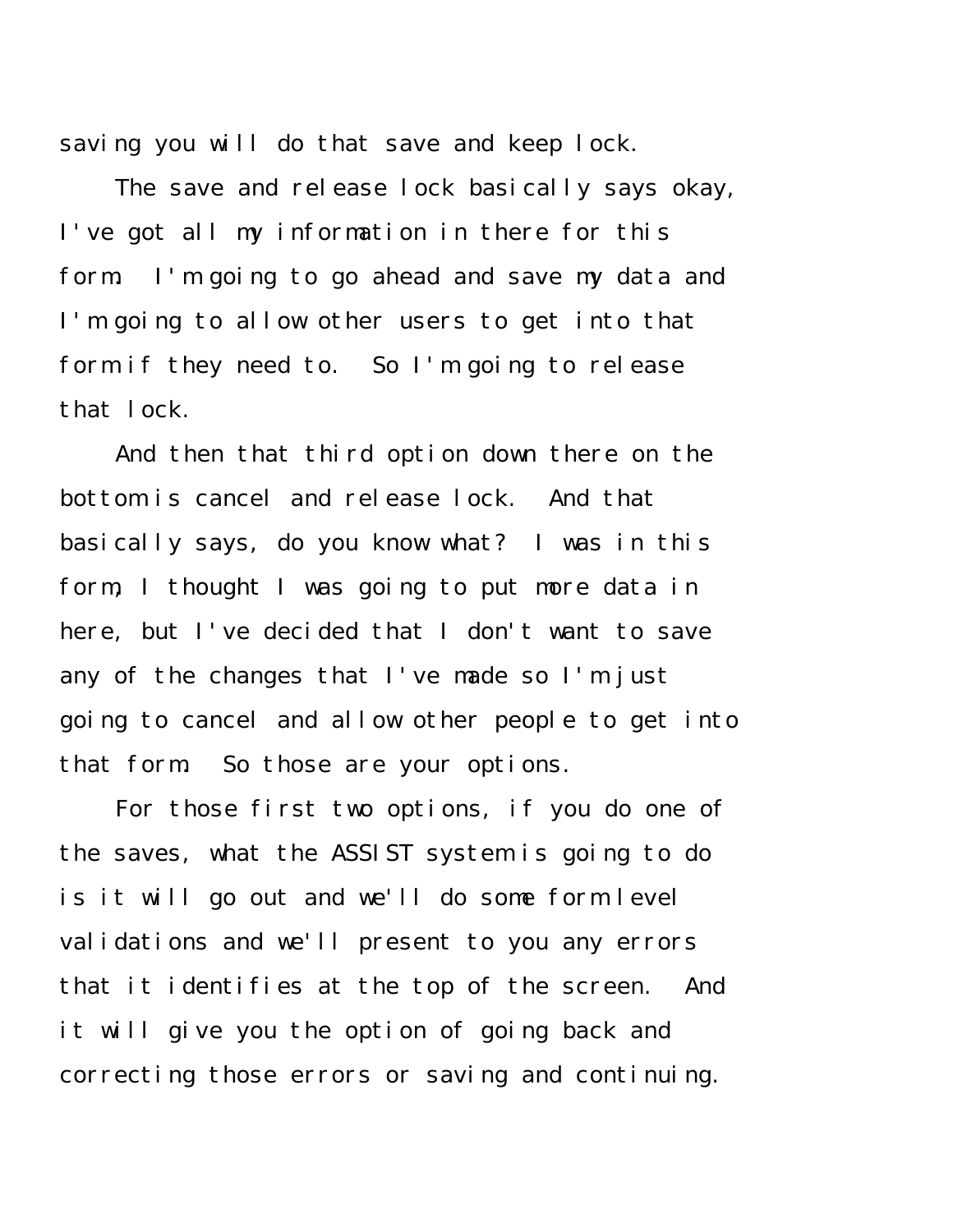If you happen to be, if you recall one of or cores had a subaward associated with it, if you need to add a subaward or one of the other optional forms in the action section is an add optional form and you will use that add optional form to add additional forms to your navigations. So in this example I clicked the ad optional form, I'm presented with the three optional forms that are available for this component, which is the cumulative inclusion report, the planned enrollment report, or the R & R subaward budget form. I've decided to do an R & R subaward budget form, so I click on that. And then that R & R subaward form is added to the tabs for that component that I can go into there and start filling out that form as well.

So that's how you add your optional forms.

Some of these next few screens are a little bit dense and I'm really just wanted to highlight the fact that as you're going through these opportunities, as Megan mentioned it's really super critical that you look at the FOA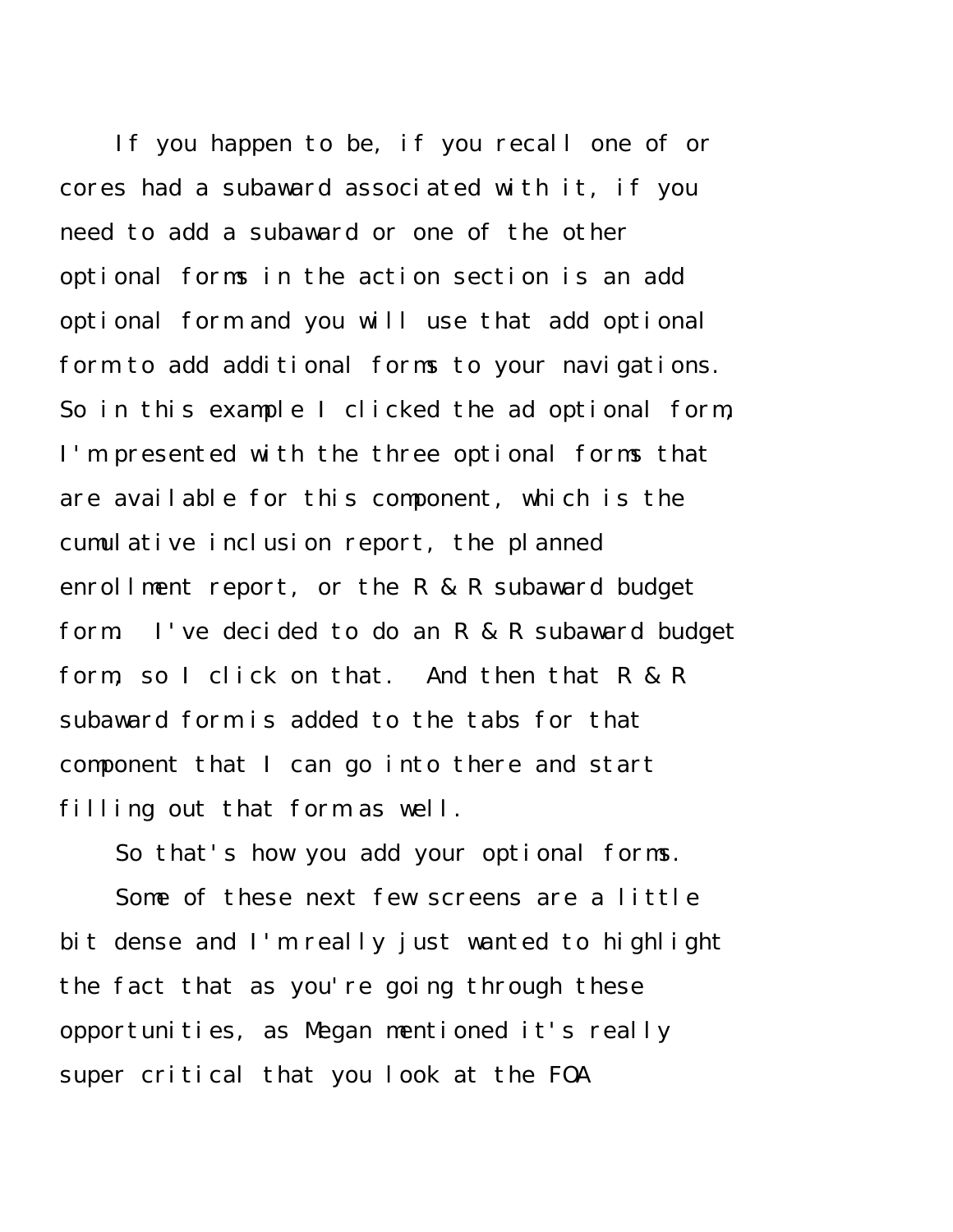instructions and you follow it the letter - follow it precisely.

There are differences in data entry if you're doing the overall component versus other components. For example, the R & R cover form. For the overall you're going to use the entire form and that has things like your signoff and who is your authorized organization representative and who is the PD/PI contact for the entire application? And it has the ability to put in a cover letter. All of those things only really apply at the entire application level.

For the other components we'll only use a very small subset of the fields and you can look at the instructions in the multi-project section of the project guide and look at the details here. But the takeaway on this one is there's differences between the overall and the components when you fill these out.

Along the same vein, and this happens to be the other project information form, when you're filling out the overall component, you're going to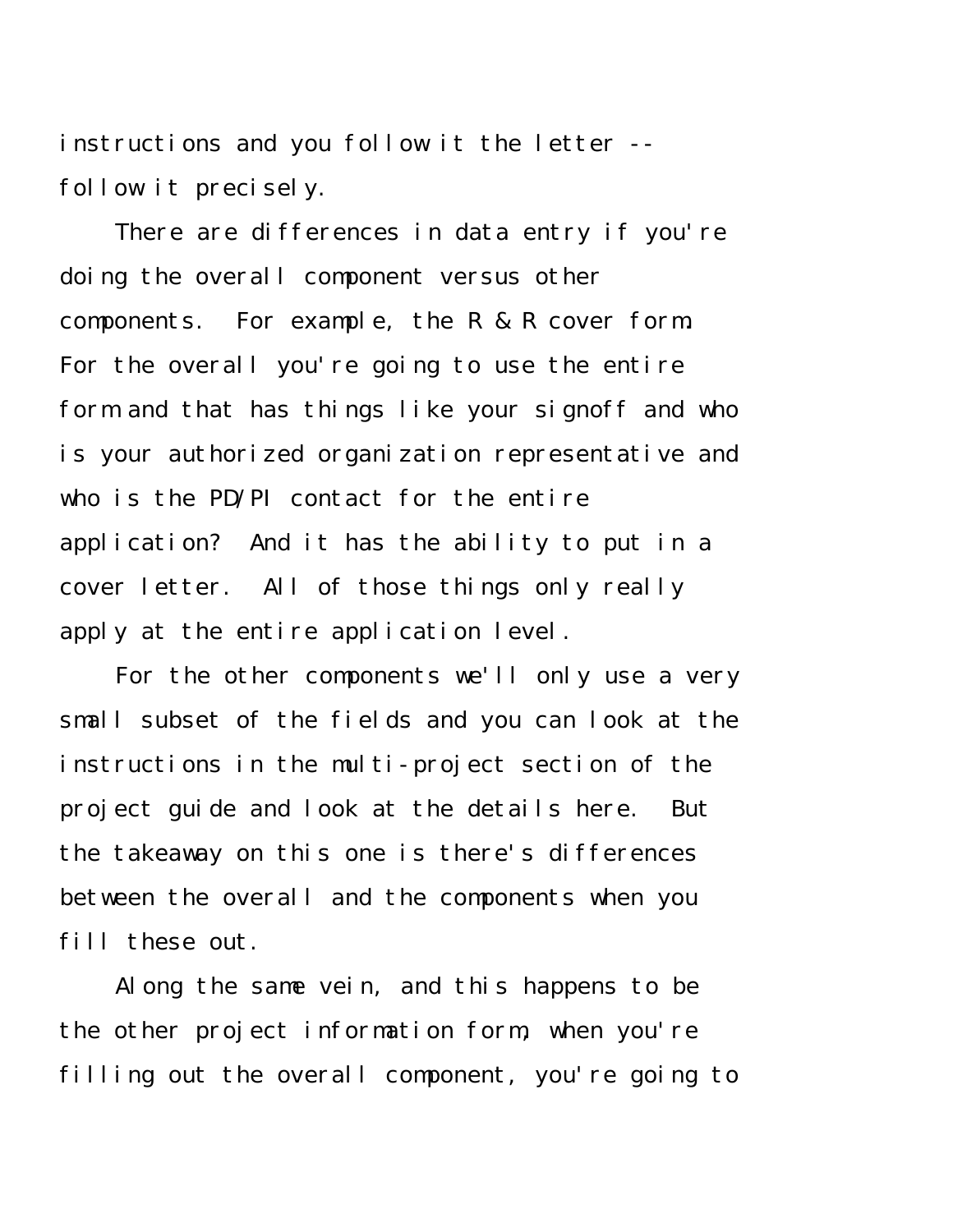answer all the questions related to human subjects and vertebrate animals. When you're filling out other components you will only answer a subset. Basically for human subjects you will answer are human subjects involved and the exemption number. And for vertebrate animals you will answer are vertebrate animals involved?

And the ASSIST system will actually block you from doing any data entry because we're not authorized to do that at the component level. So again, just differences on how you would fill out the form if you were in the overall versus other components. And all these things are highlighted in the application guide instructions.

When you're doing your research plan, when you do your overall, your attachments will talk about the entire application. When you do your other components it will reflect what you're doing specifically in that component. You'll notice that both in the overall and the other components specific aims are required and you will notice that the page limits may be different between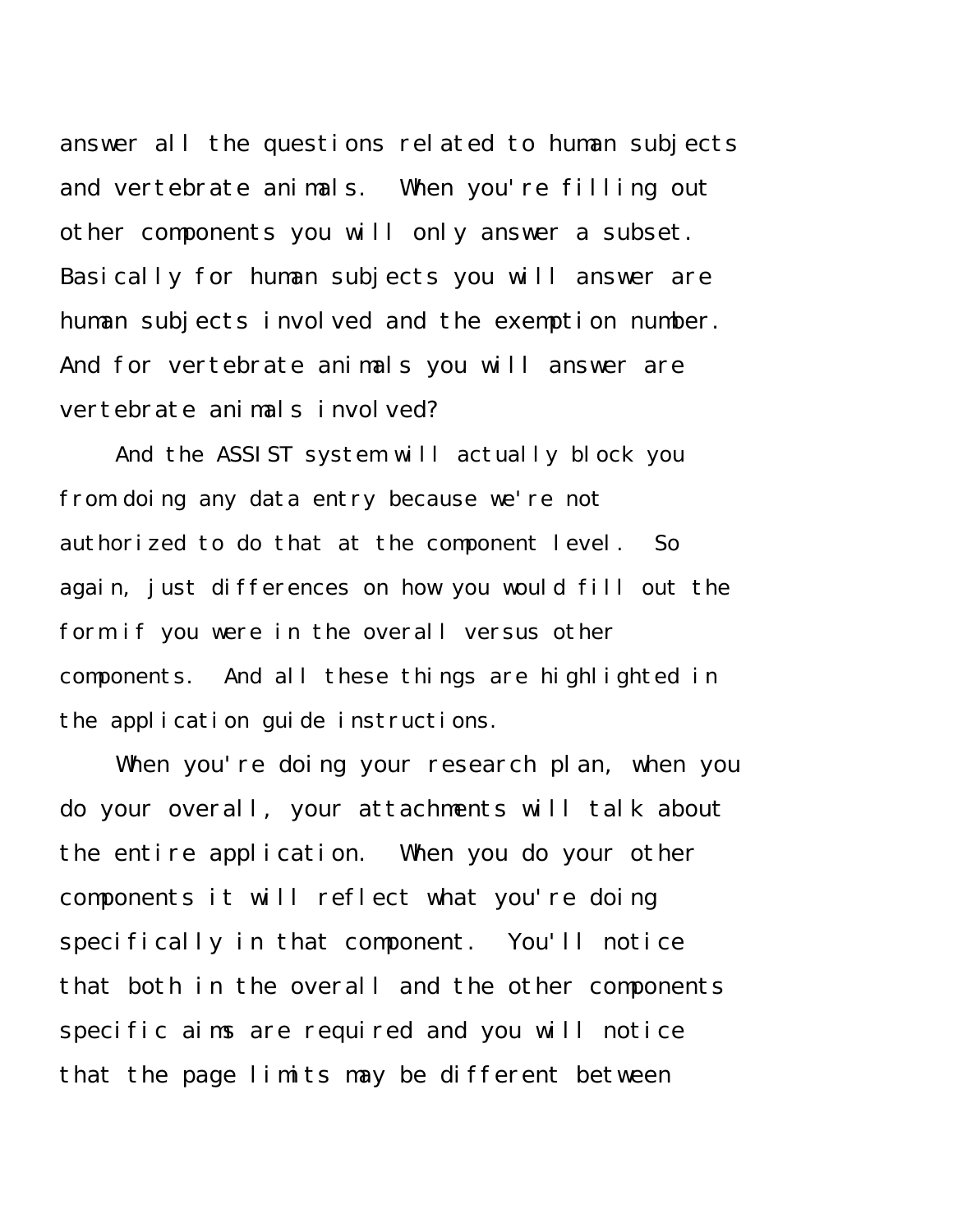components and that would also be identified in your funding opportunity announcement text in that Section 4 where your FOA specific information is located.

On the senior key person form as you're filling that out and the overall you're always going to define all of your PD/PIs, your project director, principal investigators for the entire application, and basically nobody else gets in the senior key on the overall. While in the components you will define your project lead, your component lead and any senior key that are actually working within that component.

One thing that adds a little bit of a level of complexity to these applications is there's a policy decision that applicants can only have a single biosketch for each senior key person regardless of the number of components that they work in in the application. So as you remember, Cher D. Money and Ben Around, they were PD/PIs for the entire application, they were also component leads. They get a single biosketch. And it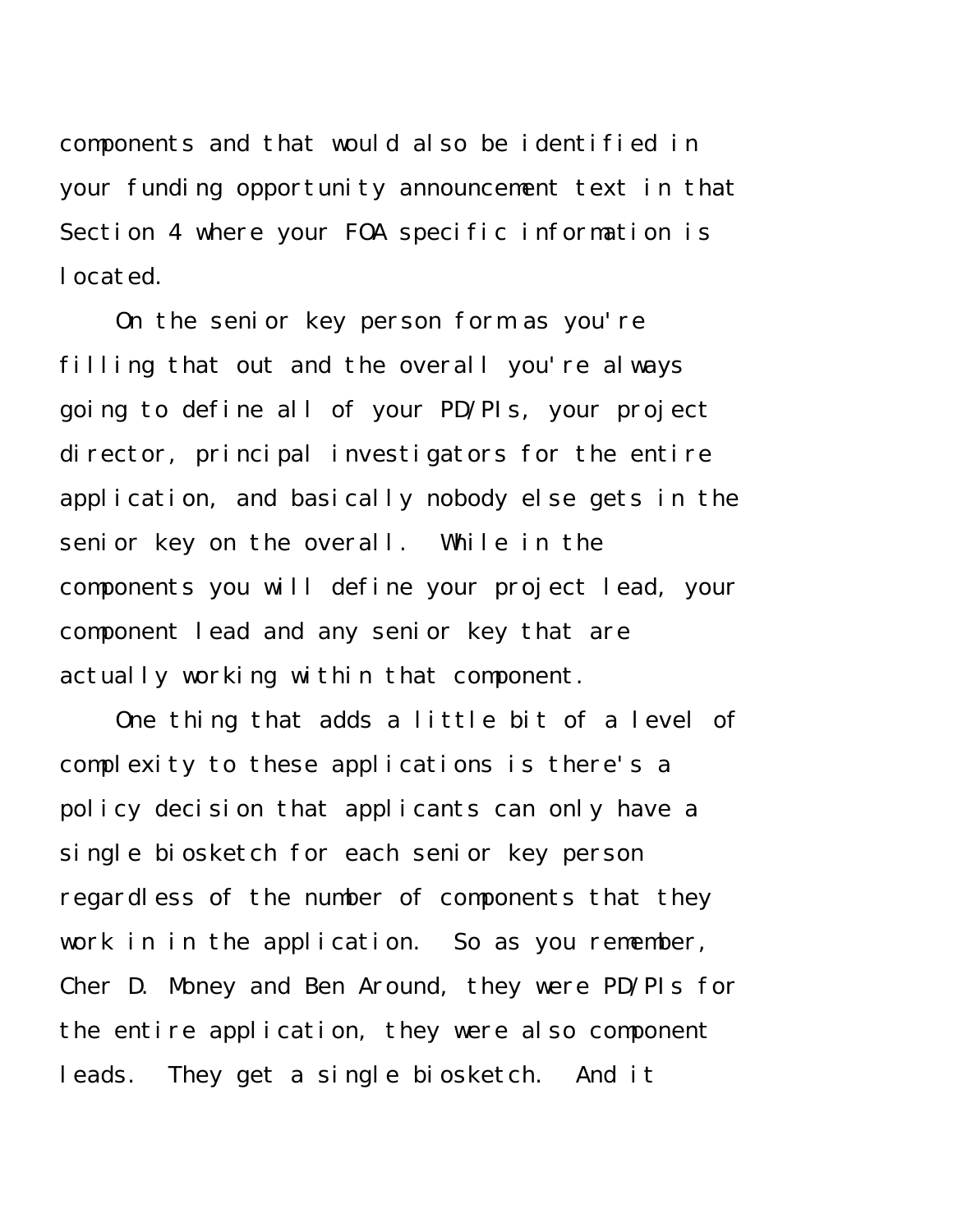doesn't matter in ASSIST which one of those components you actually attach the biosketch, you just need to choose one and go with it.

If you put a biosketch into both forms, and we'll see this in a moment, as you go through the process of finalizing each of your components, ASSIST will actually make you choose which biosketch you want to include within your application. But that's a policy decision that actually works pretty well with the format that we have here.

If you remember we have those automatic data summaries that we do for the application that end up with the overall senior key persons is one of those data summaries, so we give a consolidated list of all the senior key people and within that overall section we actually list out all the biosketches right there at the top of the application as well.

All right. So there's lots of resources available out there to make sure that you avoid common errors. As I mentioned at the top of many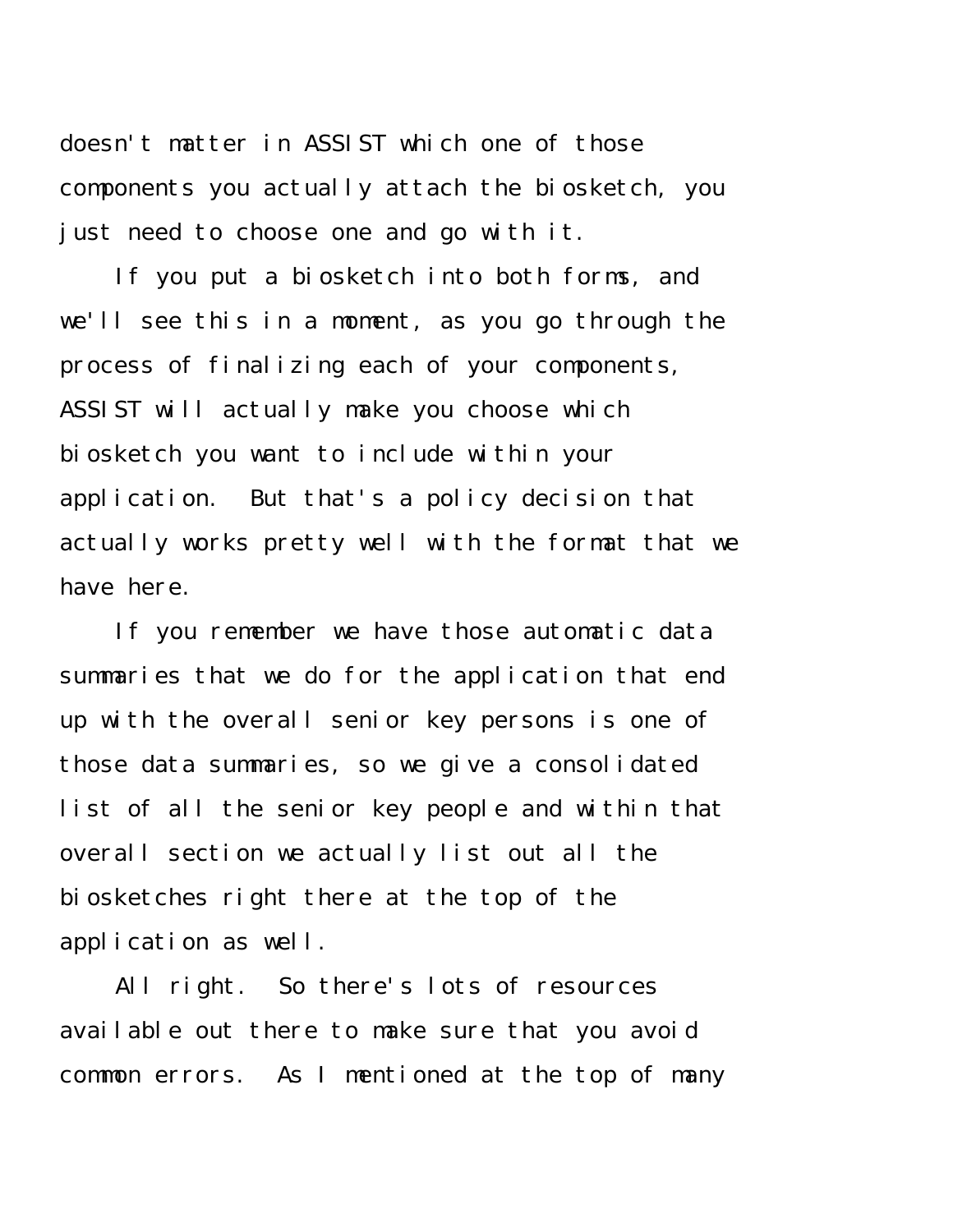of the data entry screens we have ASSIST screen tips. I urge you to look closely at the screen tips. We have an annotated form set and that's basically a picture of each of the different data forms with little call-out boxes on hints on how to fill out each of the fields.

On our website we have 10 checks to help avoid common errors. And within that 10 checks there's actually a resource on PDFs. All of the attachments within your electronic application must be in PDF format. And we do have some pretty strict guidelines on what kinds of attachments we'll accept. They have to be plain vanilla. You can't have security on them. You can't password protect them. They have to follow the eight and a half by 11 size as identified in the application guide. And we do do some systematic checks of those rules.

So the PDF guidelines document talks about how to make PDF files, PDF attachments that our systems like.

As component data is entered, there are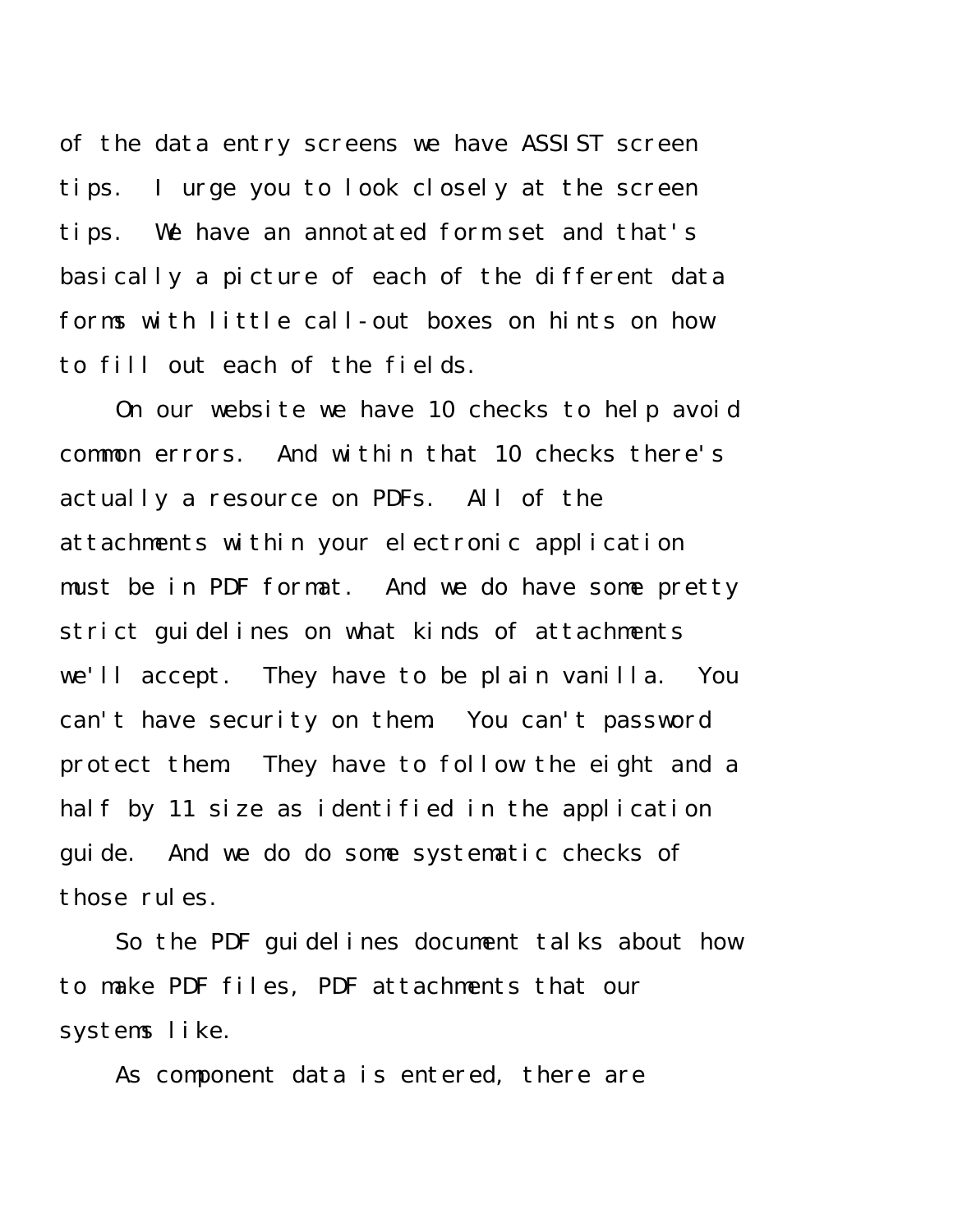several actions that are available. As we mentioned before, you can validate your components, you can preview the current components and we can update component status. At the component level we really have three statuses, the work in progress status, and that's the only status that allows editing, so when you actually initiate a component your component is put into a work in progress status and you have to actually take an action to change it out of work in progress status.

If you've delegated the work to other collaborating organizations or other folks within your organization, we have the status called complete. So whoever is responsible for entering the component data can do all of their data entry and when they've decided that it's good to go, they want the applicant organization to know that they're finished doing that, they can mark it as complete. The applicant organization then has the ability to take that component and say okay, look it over, make sure it follows everything that was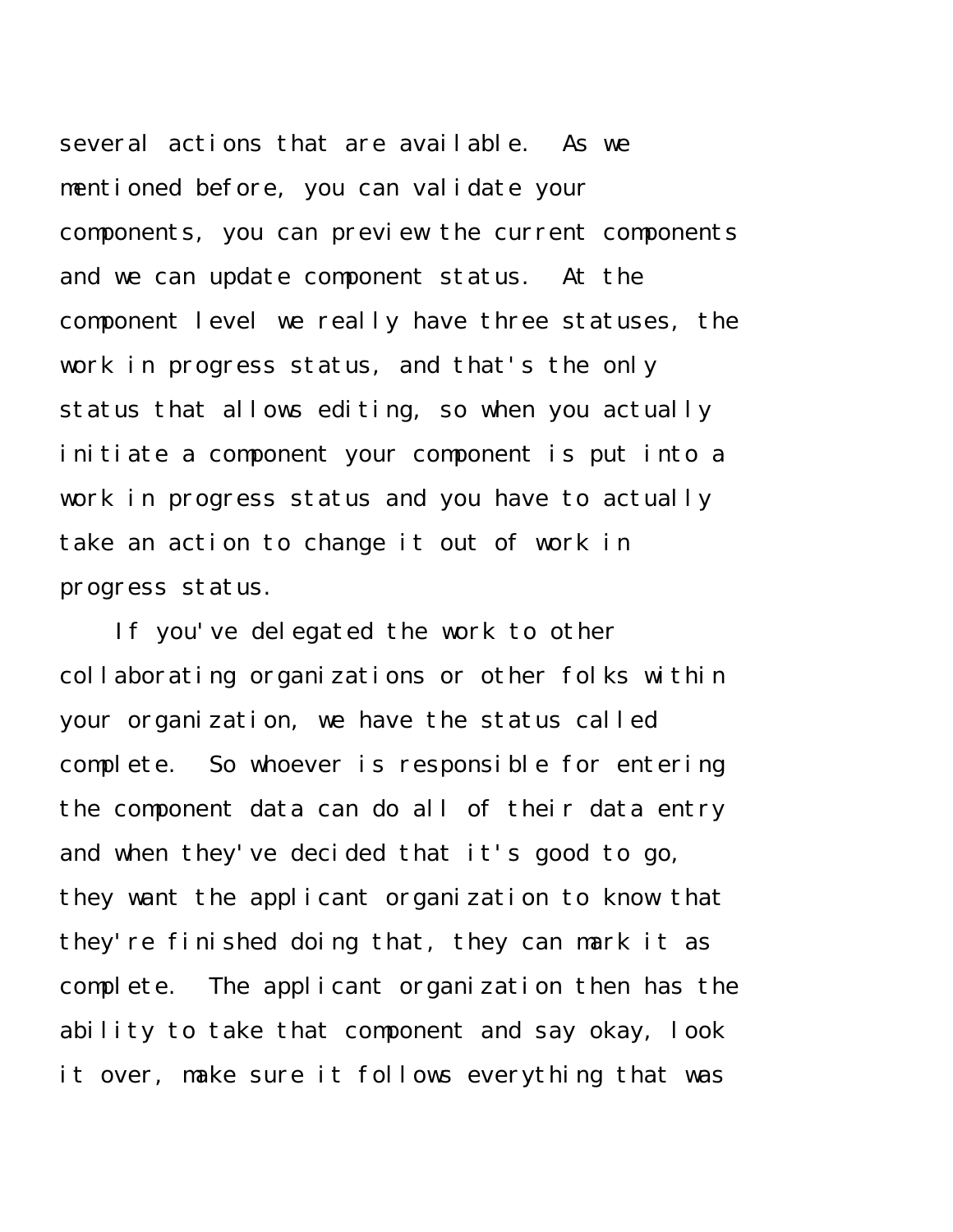agreed upon and looks good and then they can change the status to final and that would actually be the status that is needed to prepare your application for submission. That's how the applicant organization can know that they have al ready reviewed and accepted that component for their submission.

Okay. If the applicant organization is doing all the data entry and managing it as a result of the pilot, we actually have provided the opportunity for the signing officials, the AOs and anybody with that status maintainer to go directly to final and skip that complete status.

All right. So to validate a component, I'm on that summary tab within my overall component. There's an action there called validate component. And that triggers ASSIST to go out and do a validation against all of the data that's entered in that component.

Assuming that all the required fields are out there, we can actually get a list of errors and warnings. If the required fields are not filled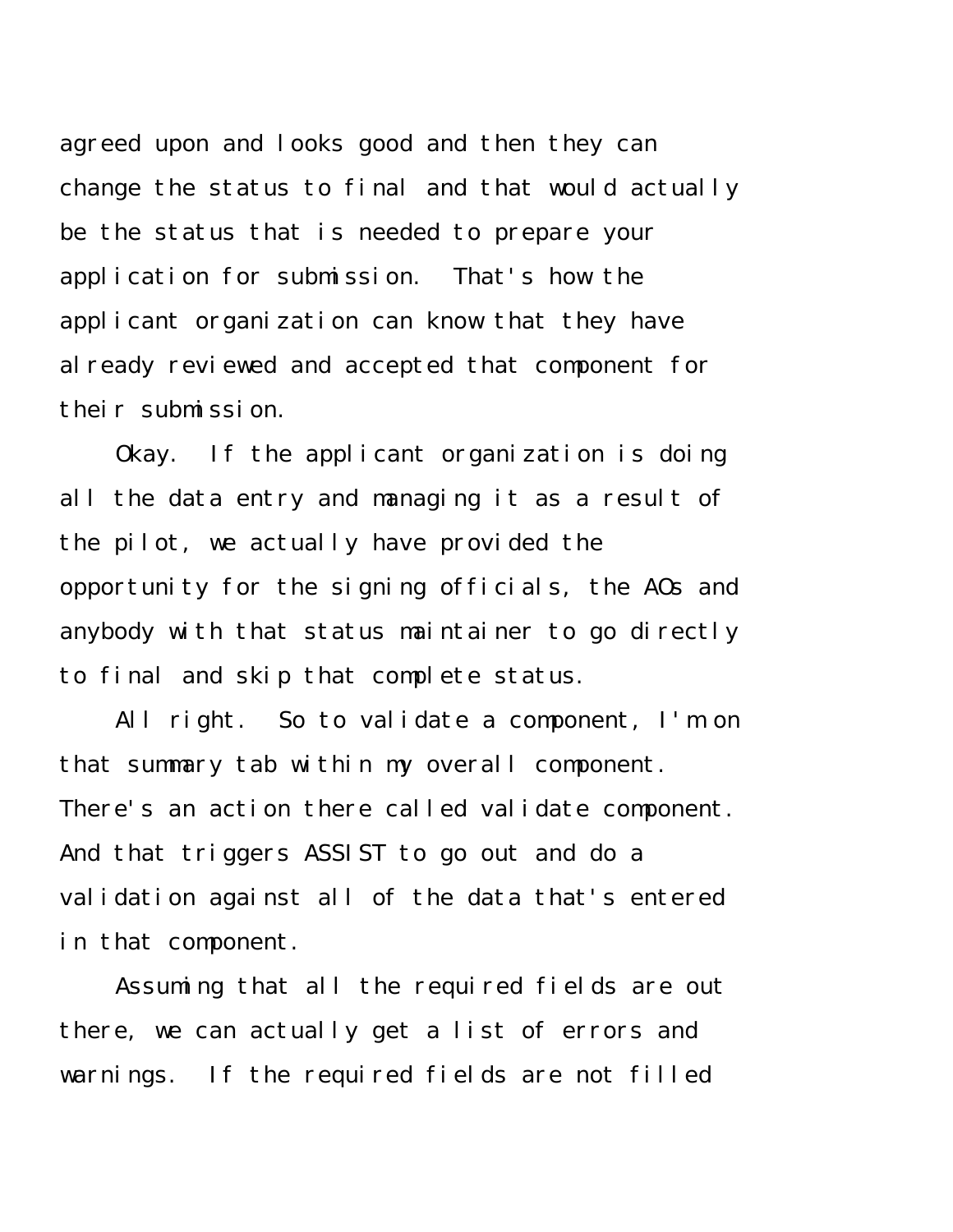out you may at some point get a message saying that you're missing forms that need to be filled out before it can do this action.

>> Megan Columbus: Sheri, we've gotten a few questions about human subjects and animal subjects and associating them with the cores or the overall component.

Could you address that directly again?

>> Sheri Cummins: Sure. When you fill out your overall component you will have the option to identify whether that entire application involves human subjects or vertebrate animals.

And when you're looking at the overall component you're going to look at it from the entire application. So if any component within your application has human subjects or vertebrate animals, you're going to choose in your overall component yes, for vertebrate animals or human subjects.

Whithin each component you also have the ability to provide some information on human subjects and vertebrate animals. And within that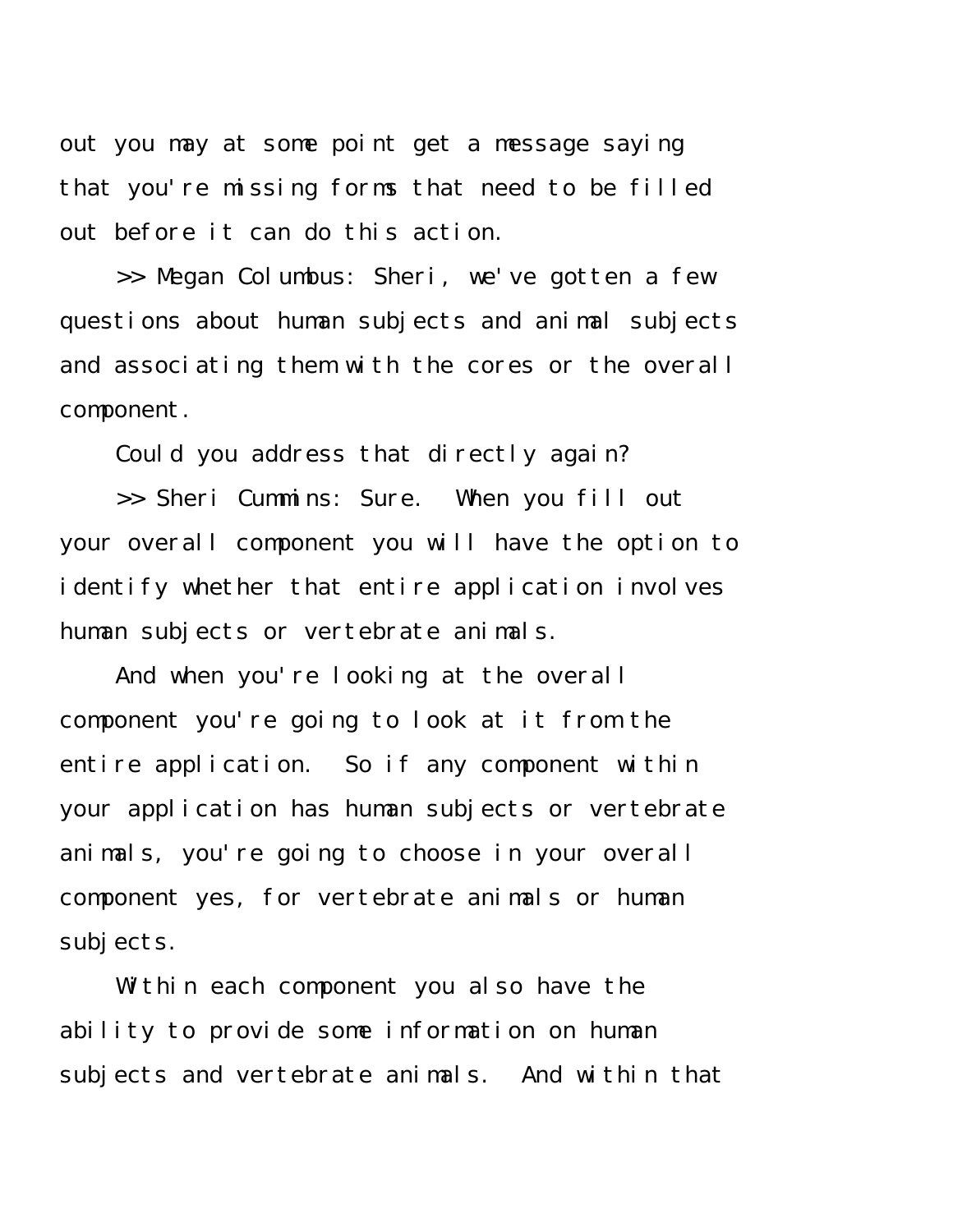component you can really only just say yes or no.

In the case of human subjects you can say yes or no and give an exemption number if it applies, but that's all the information that we actually are gathering at the component level.

So we have validations to make sure that if there's a component that has human subjects that it's going to tell you that human subjects needs to be yes on the overall if it's not already designated as such.

One of the summaries that we do, the automatic date summaries that we do that we roll up into the overall section when we do our processing, is a summary table that looks at things like vertebrate animals, human subjects, stem cells and clinical trials. And we'll give a table and show that near the end of the presentation one of the summaries. It gives a table and it will basically say here's all the components and it will give yes or no for each one of the different ones. And we'll summarize that information to make it really easy to identify in the application which components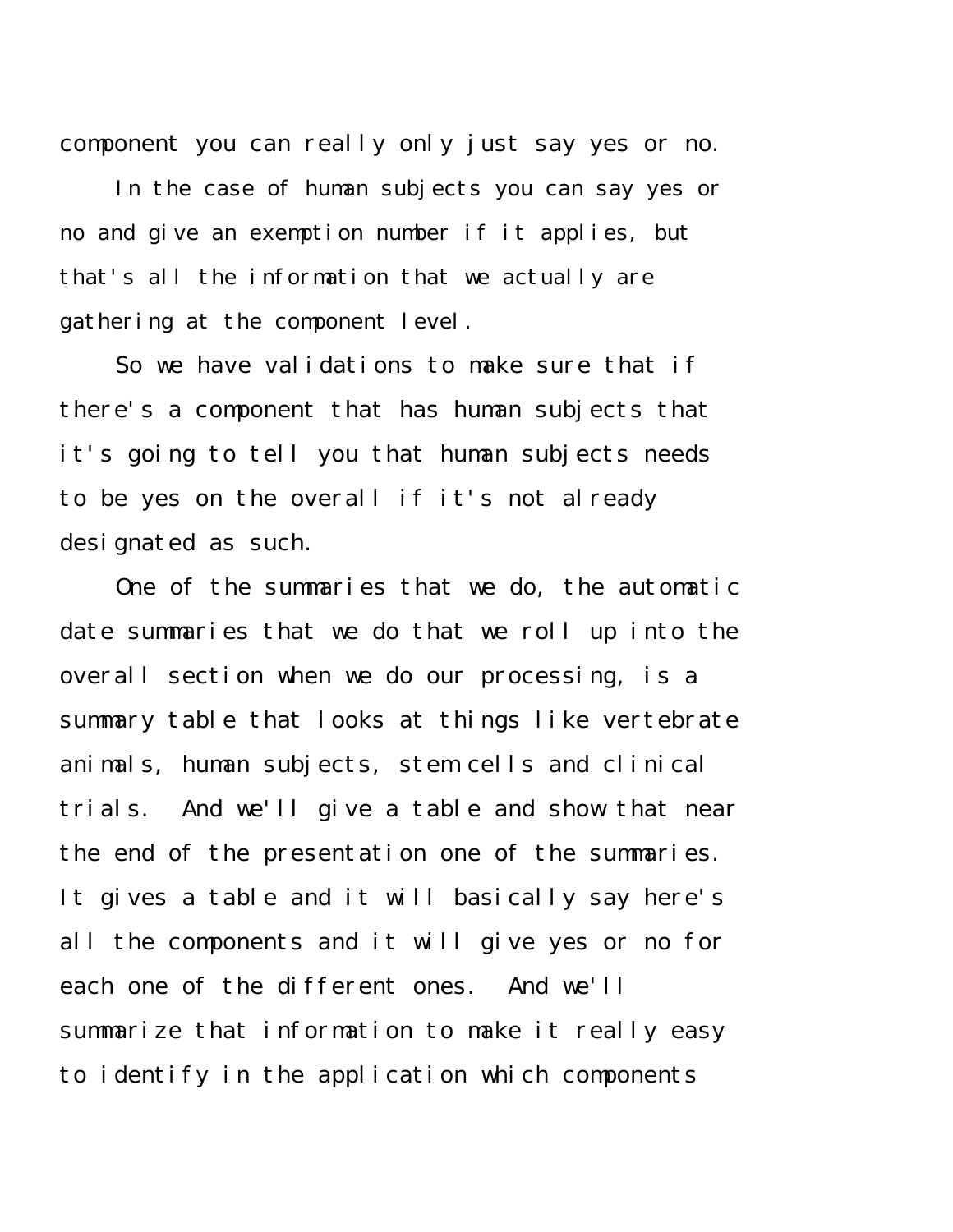have them. Does that help?

>> Megan Columbus: Yeah. And you will be seeing an image here so you will understand a little better what Sheri is talking about. Thank you.

>> Sheri Cummins: I know it's a lot of information we have here.

All right. So I've validated this component and it's showing an example of the errors and warnings. And you will see within the component that it tells you exactly which forms and which fields and then gives the error message for each.

Just like with all of our electronic applications, errors stop application processing must be corrected before the deadline. Warnings do not stop application processing and are corrected at the discretion of the applicant.

So if an error is identified when you do that component validation it's something that absolutely must be addressed before you can even submit your application. And we'll see the same thing at the application level when we validate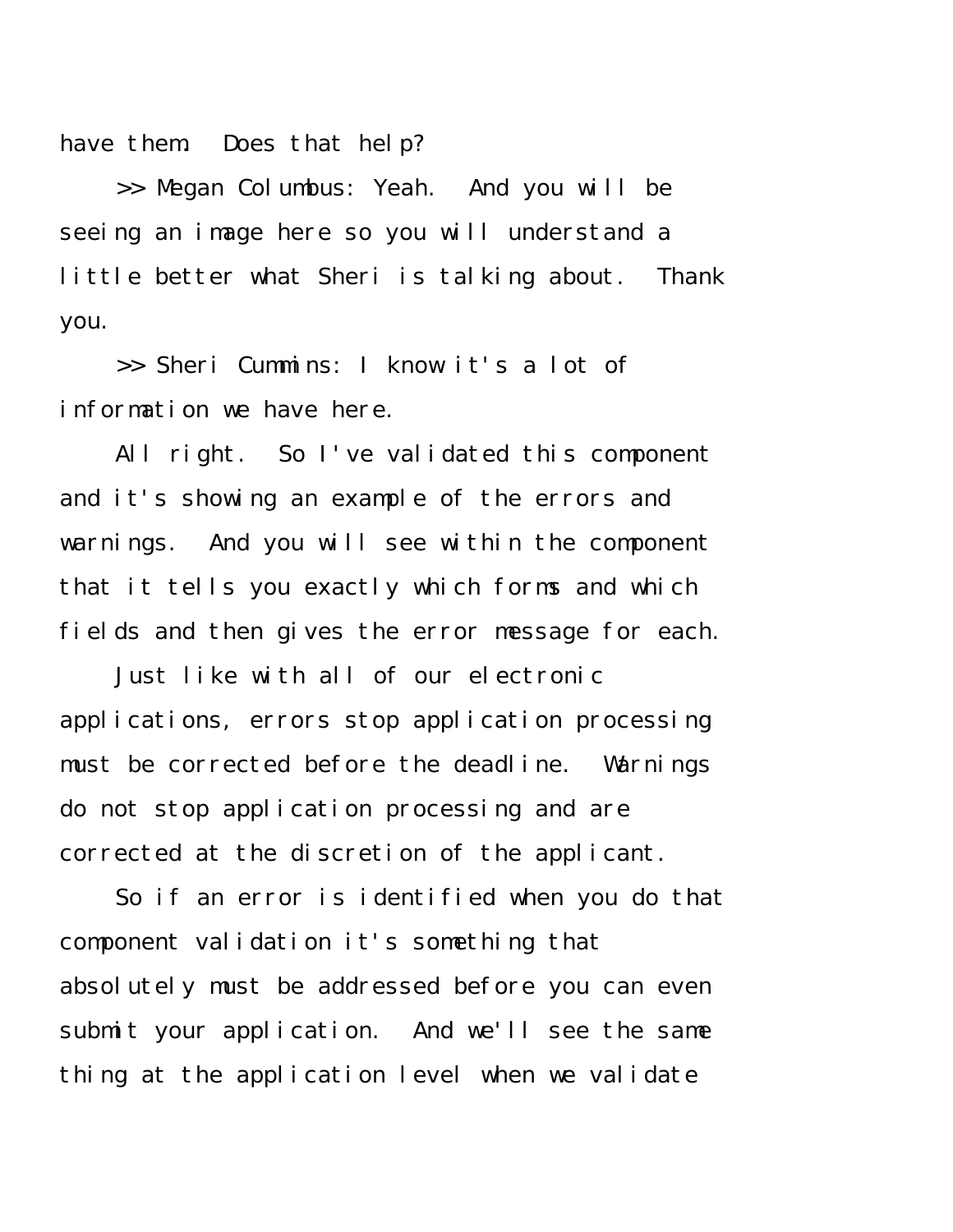the application.

There's a resource for avoiding common errors and that actually helps with identifying some of those errors and warnings as well.

So that's validate component.

The action of preview current component, so again you go to the actions, you hit the preview current component button, and it brings up an image of the component data.

Some of the things that you will see in there is all the form data and all the attachments, so they will all be part of that image. What you will not see there is the bookmarking table of contents, some of the header and footer information, or the biosketches. None of that information actually shows up in the component level summary. You would only see that information in the application preview summary.

Okay. So if I'm filling out all the data for a component and I think it's good to go, I go to that summary tab and I'm ready to mark it as complete. So all the action that I'm doing here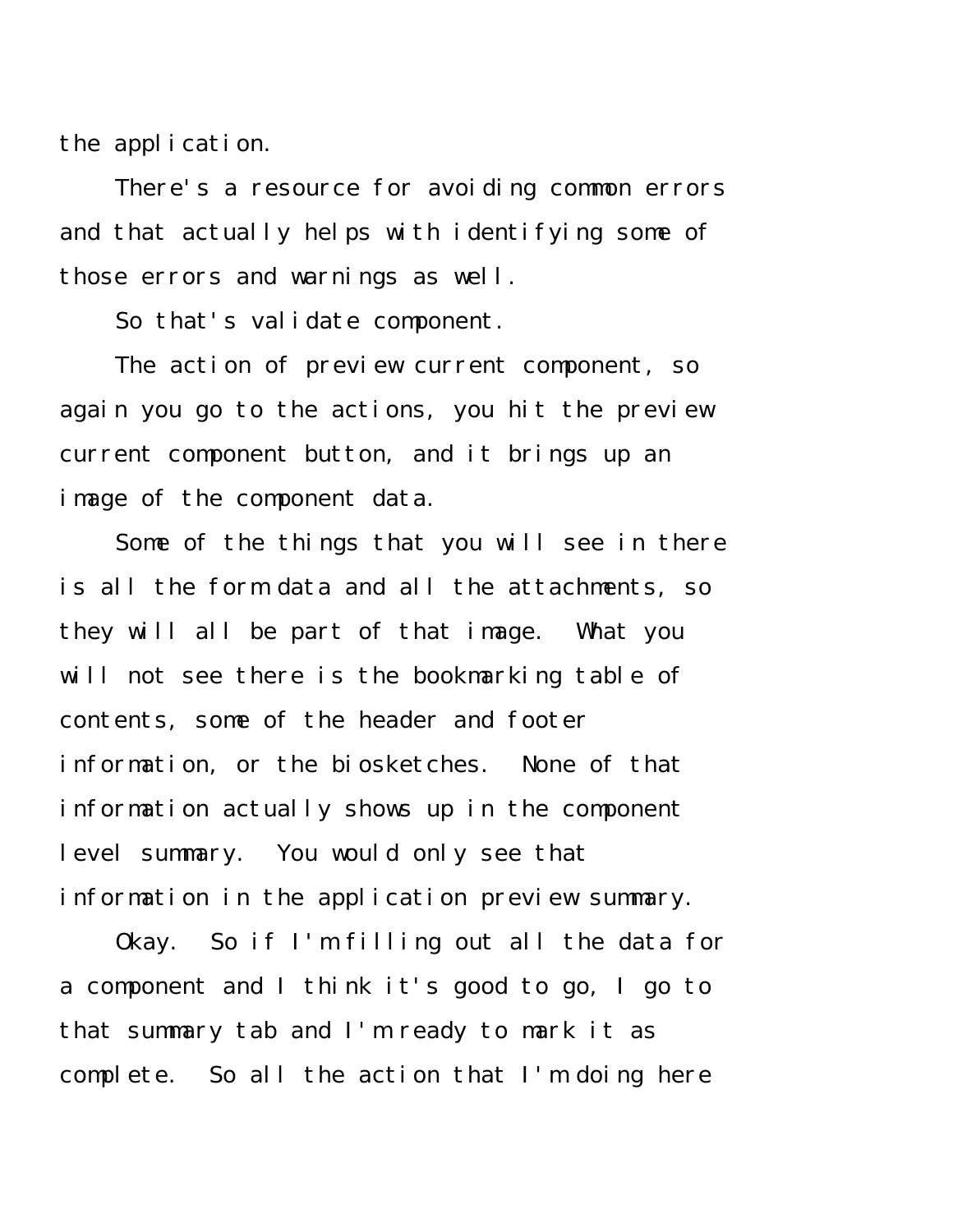is update component status. I'm given a drop down of options. I'm going to choose complete. And once I do that you will see that on that summary page the status for that component moves to complete. A notification goes out, the applicant organization then knows the data entry for that component is completed and if they want to go ahead and review it and pull it into their final application they can do so.

If they find something that needs to be changed, they would need to actually put that component back into a work in progress status in order for editing to occur again. If you're working with collaborating organizations it's somebody at the applicant organization that will control putting that back into work in progress. That's how right before the deadline you can actually control the amount of editing that's going on at the last crucial hours.

All right. So that's marking them complete.

So you would go through that process for each of your components, you would want to go ahead and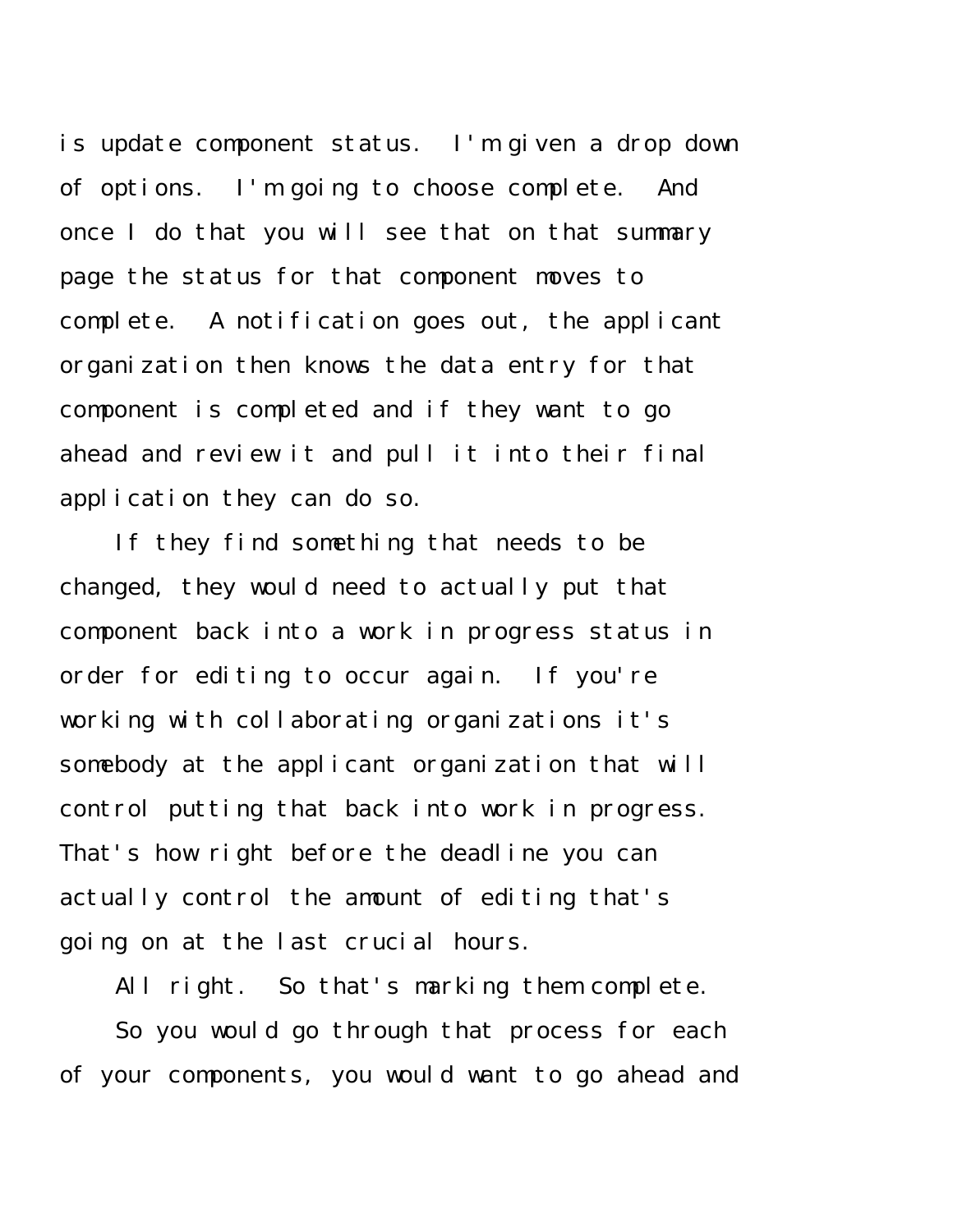validate each component. You're going to preview the component, you will make sure that it's good to go and then you will mark it as complete.

>> Megan Columbus: So Sheri, a quick learning summary here. I think some of the points to remember is how crucial it is -- I know I said this before, but to fill out the application data using the funding opportunity in conjunction with the special section in the application guide that's for multi-project applications. There are some points where you could easily miss things. For example, remember the Commons credentials, that's the Commons username, are needed for all PD/PIs and component leads.

Remember that an organization name is required for all senior key people. We have resources available for avoiding common errors that may be useful to look at before you get too far in your application preparation if this is new for you.

And you know, lastly, I think if electronic submission of applications to NIH is new, you need to understand the difference between an error and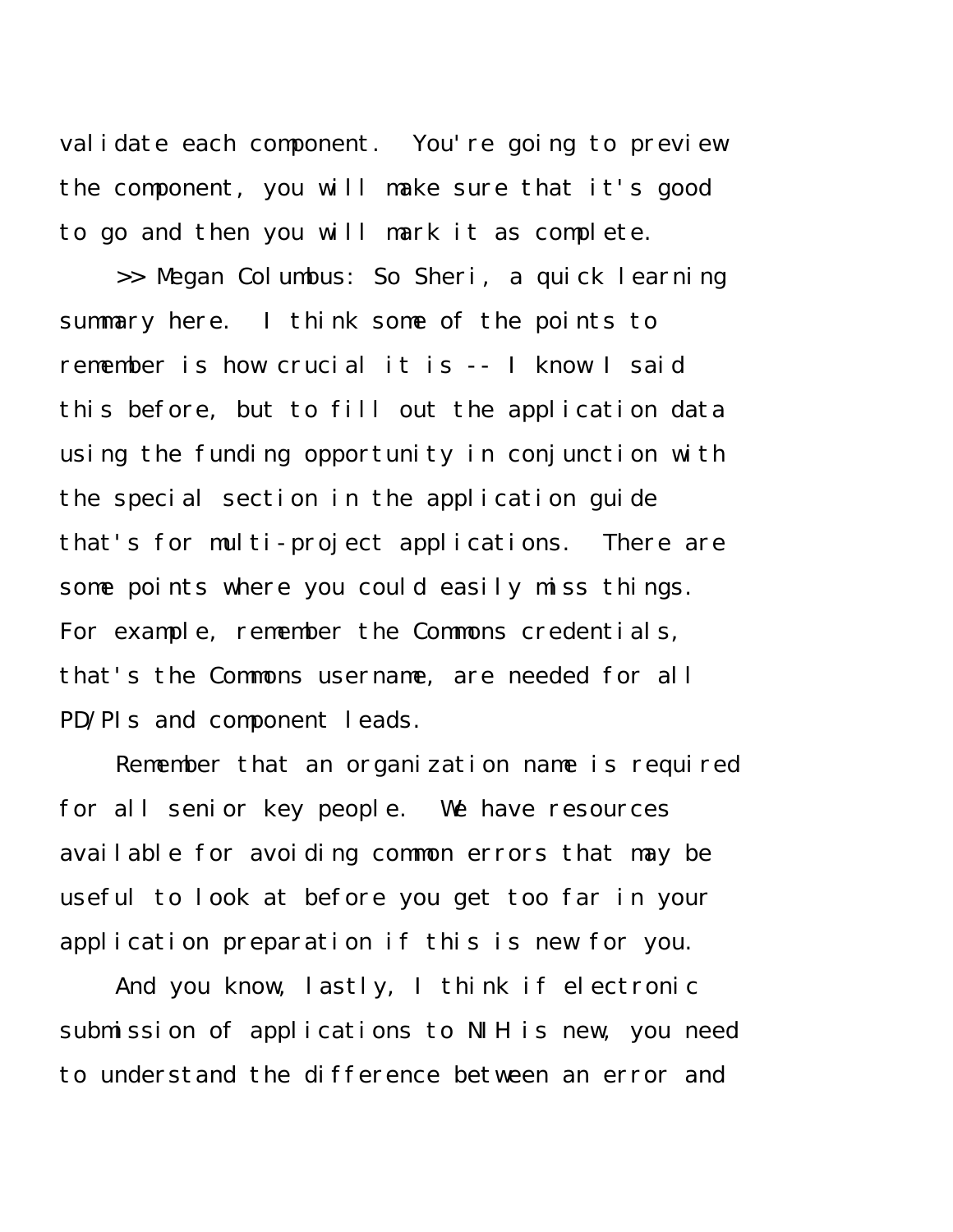a warning. When you hit submit or validate your application, you're going to see lots of warnings and potentially some errors. Remember that errors will stop your application from going through and must be fixed. Warnings are fixed at your discretion and nobody but you will see the warnings. Okay?

All right, Sheri, back to you to talk about finalizing your content.

>> Sheri Cummins: All right, great.

So finalizing the content and preparing your application for submission. So at this point all the data entry for all the components is complete. All of those components have been marked to complete as the component status. And the applicant organization is then pulling together their application and preparing for submission.

So to finalize components, so as components are marked complete the applicant organization can preview them, incorporate them into their final application. In order to submit an application, every one of those components will have to move to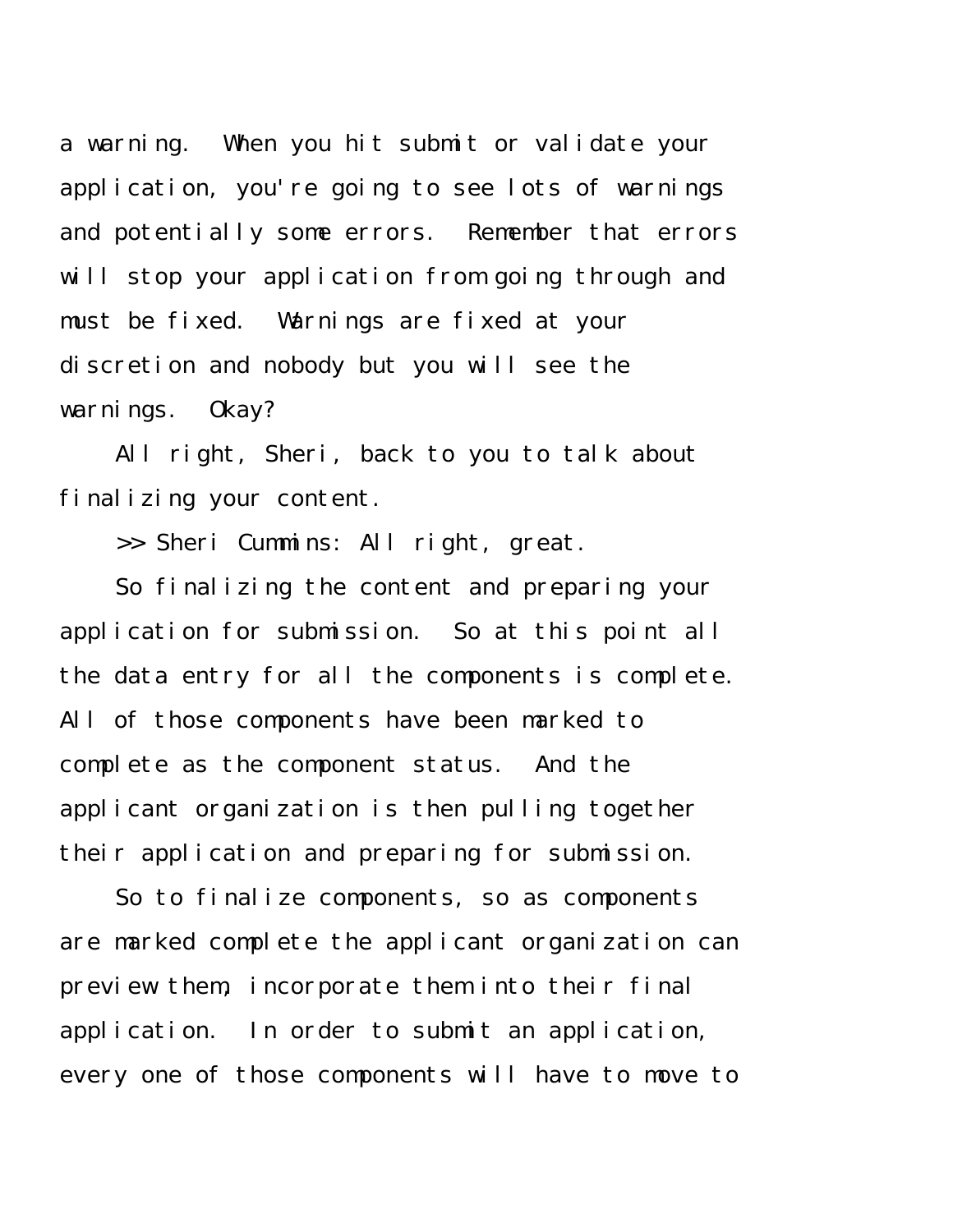a final status. Before you finalize a component it's always a good idea to go ahead and validate the application. There's nothing that forces the focus that are doing the data entry to validate that component before they mark it complete. So you'll want to make sure that it is error-free before you try to finalize.

So in order to do that, as you recall before we did a validate component. But as the applicant as you're doing this step, you will want to validate at the application level. And that's going to do just a few more checks than what was actually done at the component level. For example, things like the biosketches, having more than one biosketch, that will be a check done at the application level because within a component you're only going to have one, but it's a cross-component that it's checking to look for multiples. So things that are done across components are actually going to be done when you do the validate application as opposed to validate component.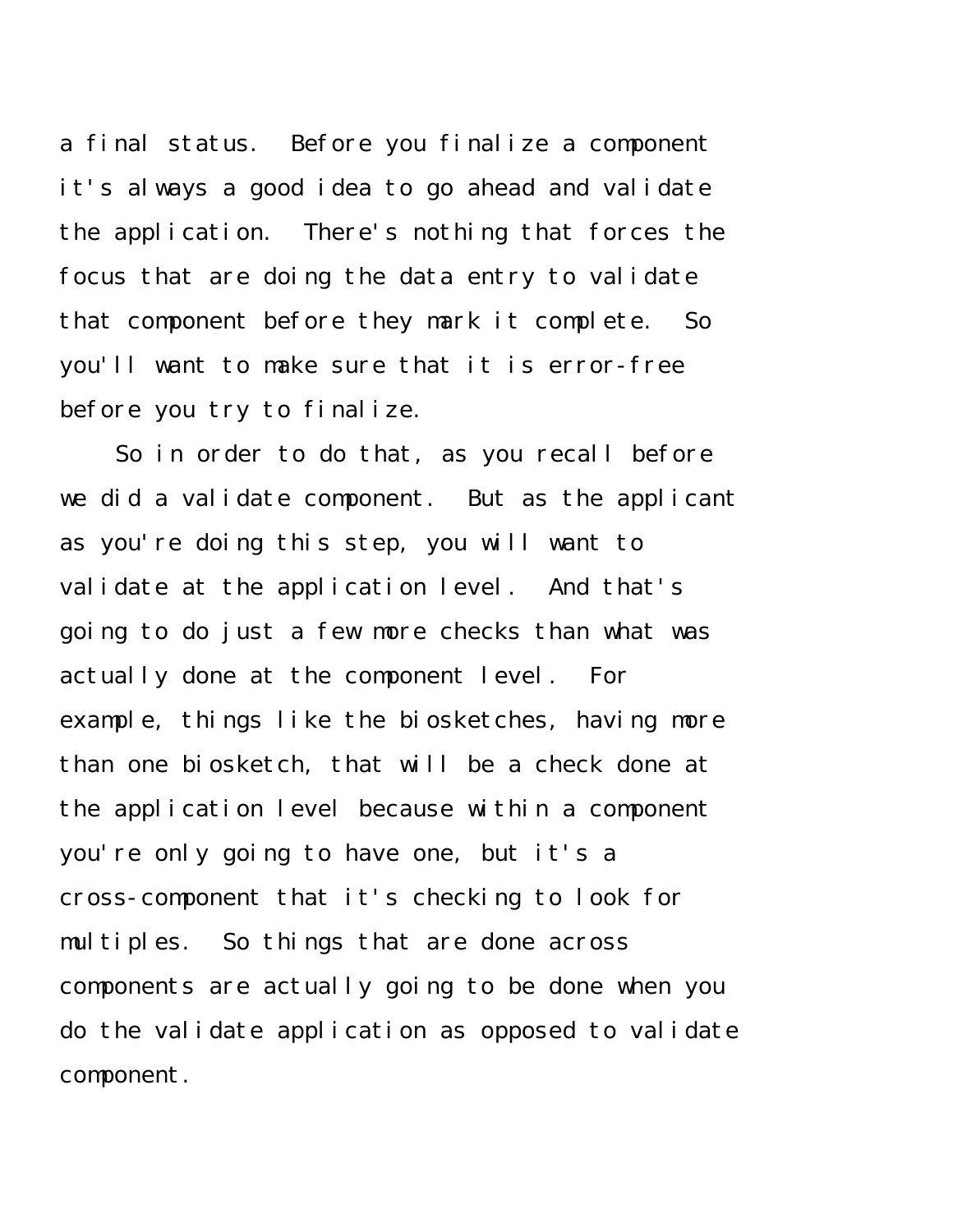So in order to do any of the validate actions or previews at the application level you need to be on the application information screen. And the easiest way to get there is through the bread crumbs at the top of the screen. So that little navigation that shows you your path.

You're going to see a longer list typically of errors and warnings when you do an application validate. As Megan mentioned, if you did not know that you need to put the organization down for every senior key person, then for every senior key person that's been pulled into that application you're probably going to get an error saying the organization is required.

At this point you may actually have pages and pages of errors and warnings that you need to work through. Okay? So don't get panicked. It's really you kind of correct one thing at a time and you just kind of work through it.

In this example, though, we have just a few errors that are listed here. And then my warnings. And my warnings are pretty repetitive.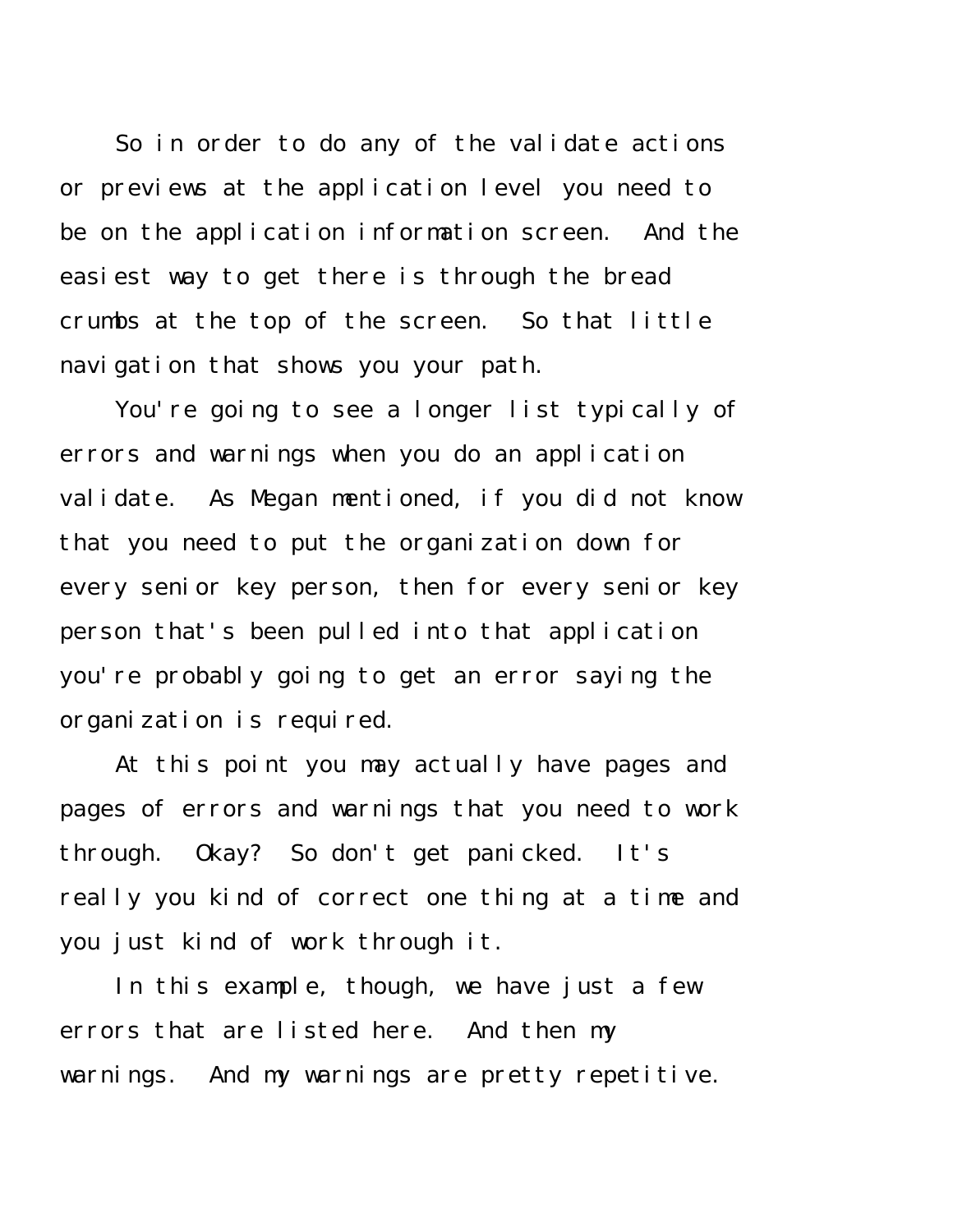It's basically saying, hey, you don't have degrees for each of your senior key people, which is just a warning.

All right. So my errors here, I have at the application level, it's going to tell me exactly which component and which form within the component the error occurred at. And I'm going to want to address every one of these errors.

There's one exception there. This is the multiple biosketch error, and this one you can actually ignore at this stage if you want the ASSIST system to reconcile them for you. So in this example it says that this particular person has a biosketch in two different -- this is Ben Around, has biosketch in two different components.

If I want to go ahead and leave that error there when I do the finalize of each of those components, when I put them in a final status, ASSIST is actually going to prompt me to select one of those biosketches and it will reconcile and go through that process so you can either do it manually or you can wait for the system to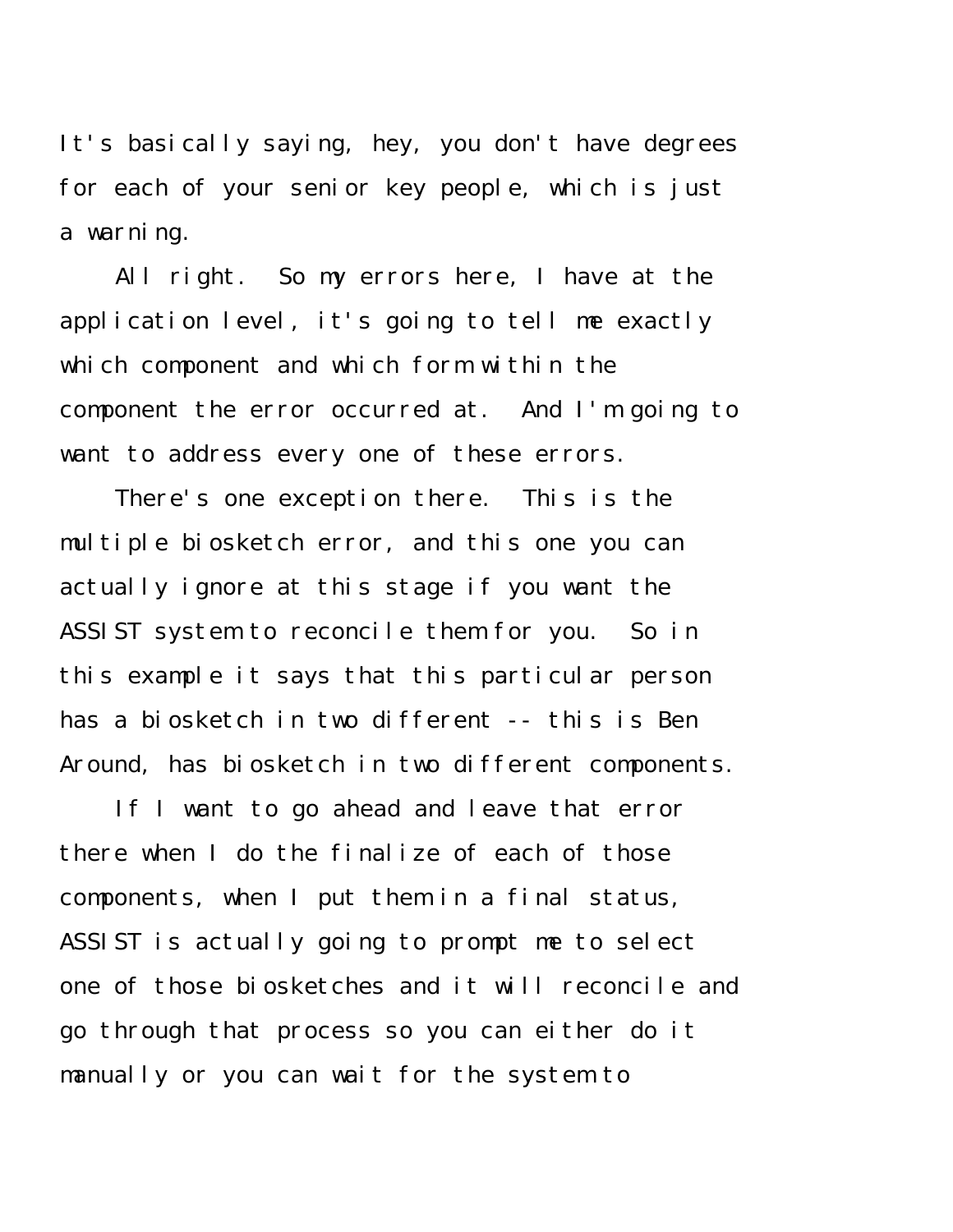actually help you with that process on that particular error.

All right. So I've corrected all the errors that I need to correct and I'm going to go ahead and update my component status. So just like we did when we updated the status to complete, we're going to hit the update component status, we'll choose the final status, and sure enough it says, hey, there's Ben Around and this particular senior key person has two biosketches, one is in the research core and one is in the overrule. Which one do I want to keep? And in this case I'm going to choose the overall and that's going to take care of that error for me.

It's going to work through any of these reconciliations that we need to do with the biosketch and once all that reconciliation is done, it's going to go ahead and put that component into a final status.

And again you will repeat this for each of your components in your application.

So at this point you've gone through and each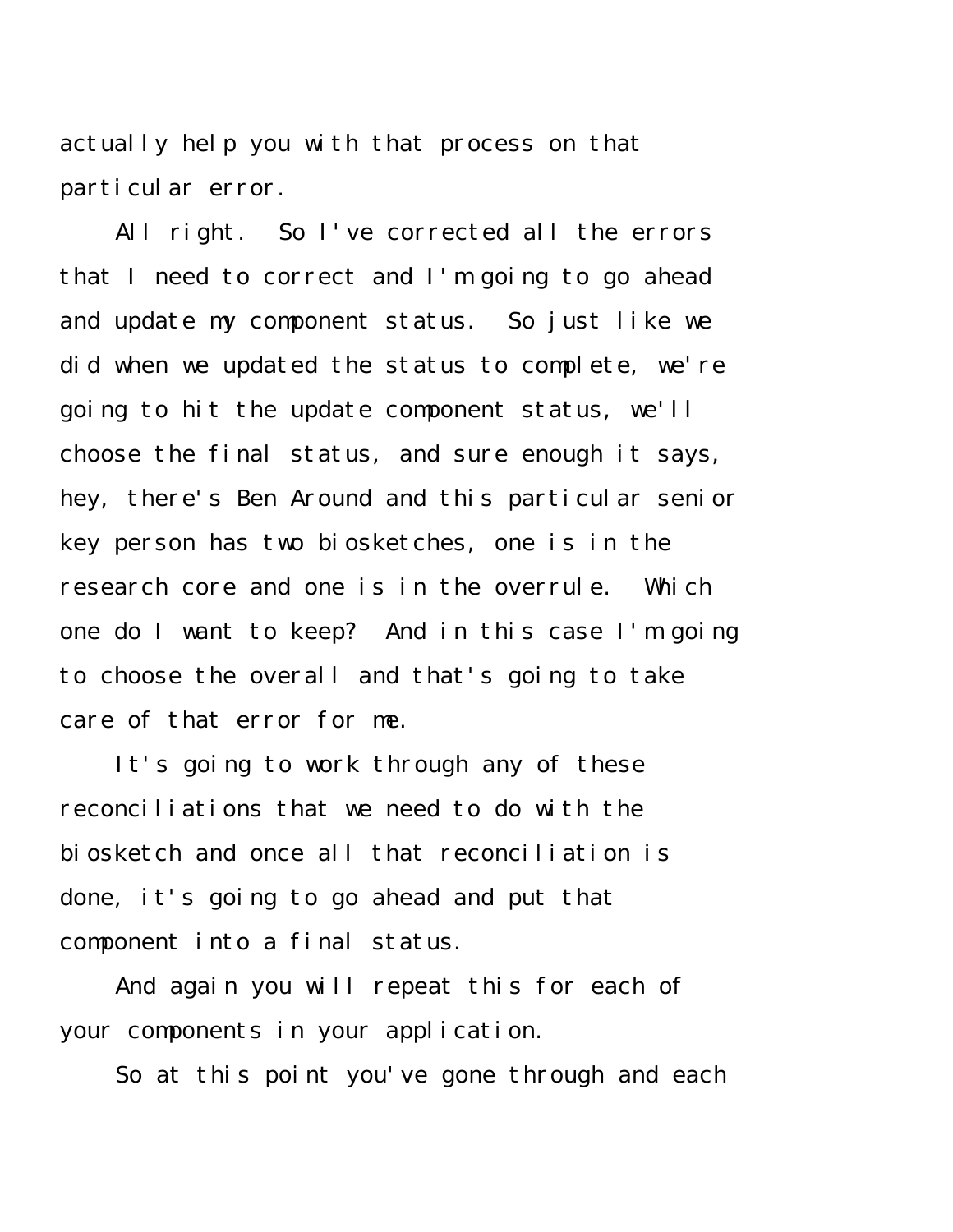of your components are now final. But at the application level you're still in a work in progress. So now we're going to talk about some application status.

So a typical application status flow goes like this: You have work in progress and that allows editing. If you need to do any editing on a component your application status has to be work in progress.

Once all of your components are final you can actually mark your application to an all components final status.

At that point you need to validate your application. And once you run that validation and it's error-free, the system will automatically set an all components validated status for you.

Once you're in that all components validated status, you can set your application to ready for submission. Typically before you do that you're going to do your final application preview and make sure that it looks exactly the way you want it to be. And then you will set it into ready for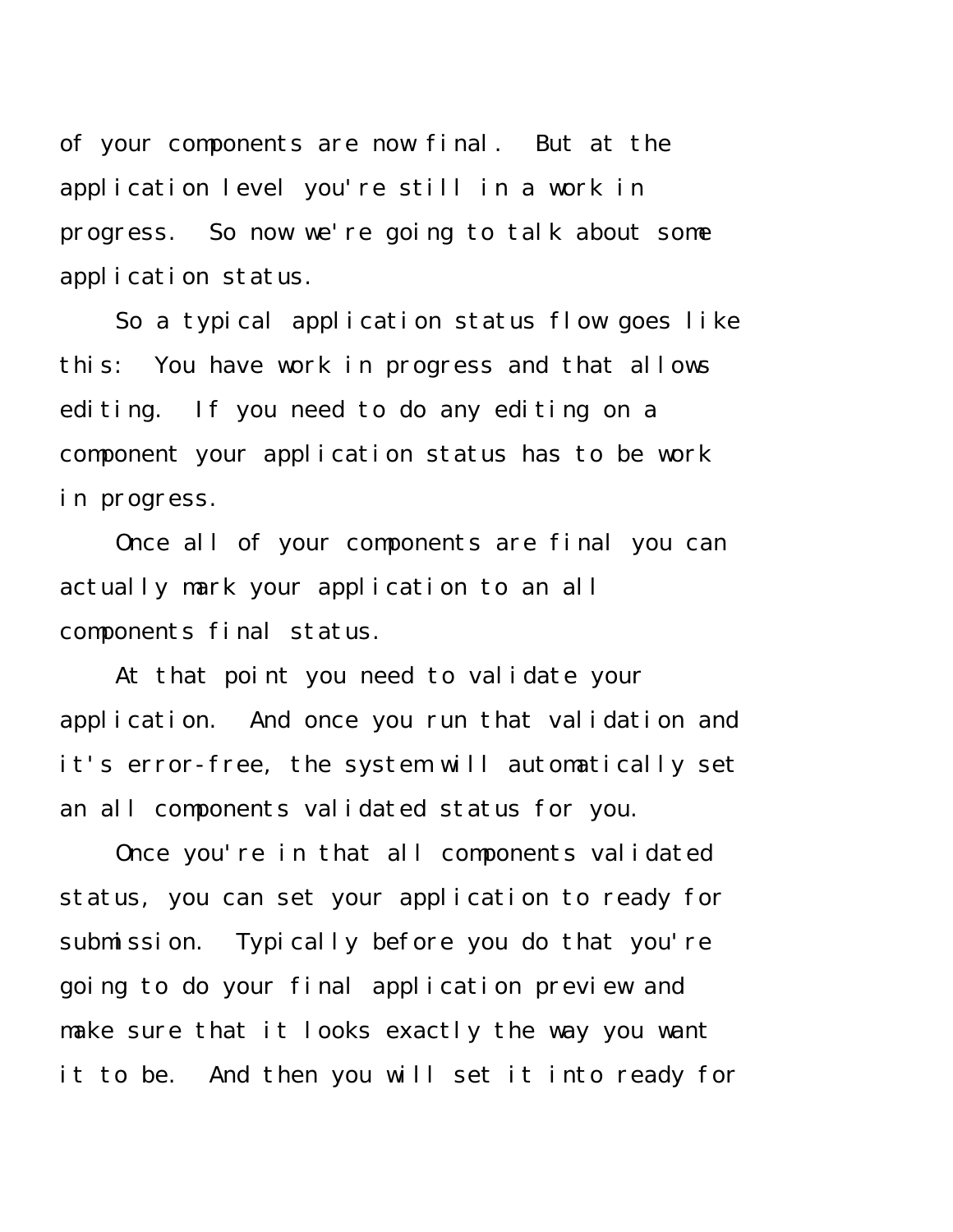submission. And we'll walk through that process now.

And then finally after you submit, you're going to have it automatically set to submitted as your application status.

All right. So once all of your components are in final, you can change your application status. So at this point I'm going to update my submission status, my options here are going to be presented and I'm going to choose all components final.

You can see that the status within that application information screen has changed to all components final.

I can now validate my application. In fact, I have to validate my application. And thankfully because we did our due diligence up front and correcting all of your errors and warnings before we got to this stage we actually have all validations passed, which automatically sets our status to all components validated.

Before you submit you can preview your application and verify that everything is just the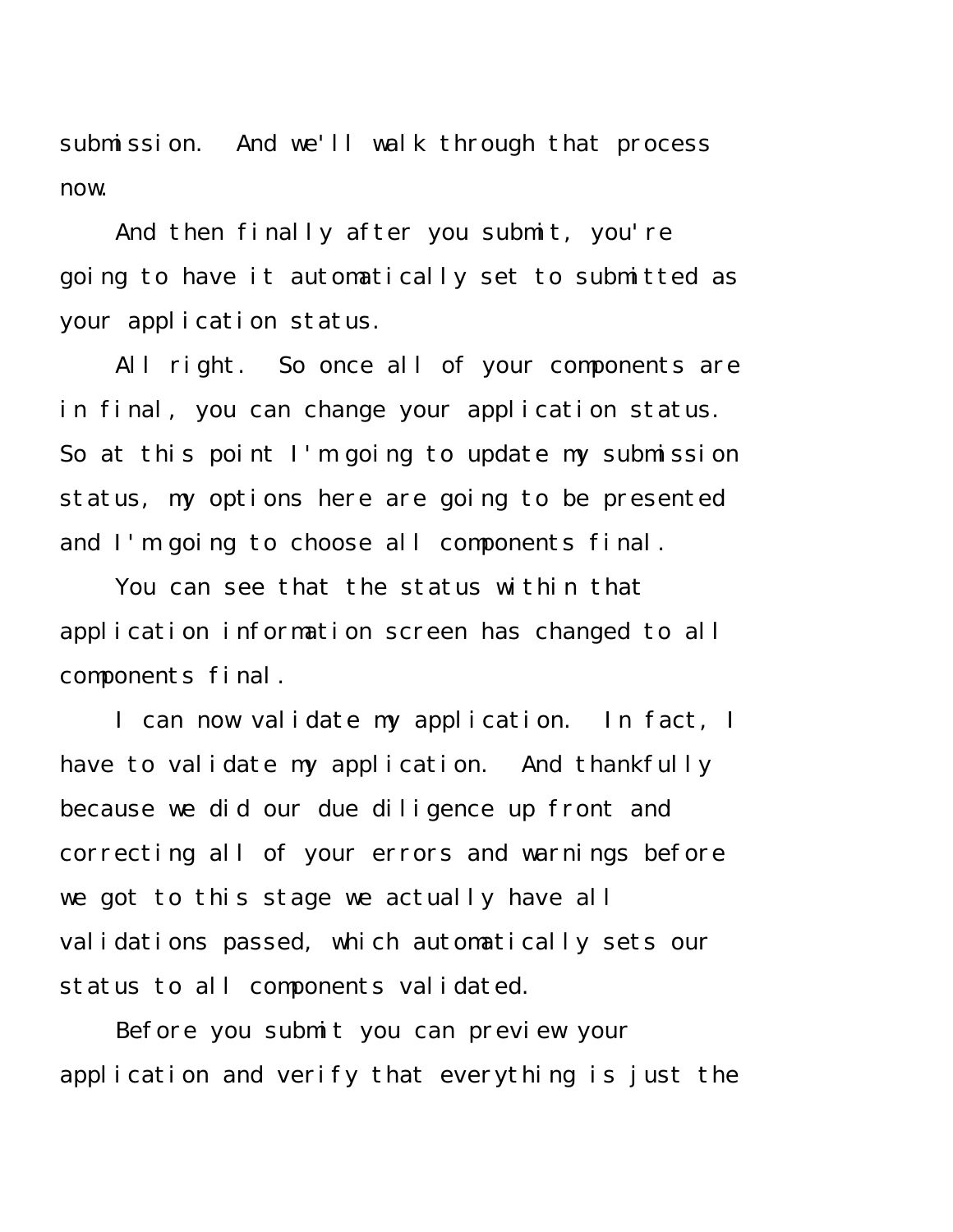way you want it to go to review. One of the nice things about ASSIST is that we use the exact same code to generate our image or do our application validation before submission as we do after submission. So you have a really good idea of what your application image is going to look like. So from that application information screen you can do preview application. That will bring up your application image. Unlike the component image, you will see that all the book marks are there. This is also going to have all of your data summaries. And it's going to have your headers and footers, minus a few fields. It won't have your Grants.gov tracking number because we haven't submitted it yet. It won't have your date and time stamp for submission because we haven't submitted it yet, but the place holders for those fields will be there in your footer. It will be a pretty good representation of what a reviewer would actually see once it's submitted.

Coming at the end of the month we're actually putting enhancement into ASSIST that will allow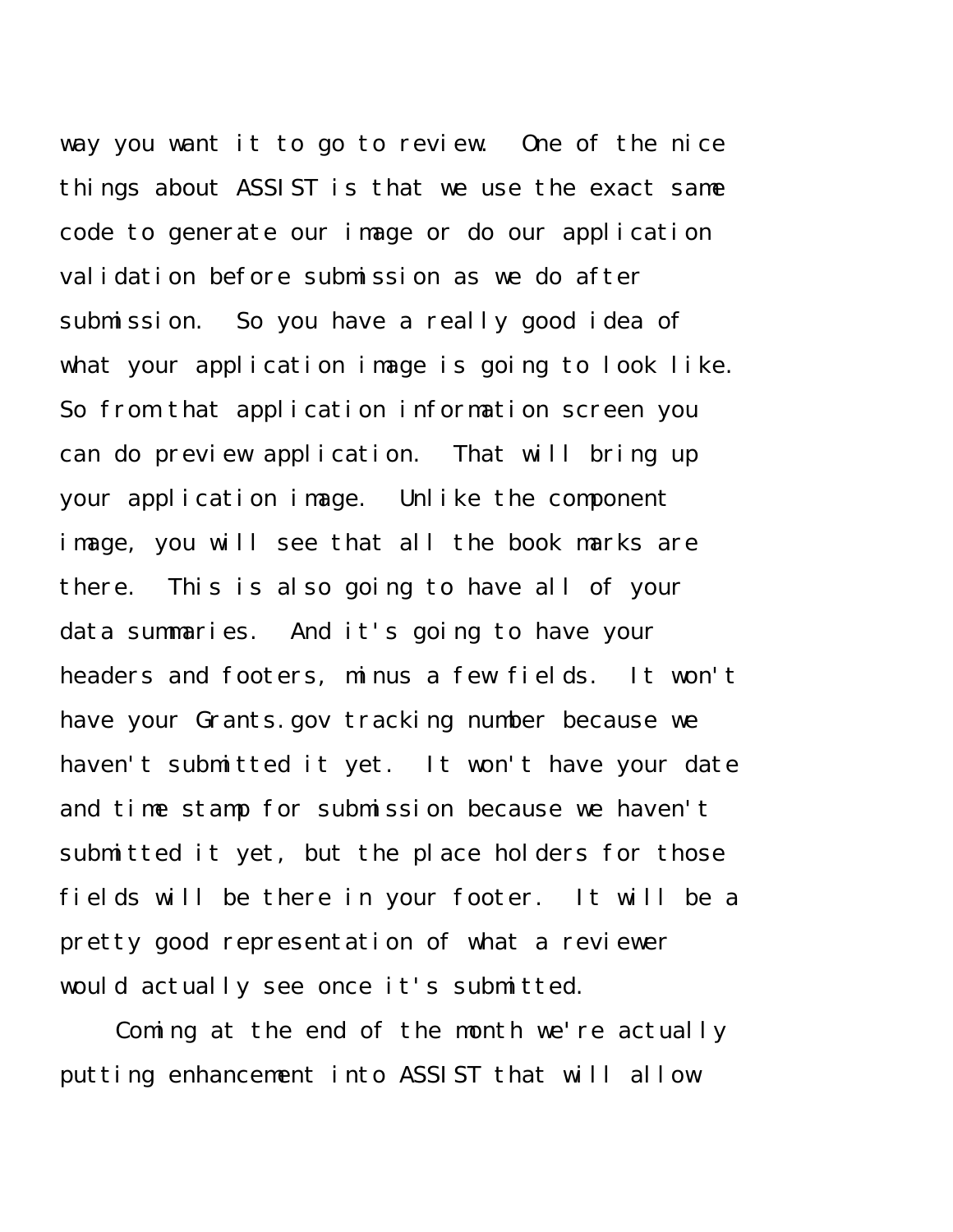you to queue up a preview. Because there is so much processing going on a preview can take a little while to actually be generated. And some of our pilot applicants were getting a little frustrated with having to wait for the preview to finish before they could actually continue working on their application. So at the end of August we're putting in an enhancement that will allow you to request a preview and allow to you work on your application while that processing is taking place and then you can return to that screen and look at the preview. It will also give you the option if somebody else has been working on the application recently did a preview, you can actually look at that preview instead of kicking off another one. And that is actually going to be something that you may want to consider especially if you're close to the deadline and you don't want to take that time to actually generate a new one over and over.

All right. So this is a screen mockup, it will look very similar to that and that will be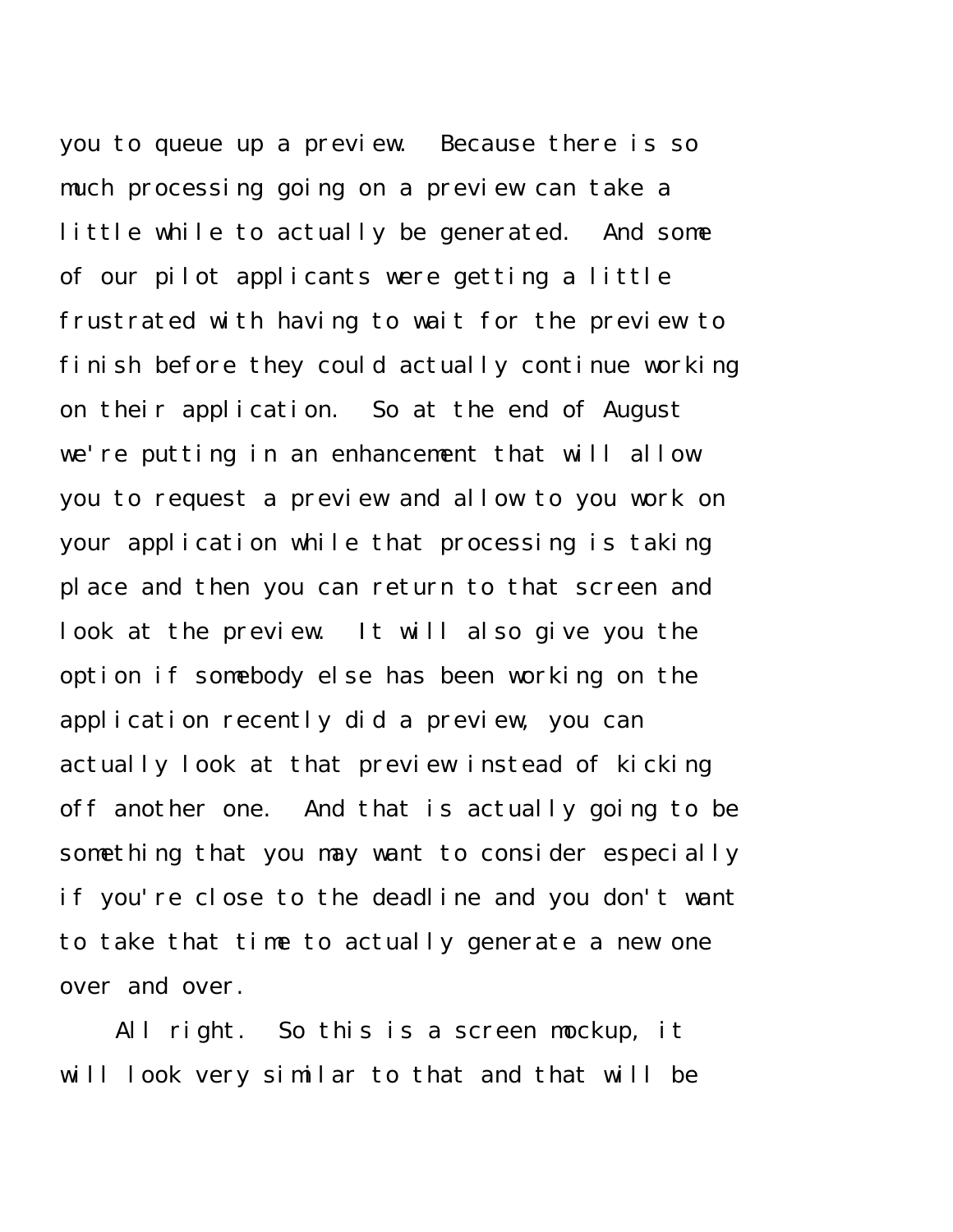available to you in late August.

We've looked at our application image. Everything looks great so we're going to go ahead and make it ready for submission. Again, we're going to update the status. This time we'll update it to ready for submission.

>> Megan Columbus: All right, Sheri. So let's just do a quick recap of some of the key points that you've just gone over.

Clearly there are several steps required to finalize your application from work in progress. Remember that we built that in to be able to allow you to have multiple people working on the application at once. So while there are many steps, I think they're important for your needs.

The key point here is leave time in the process, right? You need to leave time in the process to go through all those steps. You want to be able to take advantage of those presubmission validations and you want to do that well ahead of the submission deadline. There may be information that you didn't realize you needed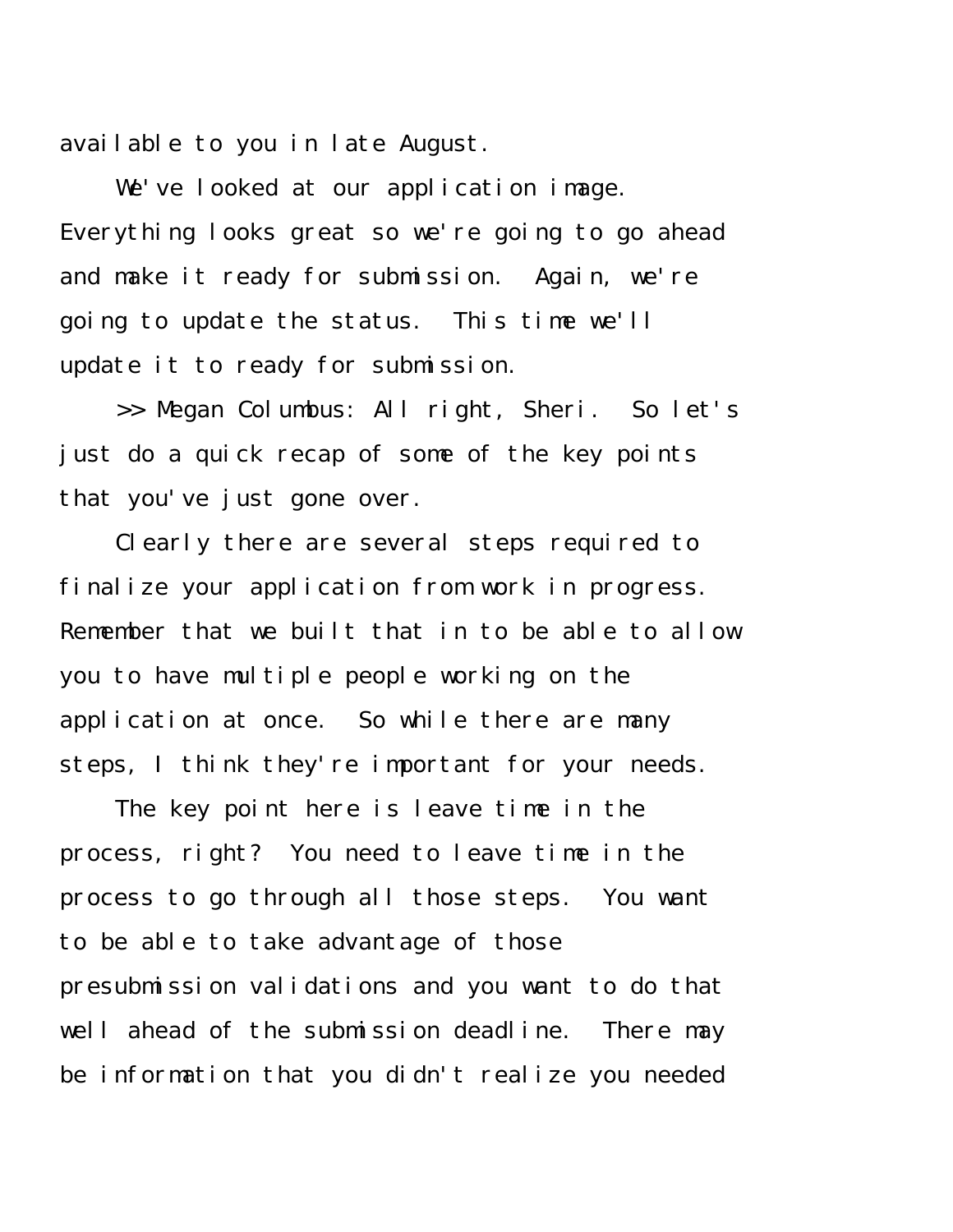that you have to get from somebody else so don't wait until the 11th hour. And take the opportunity to preview your application.

A number of people have been submitting questions about they can I print my application? The answer is yes. You can print it from ASSIST when you preview. You can print it from the Commons after submission. Take the opportunity to preview and actually look through that application image before you actually hit submit and it can save you some time and effort.

Back to you.

>> Sheri Cummins: Thank you, Megan. One thing that you will notice if you actually are going to print these applications, it's something that we noticed when we went from paper to electronic with our single project RO 1's many years ago. These applications actually are going to be longer than you would typically have with a paper application. So if you decide that you absolutely have to print that application, go ahead and do so, but really kind of look at that application image online,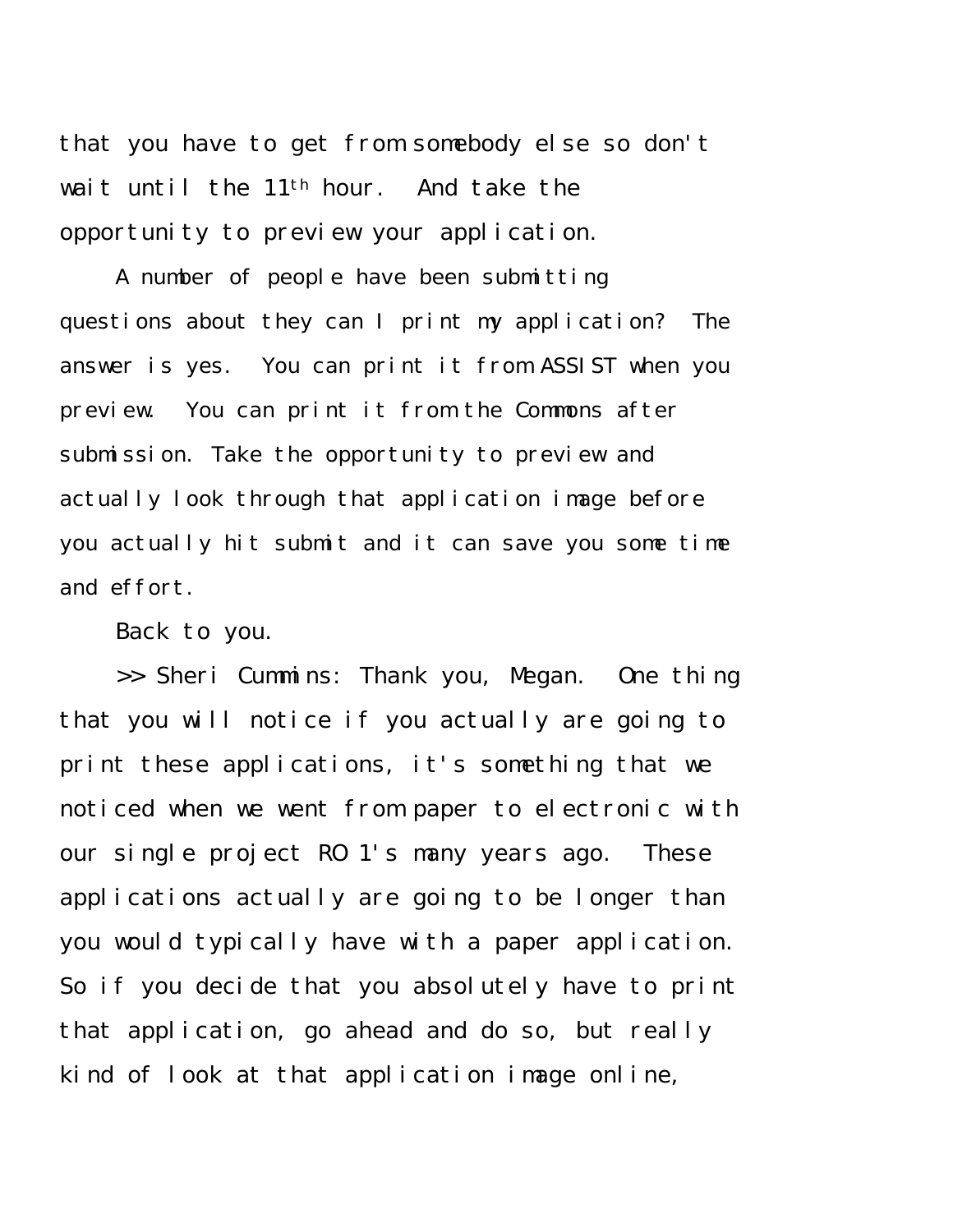make sure it's the way you want it to be because these are going to be pretty lengthy. Having all of the forms, having a picture of all of the forms in the application image and all the attachments and so forth they do tend to be a little bit longer than you may have been used to with your paper applications.

Okay. So let's talk about submitting your application. So an on time submission is error-free submission must be made by five p.m. local time of the submitting organization on the due date.

As Megan mentioned it takes some time to prepare your application for submission. We have to go through all the status steps. You do have to validate your application and clear all of your errors. So you do want to start this process early. And by early we do not mean minutes. We mean days.

As she mentioned that you may actually have to go out and find some information, so submitting early and starting this process early is really,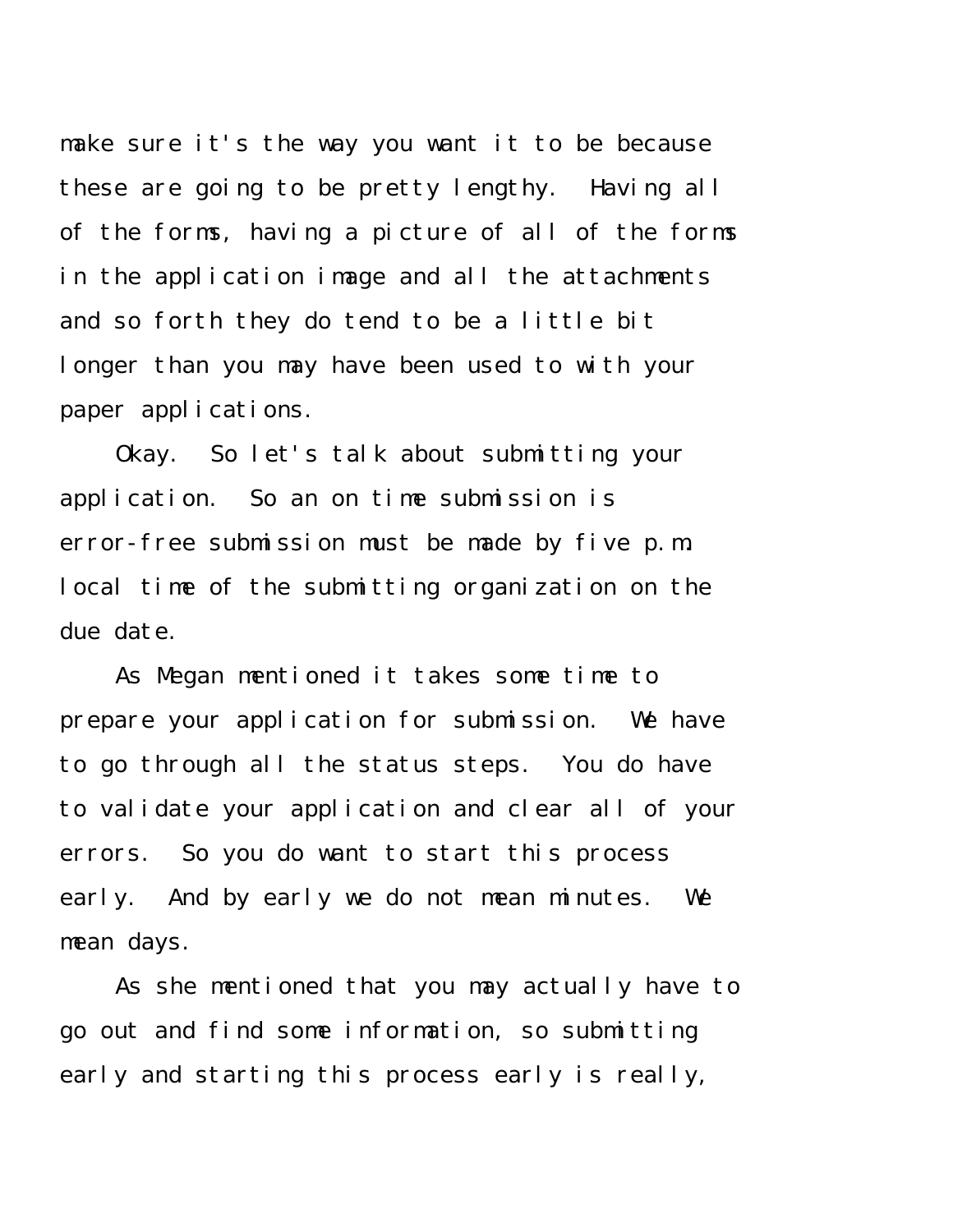really critical.

As we mentioned when we started this presentation, you have to be a signing official in order to submit the application. And you have to have credentials of authorized organization representative, AOR credentials within Grants.gov in order to submit.

Again, I'm logged in now as Claire Voyant, who was my SO at Whatsamatta U. And because I'm logged in as an SO I'm able to see the submit application button and I can verify in here that it's a ready for submission status.

Once I hit that submit it's going to ask me to confirm that I really, really want to submit, which I do, so I'll hit submit. And then the system is going to prompt me for Grants.gov credentials. When you provide these credentials, the ASSIST system is actually going to go out to Grants.gov, make sure that they're valid credentials and send ASSIST back a response that the credentials are okay. Assuming they're fine we go on with the process, otherwise we'll provide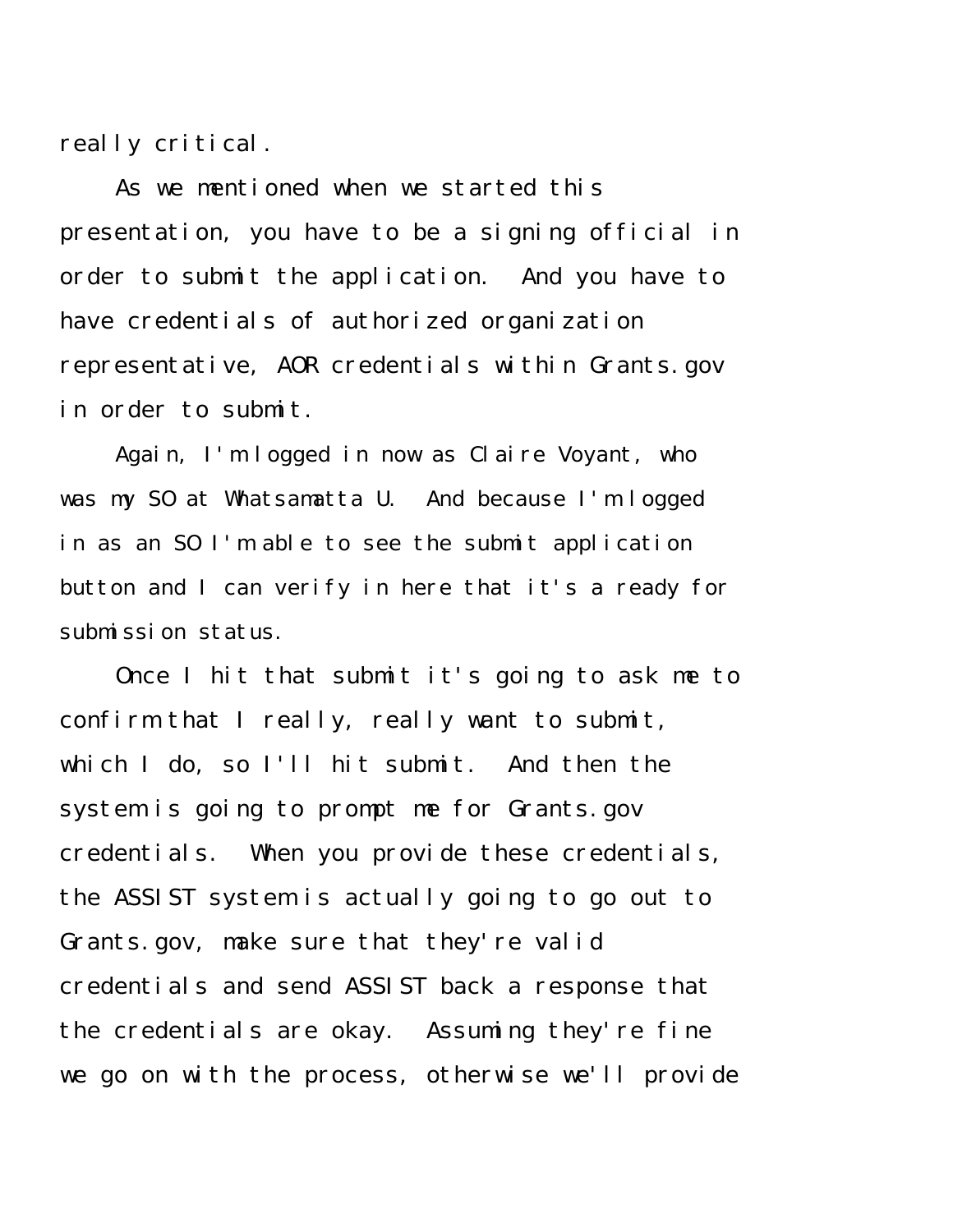you an error message at that point.

Once you submit the application you will see at the top of your screen a message dating that it's been sent to Grants.gov.

All right. So submit is pretty easy. You sign on as a signing official, you submit the submit button, give your Grants.gov credentials and you do your submission.

You're not yet done. Now you need to track your application. Just like with single projects until you can see that application image in its entirety you do not absolutely know beyond a shadow of a doubt that NIH has received your application. So tracking your application is a very critical step.

Throughout this process you will be literally inundated with emails. We've already gotten quite a bit of feedback from their pilot applicants that there's already far too many of them. Before we start cutting back on the number of email notifications that go out there we did want to get experience. So if you want to provide feedback on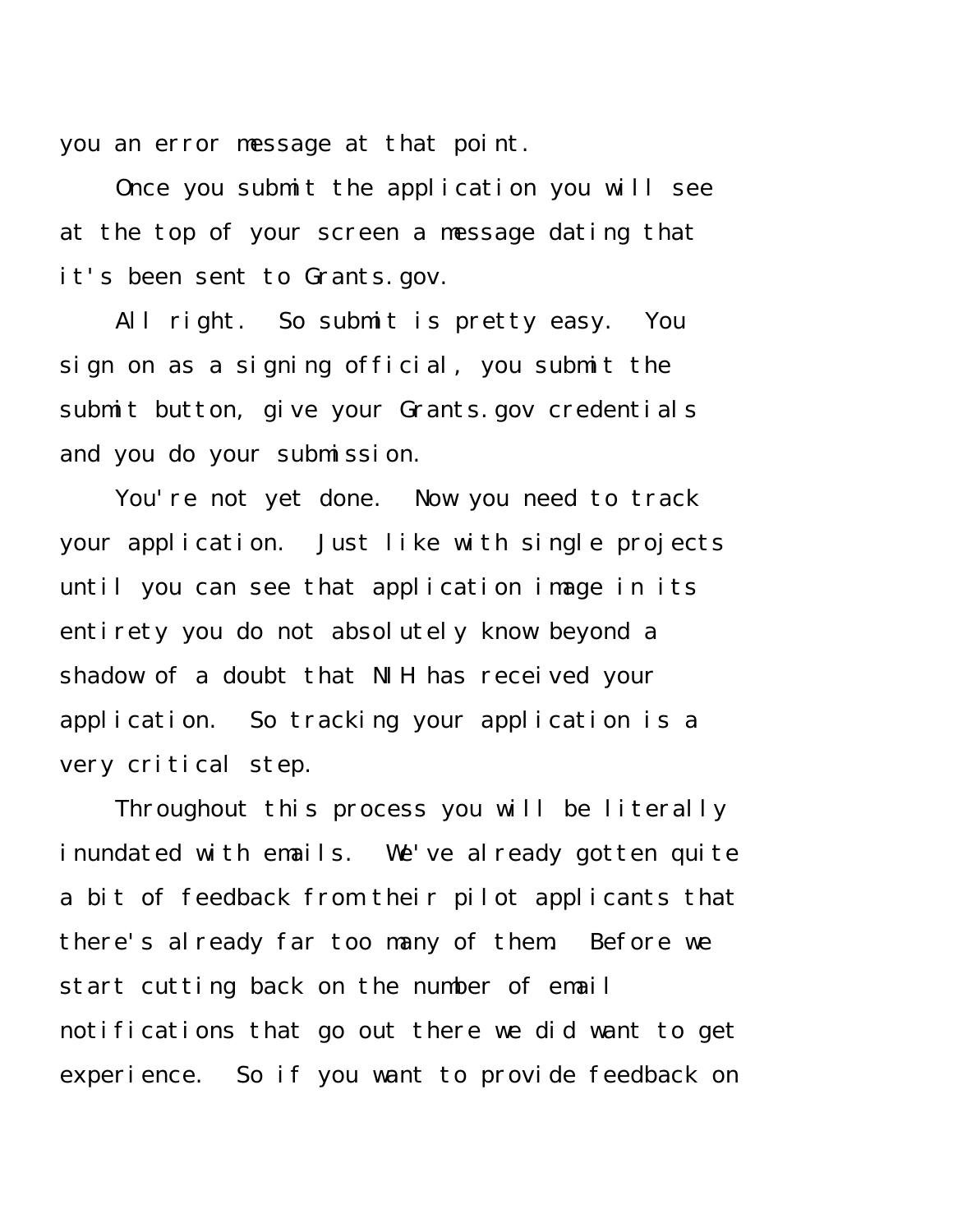application notifications that you think should stay or ones that you think should go, please go ahead and let us know.

And at the end of the slide presentation there's a way to give feedback. But don't just say there's too many. Be very specific in your feedback of which ones you think are appropriate to keep.

There's a resource at the bottom of the screen that talks about all the different notifications that go out and what conditions and to whom they are sent and I encourage you to look at that resource so you will know what you're in for there.

One of the nice things about ASSIST is although there's those two systems, Grants.gov and eRA Commons, and actually now ASSIST that you're using for this process, you can do all of your steps within the ASSIST system itself. So you can track your Grants.gov status, you can track your agency status and ASSIST will actually link you to the Commons detailed screen in the eRA Commons directly from ASSIST. So within ASSIST you can do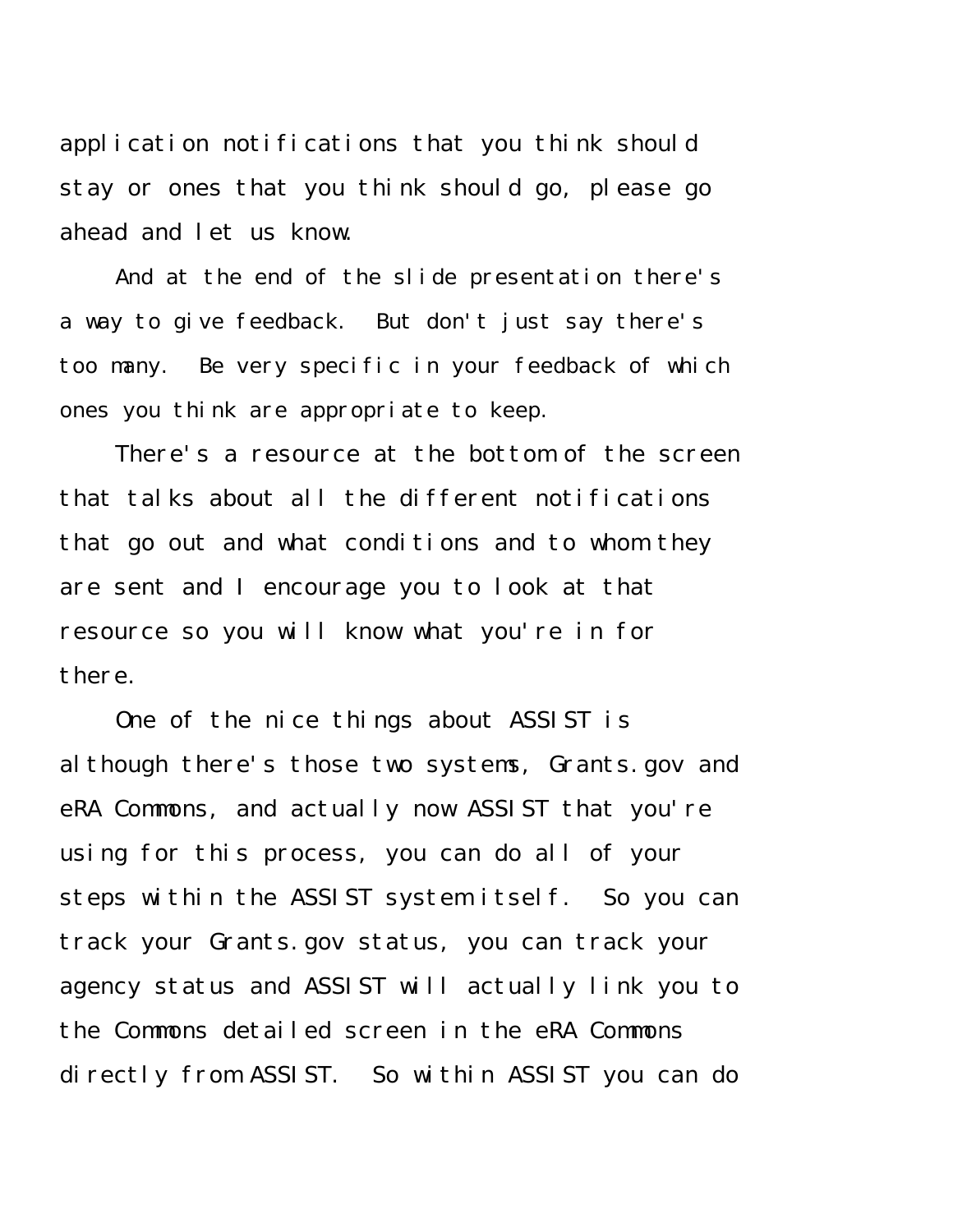all of those steps.

From that application information screen, and again you can get there through the bread crumbs at the top of your screen, once you're submitted and you can see the submitted status there, you will have a link to view submission status detail.

That will bring up a screen that tells the statuses at each of the different systems. It will give you an ASSIST status, a Grants.gov status, it will give you the agency status. In order to update that status you have to click on that check for status updates button. If there's no change in the status you will get a message saying we didn't detect any change. If there is a change in status it will tell you we did detect a change and it will give you the most up to date status after you click that button.

The statuses that are provided are the statuses you would see within each of the systems. In this case you have ASSIST is in a submitted status. Grants.gov is an agency tracking number assigned and the agency status is processed.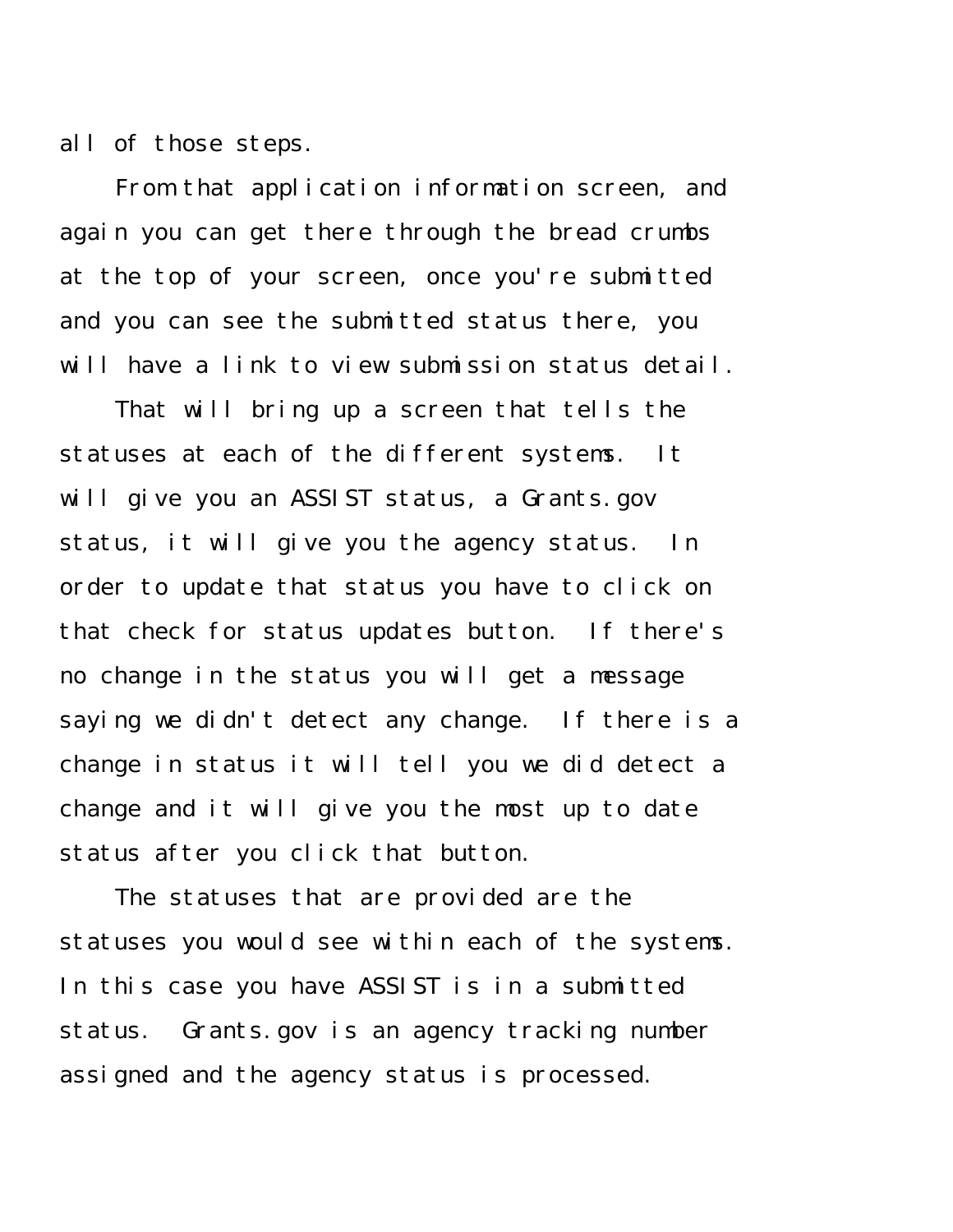That's all really good news.

If you have submitted an error-free application under that agency status you will see the agency tracking number and that will be hyperlinked to your detailed status screen in eRA Commons.

So you would get to the same information you would if you were to log in to eRA Commons and look there. This information will only be available to the people that actually can see it within eRA Commons so that would be your SOs, your AOs and PD/PIs for the entire application. When you go into that detailed status screen in Commons there's another relevant documents section and under there is the eApplication. That is your application image. It is the exact same application image a reviewer would use to review your application.

Separately within that section you would also see a cover letter if you included one, and you would also see appendices if you used appendices within your application. You will want to go out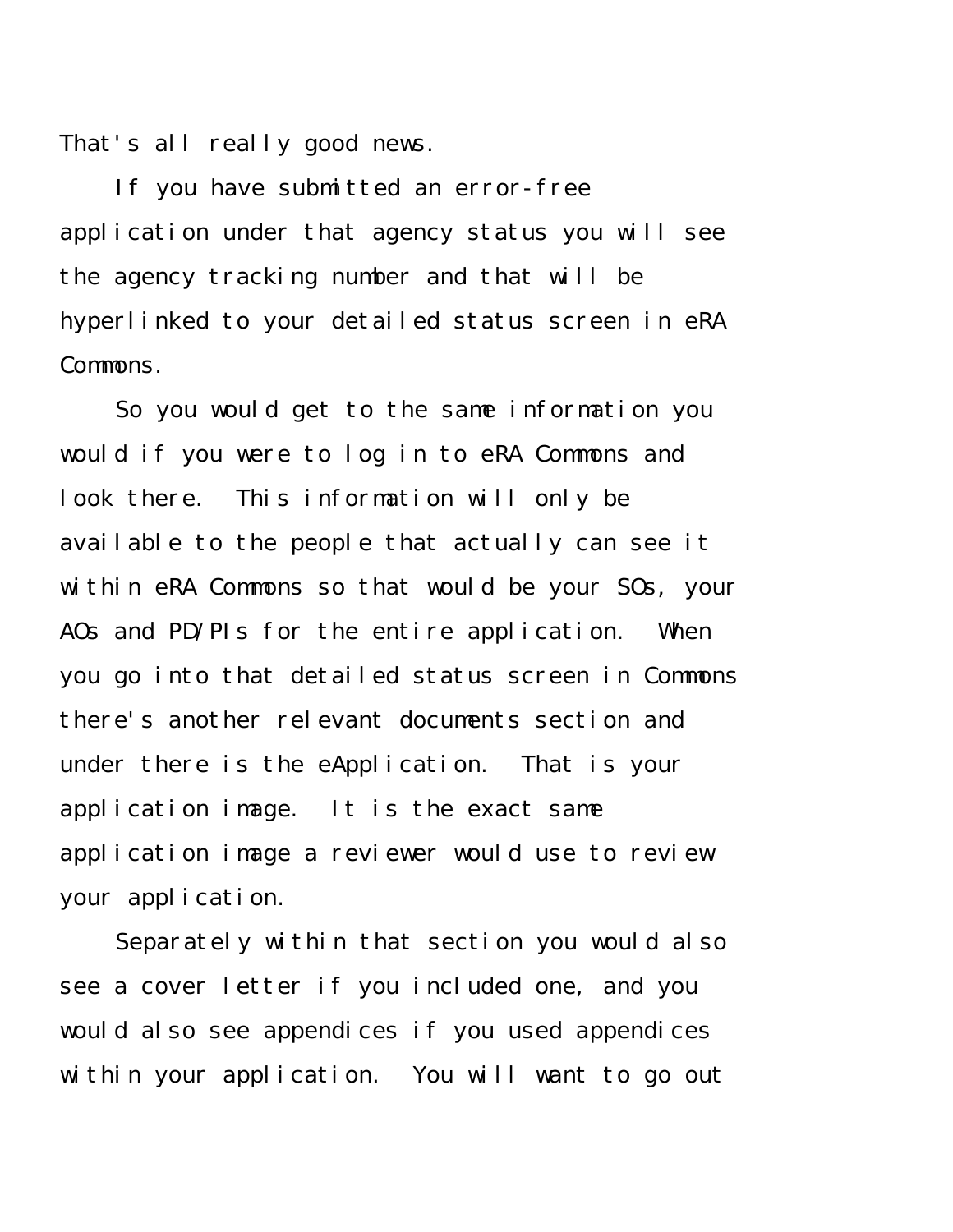and very carefully read each of the documents in that section. We actually call that the grant folder.

Remember it's your responsibility to carefully review that application image. If there's anything in there that went wrong, like you submitted it one way and somehow the system garbled it or turned something upside down you need to actually call the help desk and let us know that there was a problem with your image and we'll work with you to correct it.

I don't know actually if any outstanding issues with the application image, but should you run into any, go ahead and call that help desk and let us know about it and we will work with you to resolution.

So let's talk about some of the component summaries as you're looking through your application image one of the things you really want to pay attention to when you preview that image or actually looking at that assembled image, are those component summaries? Because remember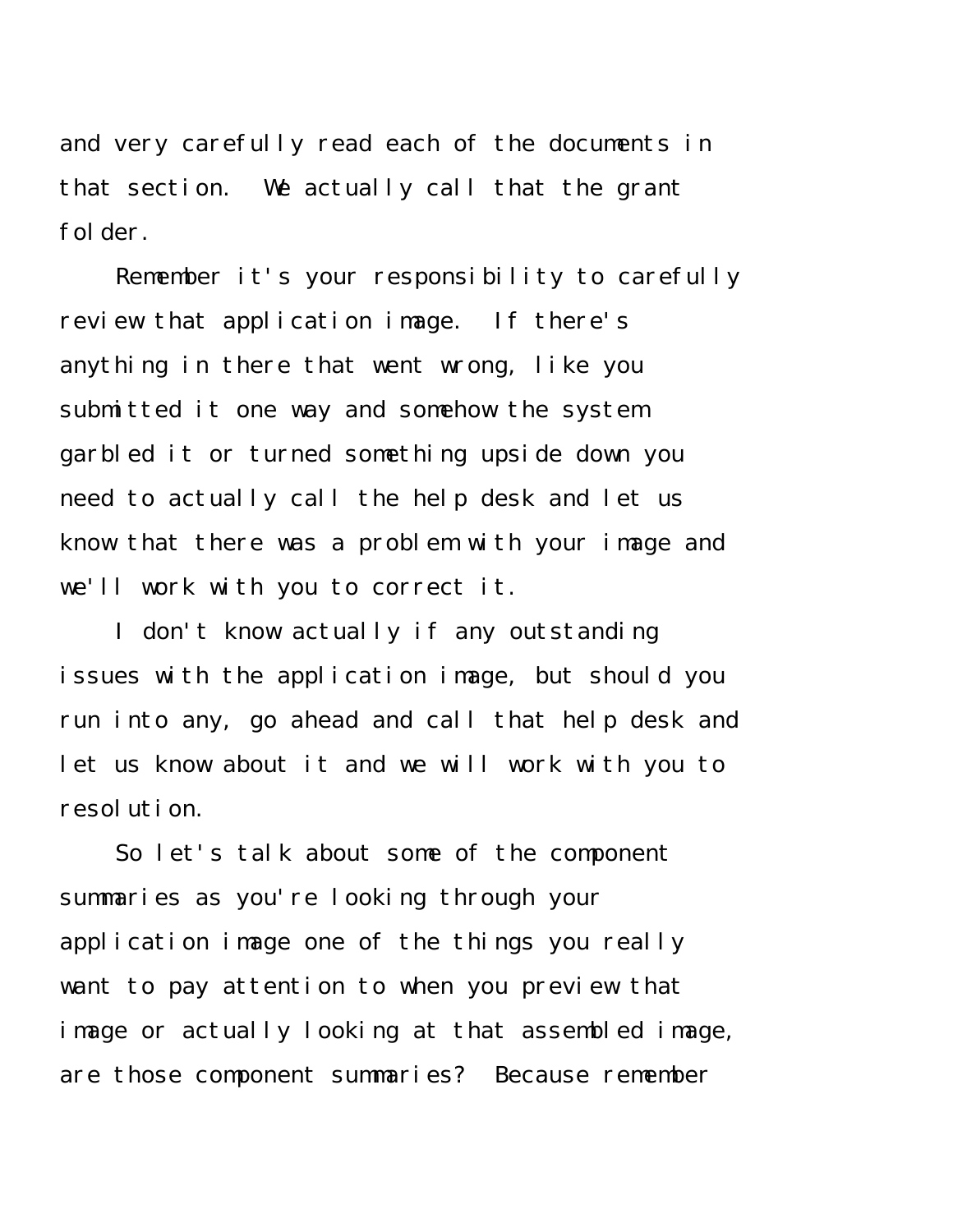that's based on the compiled information from your components. So it's only available to you through a preview or through the application image. So the first one there is a component summary.

So this is what's going to show after your table of contents. This is basically a key to match the titles that you provided for each of the components and the PD/PIs for each of those are project leads for each of those components to the system identified sequential number. So you'll see that there's Core 001 and Core 002. Well, Core 001 was the first core you put into ASSIST and as you remember that was the research core and Ben Around was the PD/PI. Core 002 was the second core that you put into ASSIST and that was the communications core. So that's kind of your key that links those fields together.

The next summary is your project performance site location summary and this summary you see the primary site listed first and then you have a table of all of the different organizations and the components and where those primary sites are.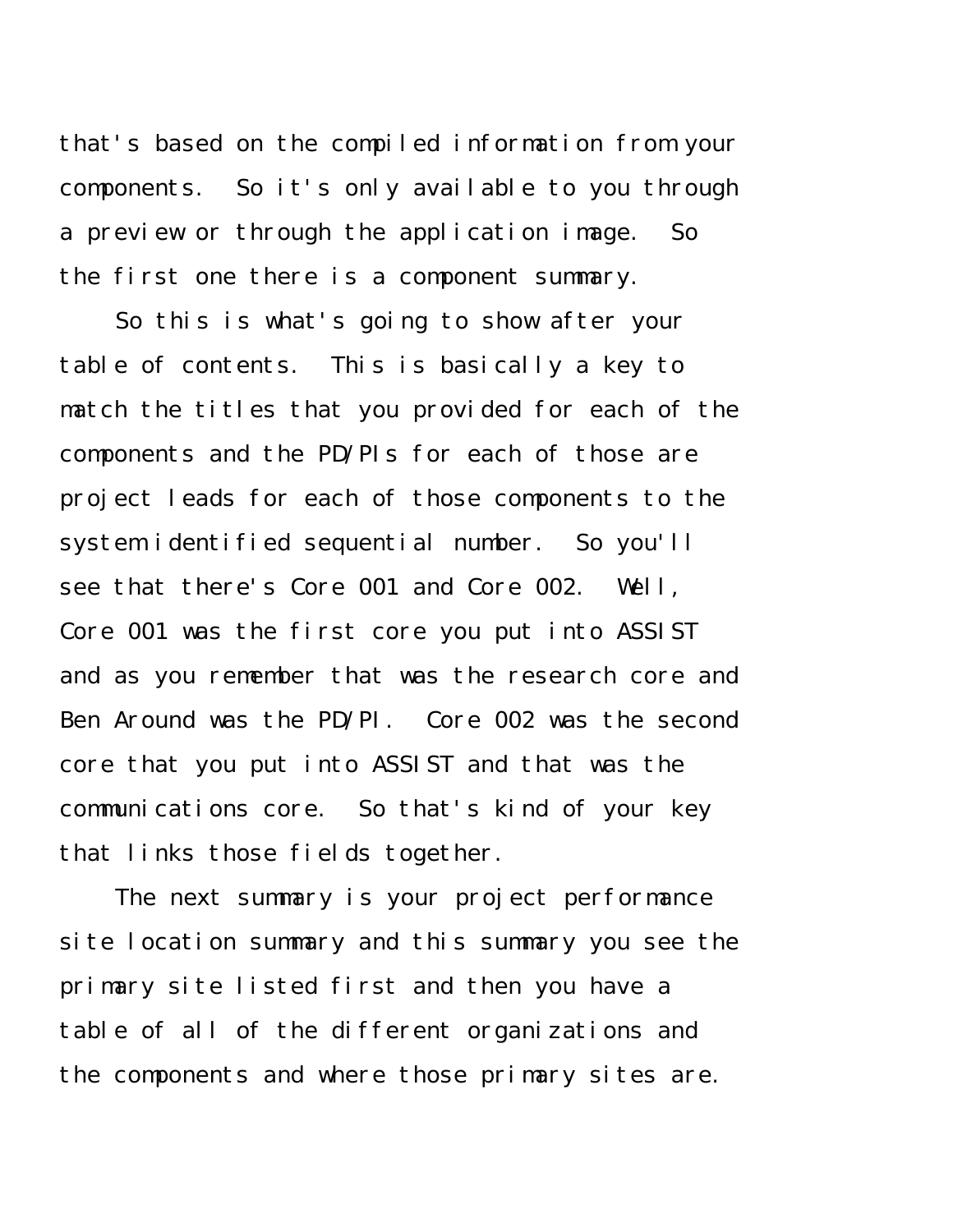Actually all the sites are listed there.

If you have more than one site on a component you will have more than one row in that table.

As we talked about a little bit earlier, the human subject clinical trials, vertebrate and animal summary was in here as well. We didn't have a lot of human subjects work, but you can see the overall component is marked yes for human subjects because down there in project 001 we have human subject involvement there. And this table allows you to quickly identify where the components are that have human subjects at clinical trials, have used stem cell research or have vertebrate animals involved. So that's a quick little identification of those different types of applications.

Next you have a series of budget summaries. The first one is the composite application budget. And this one is one that's a little bit tricky. The way we do this particular summary is we take any budget form that's in the application that has the DUNS number of the organization and we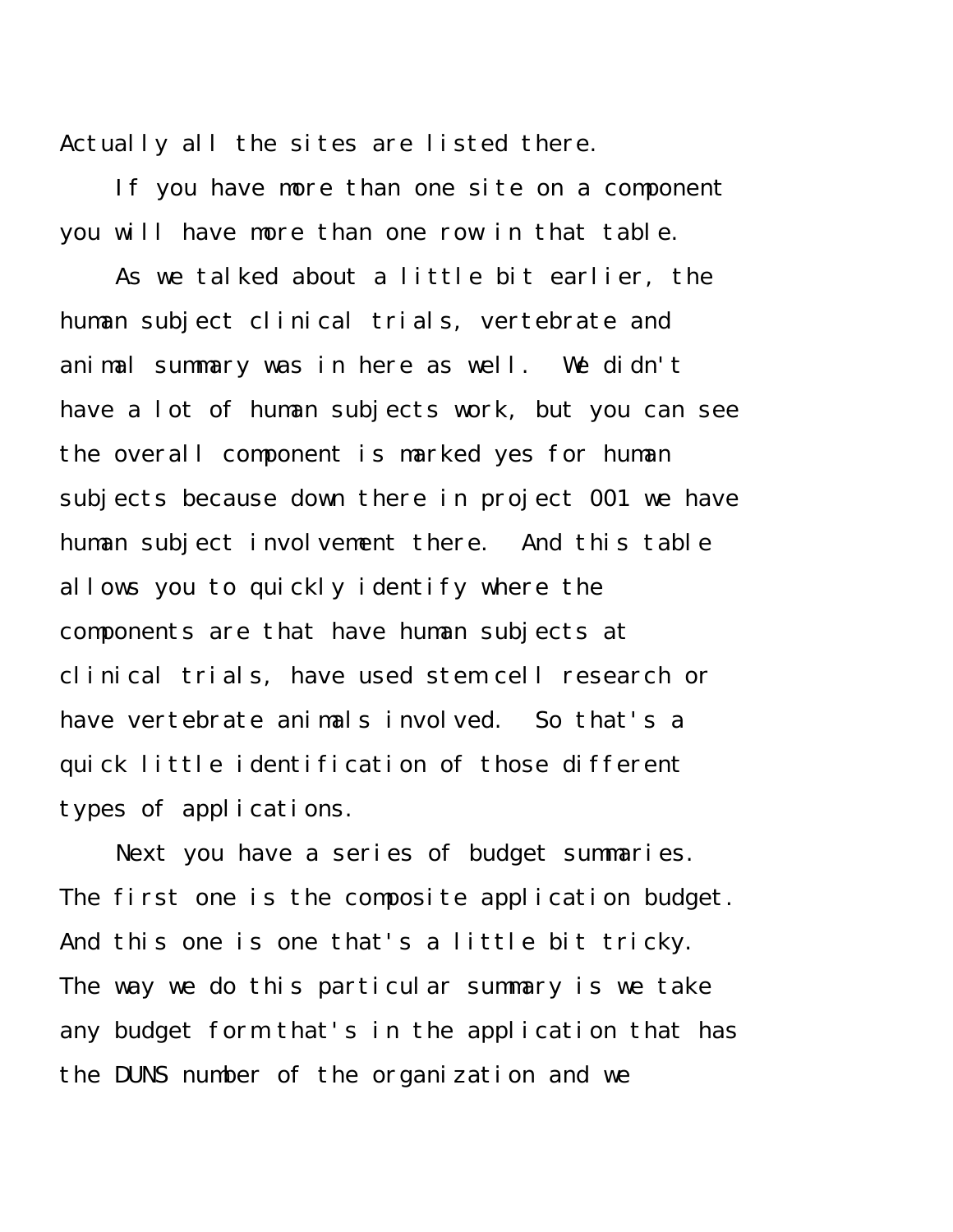consider that budget information for the applicant organization. And then any budget form that has a different DUNS number than the applicant organization, we take all that information together and we make that -- we list that under the consortium cost.

This is basically your applicant budget. It includes all of the full budget request, but it's going to look at it from the perspective of the applicant organization.

The next budget summary is the component budget summary, and that basically goes component by component and then it lists a summary of each of the key areas within the R & R budget form. So it will go through and it will talk about your equipment costs and your salaries and your travel costs and so forth and a summary for each of the components.

The next budget summary is the category summary, and this one goes category by category, but then lists each of the components within each category. So if you look at the travel costs, for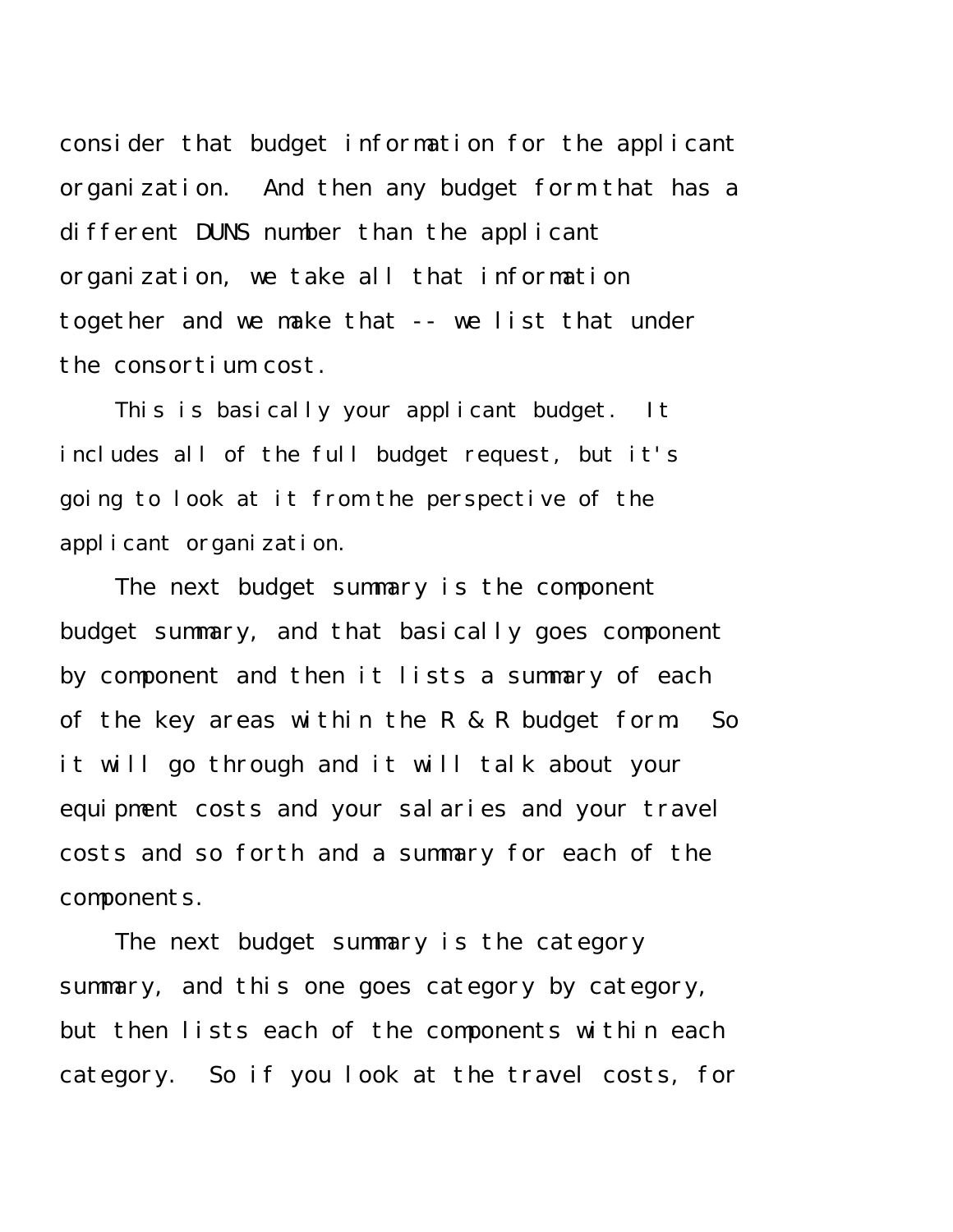example, you would see the travel costs and then you would see each of the components listed for those.

Next we have the senior key personnel summary and biosketches. So this is where you would see where you see your PD/PIs and any multiple PD/PIs listed first. And then you have an alphabetical listing of all the senior key that show up somewhere in the components of the application. It lists each component that that person is involved in as that final column in the table. If the same person is involved in multiple components you will see multiple rows in the table. The reason we have multiple rows is because we do not have enough information to definitively say that people with the same name are actually the same people because we don't require a Commons ID or any unique identifier for senior keys other than leads.

And then you will find all of the biosketches listed in the same order as that senior key summary. All that is kind of showing up in the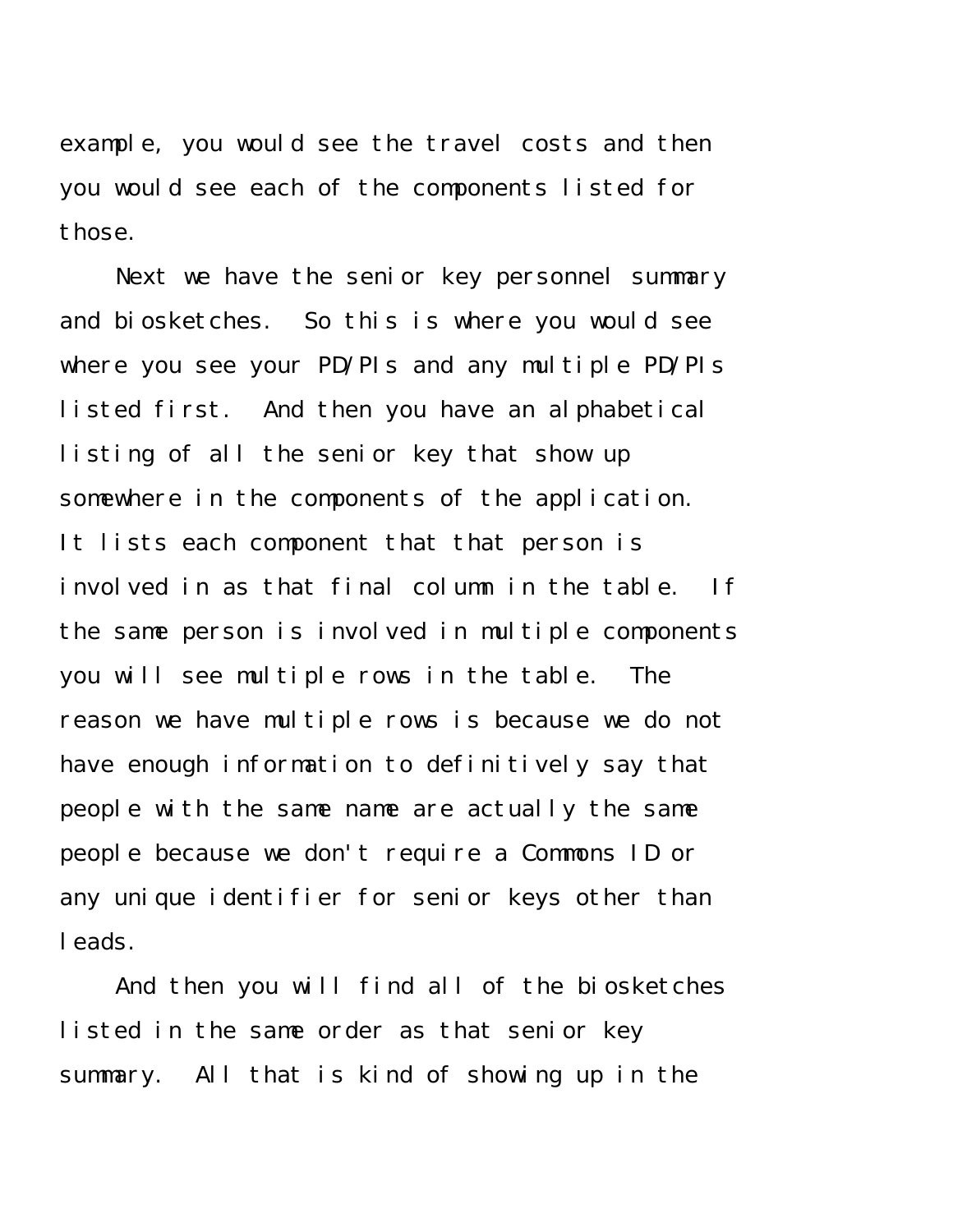overall section of your application image.

Ones your application image is available, applicants have two business days to view the assembled application image in Commons or through ASSIST getting to Commons. Before it automatically moves forward for further processing.

If you find something wrong with your application and you want to make a correction, as long as you're prior to the due date you can actually reject your application and submit a change corrected application before the due date and that will overwrite your submission.

Now, hopefully all of the up front error checking will make the need for this greatly diminished than we have for a single project application process today, but that is still available to you as an option as long as you do it before the deadline.

If no action is taken to reject the application during those two business days, after the two day application viewing window elapses,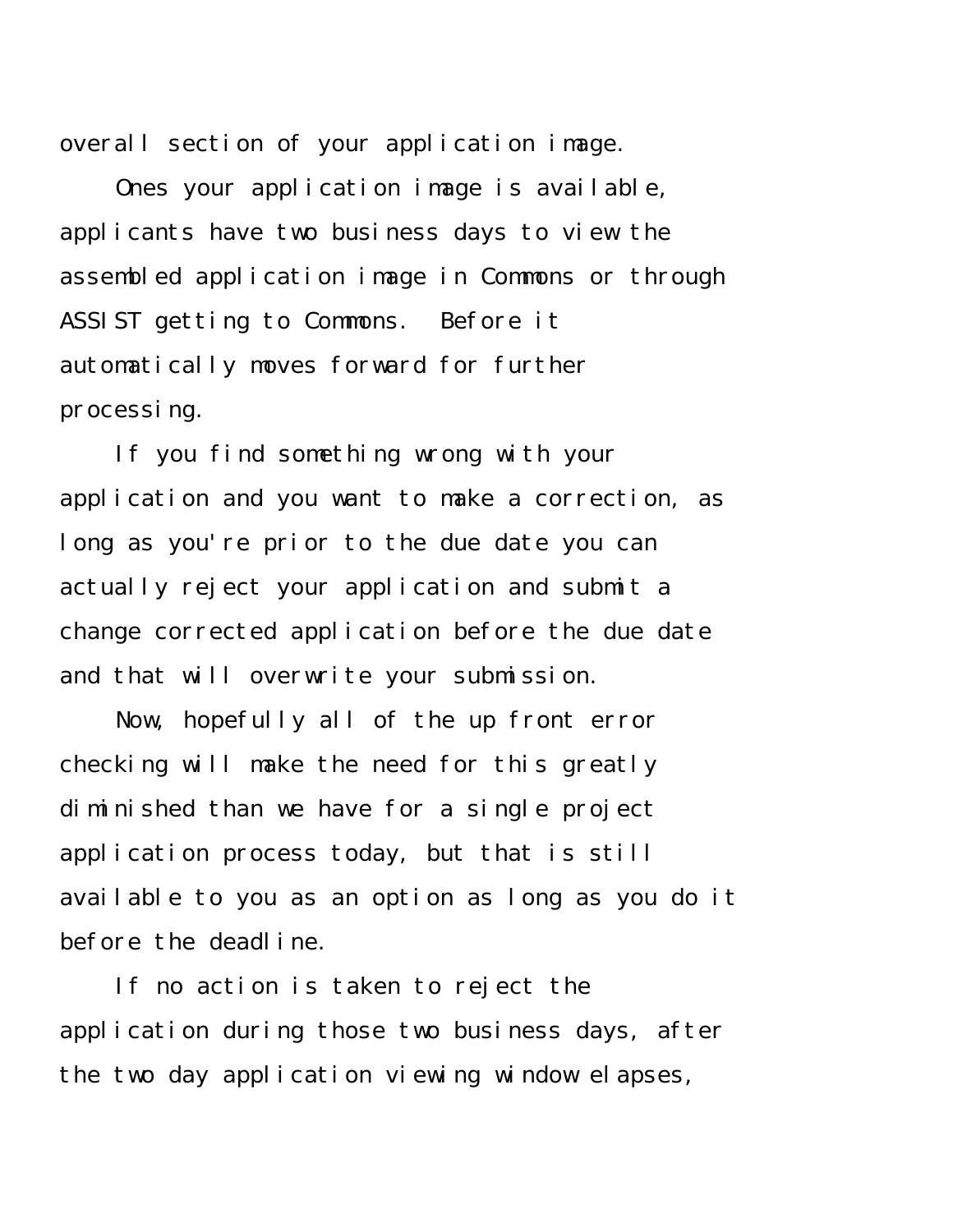then your application automatically moves forward to NIH for further processing.

And your submission is complete.

Some final notes, be patient. Validating and previewing can take some time. As we mentioned we are actually addressing the preview by doing a queuing kind of system for previewing the application. But it can take some time, especially in a highly complicated application to do a validate. So please just click it once and let that roll.

And this is a new system. So should you run into some problem that prevents your ability to submit on time, please follow our standard system issue practices, and that means calling the help desk, letting us know that you're making a good faith effort to submit, and if we verify that you're running into something beyond your control, we're certainly going to work with you even beyond that deadline if you need to to get your application in. For of all of our pilot applications we did have a few that ran into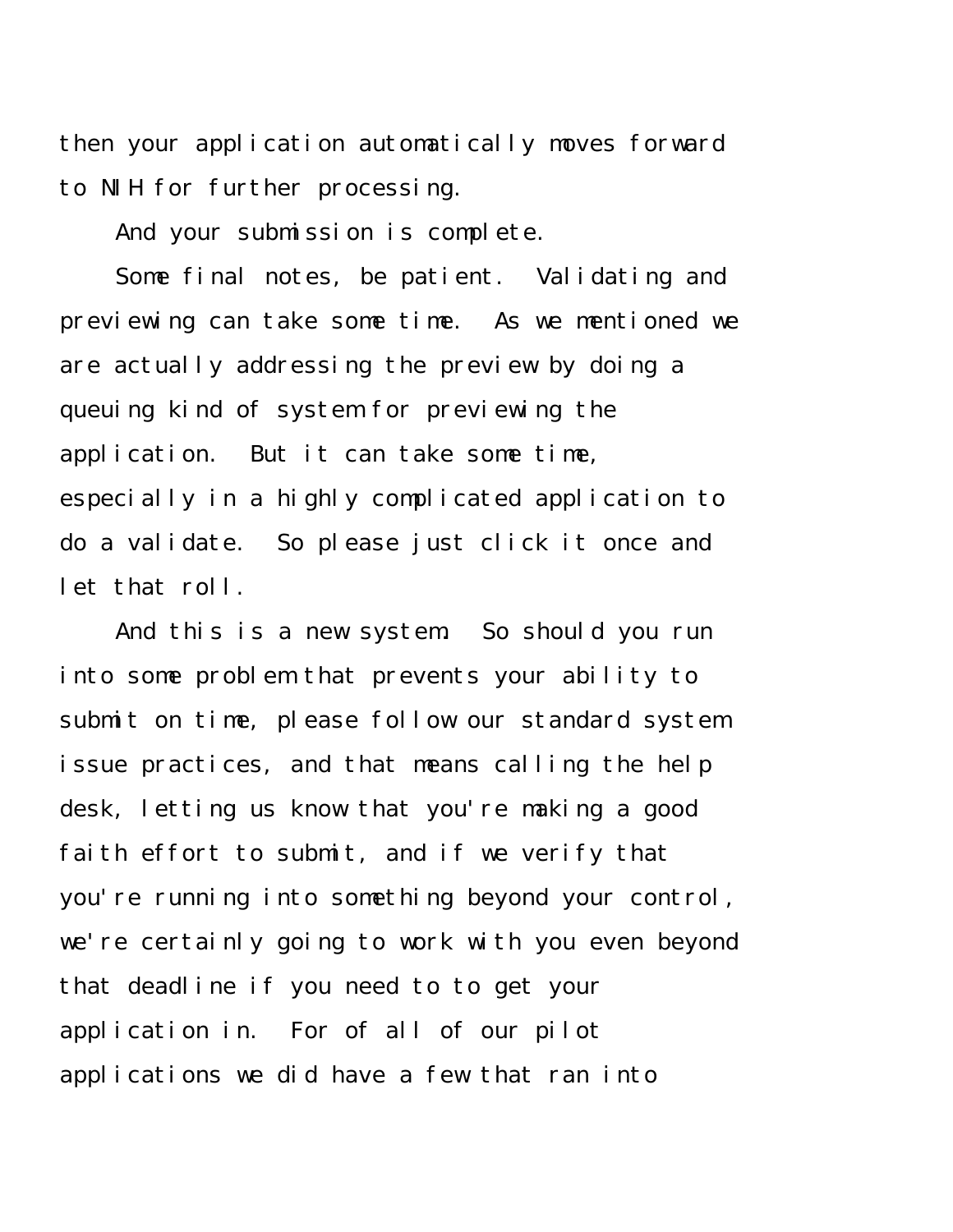system issues and we do not have any that were unable to complete the process by having call the help desk and work with us to get the applications in. I think we're in really good shape with the system. I think the pilots have really helped us to tweak it and get it all ready for this transition should we run into a problem we do have that standard policy out there. And I encourage you to know about it in advance.

>> Megan Columbus: Okay. So Sheri, just a couple of points of emphasis. You want to make sure that you're making and submitting any corrections well before the due date. We talked about this a little before Sheri emphasized this, but these are big complex applications. Make sure you give yourself plenty of time to correct the application before the due date.

Also take the time to actually track your application to the image in the Commons. You'll be able to get a link through ASSIST, it will take you to the Commons. Look at the summaries, make sure the application looks the way you expect. Of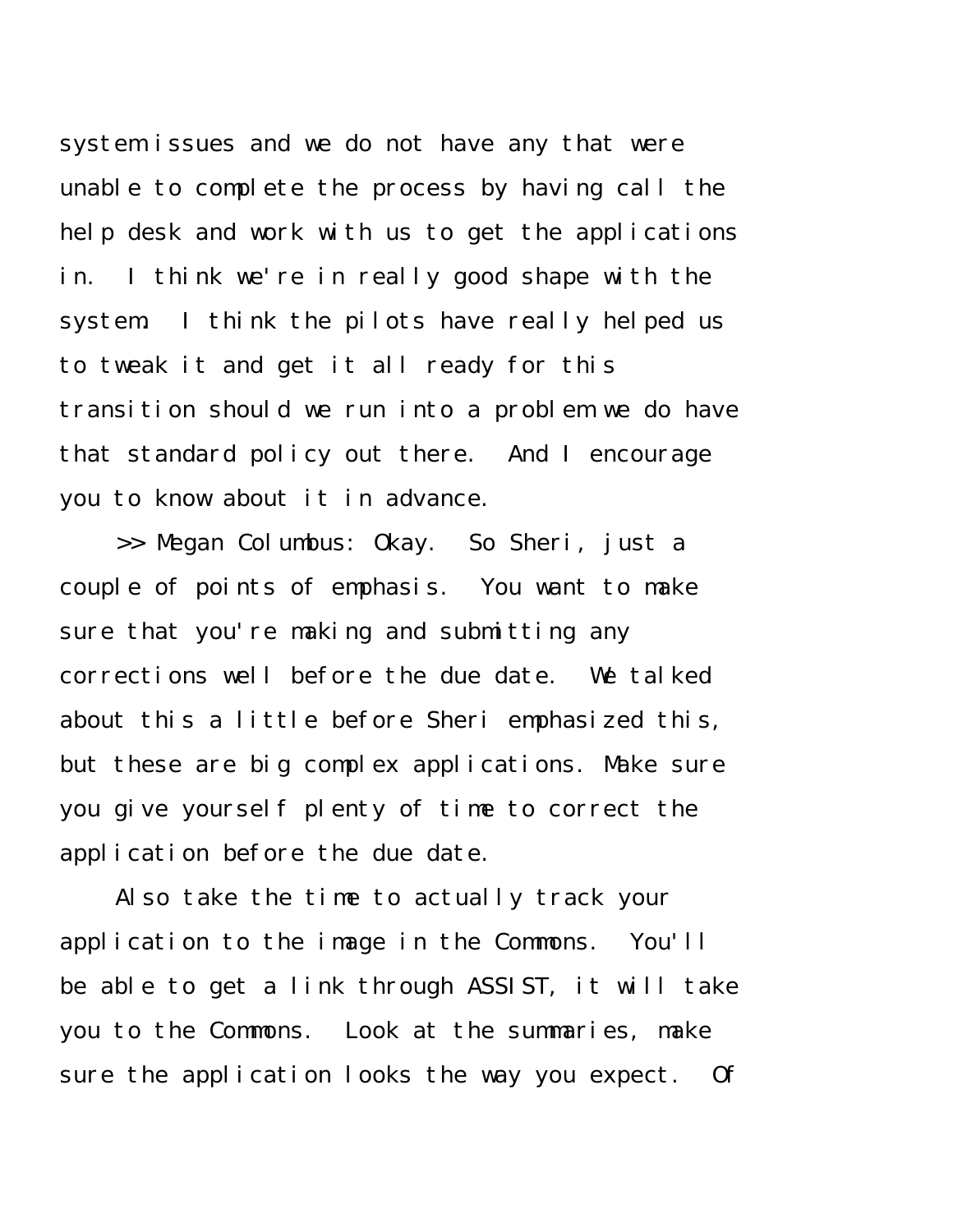course, submit the application early enough so you have time to do something about it before the deadline if it does not.

I think your final messages here are about where to find assistance.

>> Sheri Cummins: All right. So assistance. So first we have online ASSIST help and we actually have some pretty robust online help tools within ASSIST. As you go through the pages there's lots of little question mark icons. Clicking on the icons will bring you to our online help. Within the data entry screens we actually have links directly into the application guide for those specific areas, so for example, if I'm on the senior key person data entry screen within the help icon there, you can get some information on how to enter data within ASSIST for the senior key, but also have a link to the application guide that will bring you directly to that resource that talks about our policies and what's actually expected in the fields.

So the online help is a great resource for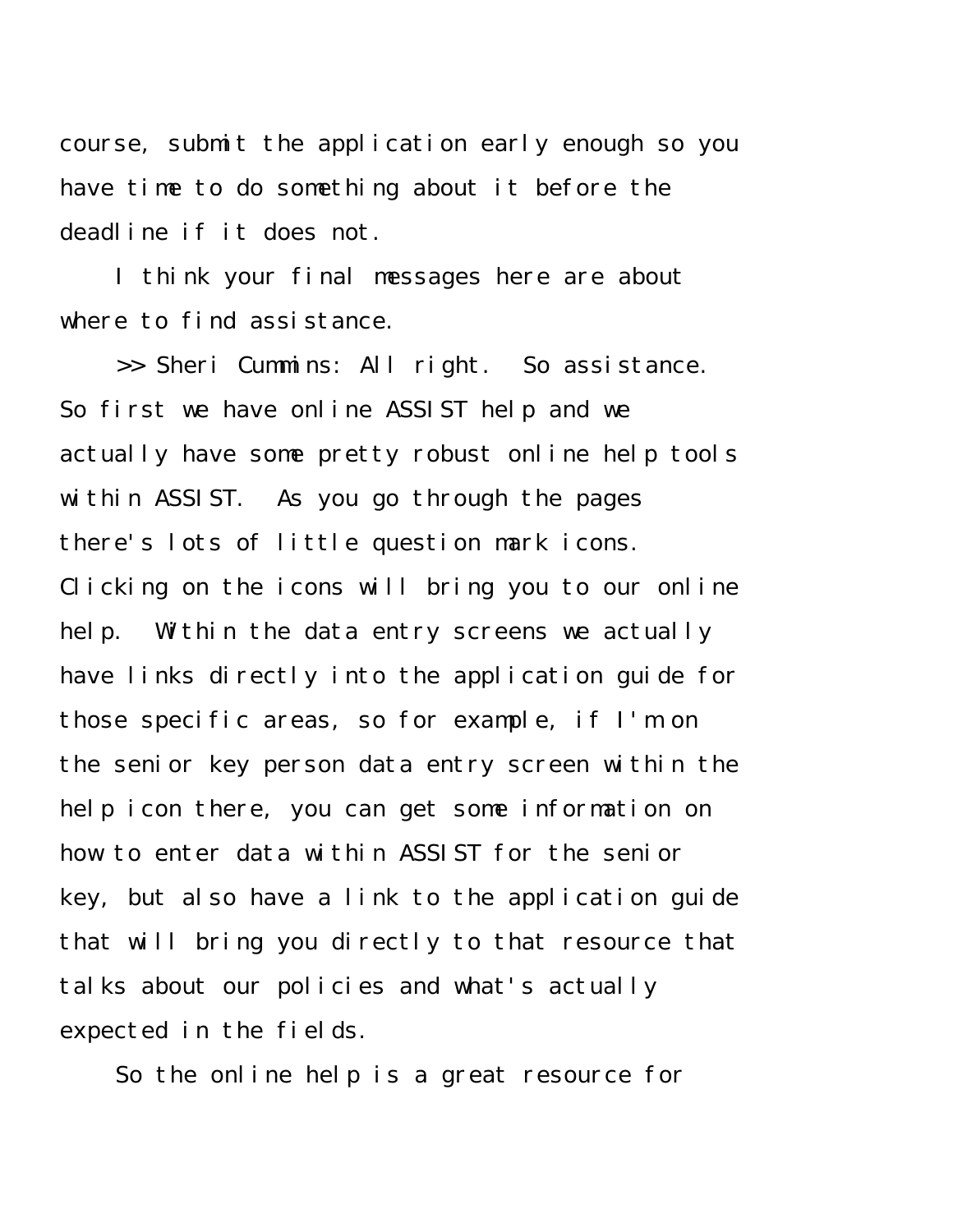you.

We also within the online help have a research feature so even if you are accessing it from one area if you decide while you're in that tool that you want to find help on a different area you can certainly use that search feature and it will go through the entire help file and look for answers to your specific questions.

We have some links and resources here. Again, the online help, the application guides, the annotated form sets. We talked about many of these form sources as we went through the slides, but there's a consolidated list for you here.

We also have a demo site. If you're not actually preparing an application or if you're NIH staff or somebody who is just kind of curious what the ASSIST system looks like, you're welcome to use our non-production demo environment and we have instructions for how to set up accounts and use that environment for you so you can go and play in our little sandbox there.

You can also use that for your own internal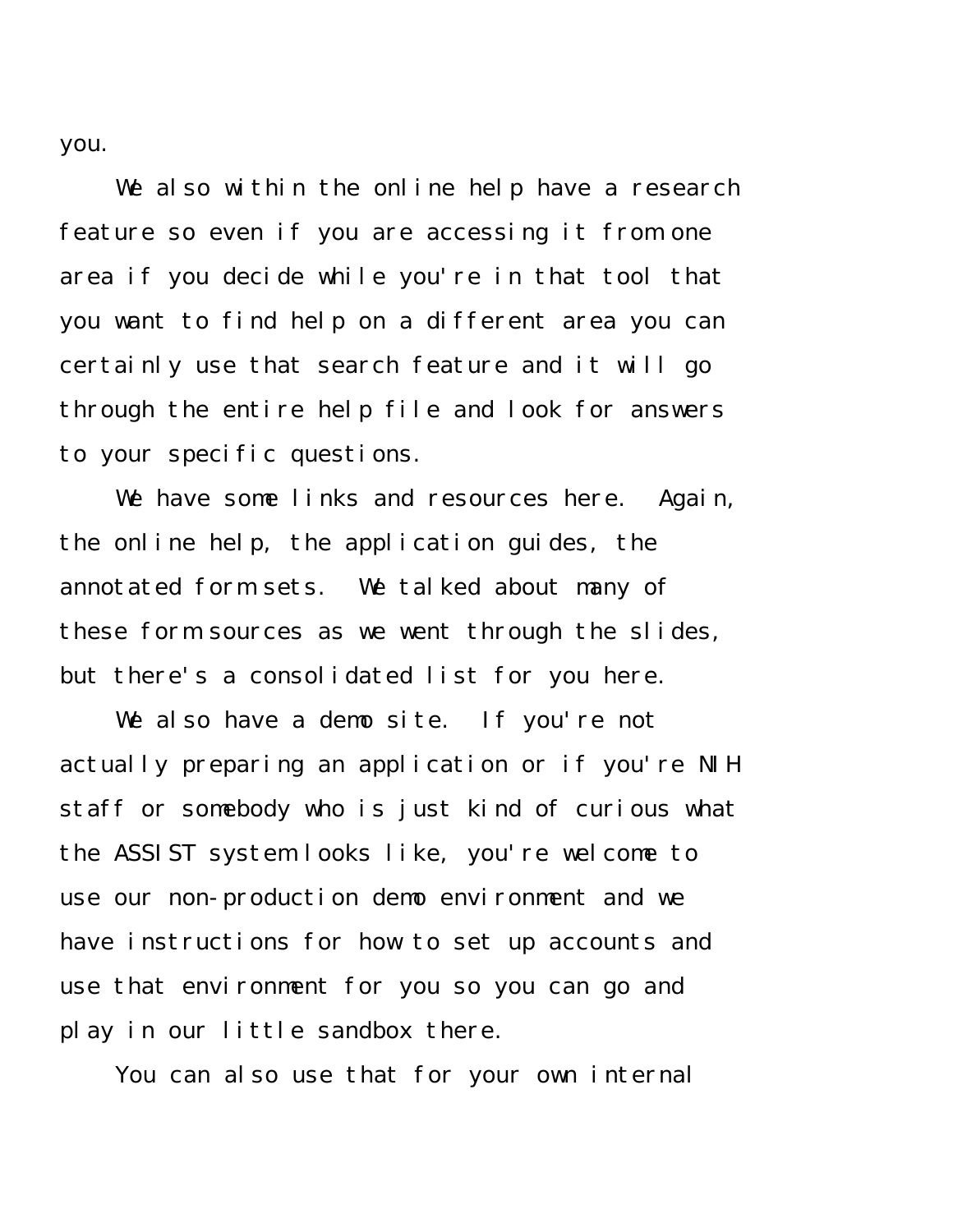training. And our help desk. Our eRA Commons help desk will be used to provide support for ASSIST. And although we've worked very closely with Grants.gov, this is a system that was developed and managed by NIH, so the eRA Commons help desk should be your first stop for support. Grants.gov is certainly aware of our activities, they are certainly aware of our transition, however, as far as the details in getting your questions answered regarding ASSIST they will not actually be able to assist you directly. They will probably forward you to NIH so it's best to start with the eRA Commons help desk from the git-go.

And again, we are looking for feedback. We got great feedback from the pilots. We've implemented as many of the things as we can. We can't build every bell and whistle that we would love to put into ASSIST without additional funding. In these funding times it's not always easy to get, but we certainly are committed to making enhancements that will make the transition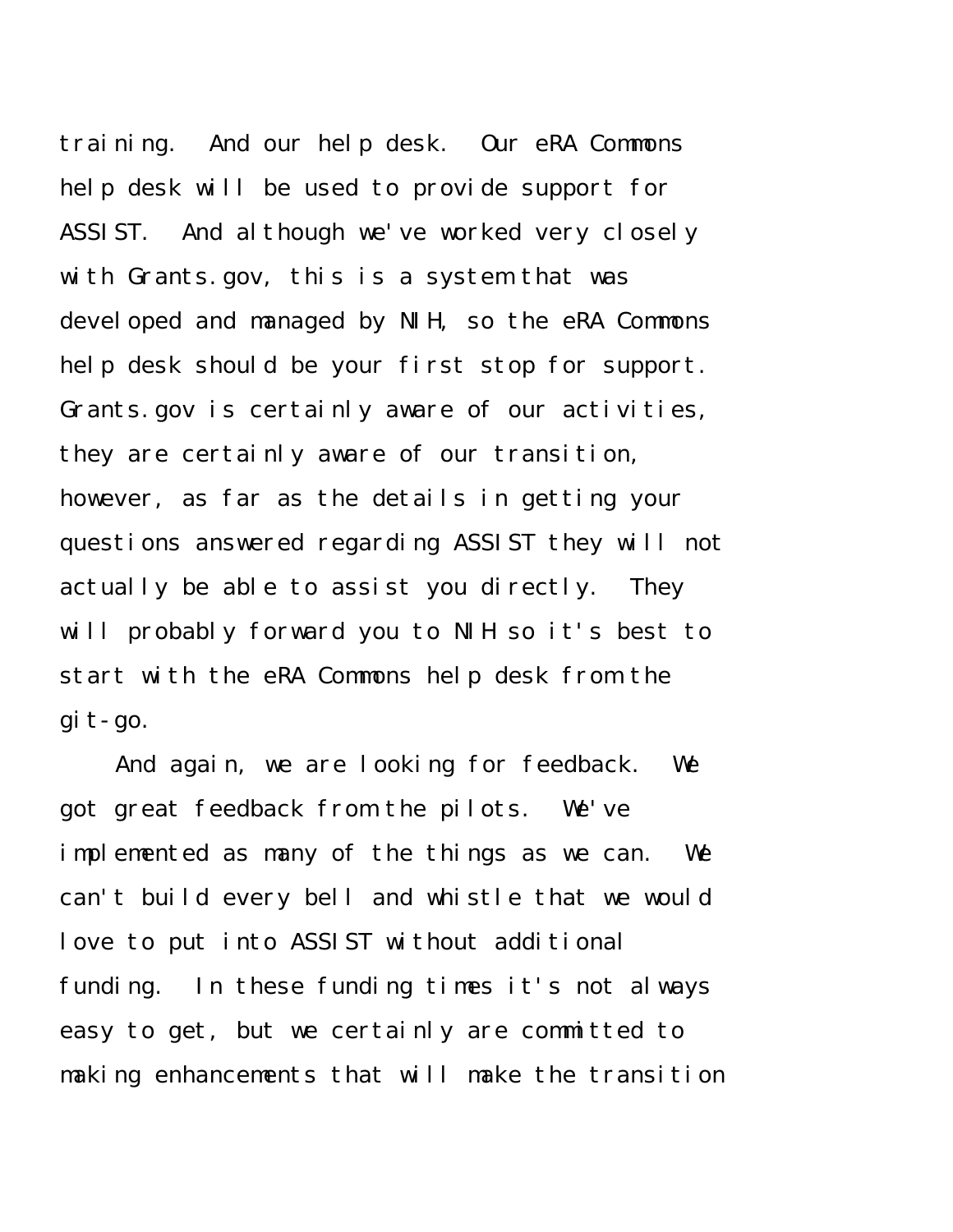as smooth as possible and make this a good and helpful tool to you to make these submissions. There's unconscious is on the screen to get the feedback and we would love to hear from you.

And that's it.

>> Megan Columbus: Thank you so much, Sheri. You know, we have people chiming in with a constant stream of questions and comments, and they are very much appreciating your presentation and I think they like how you put it together. And I particularly appreciate those for whom it's midnight where they are who are still joining us live.

Lisa, who is one of our piloters, she wanted to make the point that we needed to emphasize that there are no shortcuts even if you're close to the deadline. Every component must be marked complete and then final before the application can be submitted. She said if she had known that beforehand that would be a great help.

>> Sheri Cummins: That's great. And actually to Lisa's comment, we actually have built the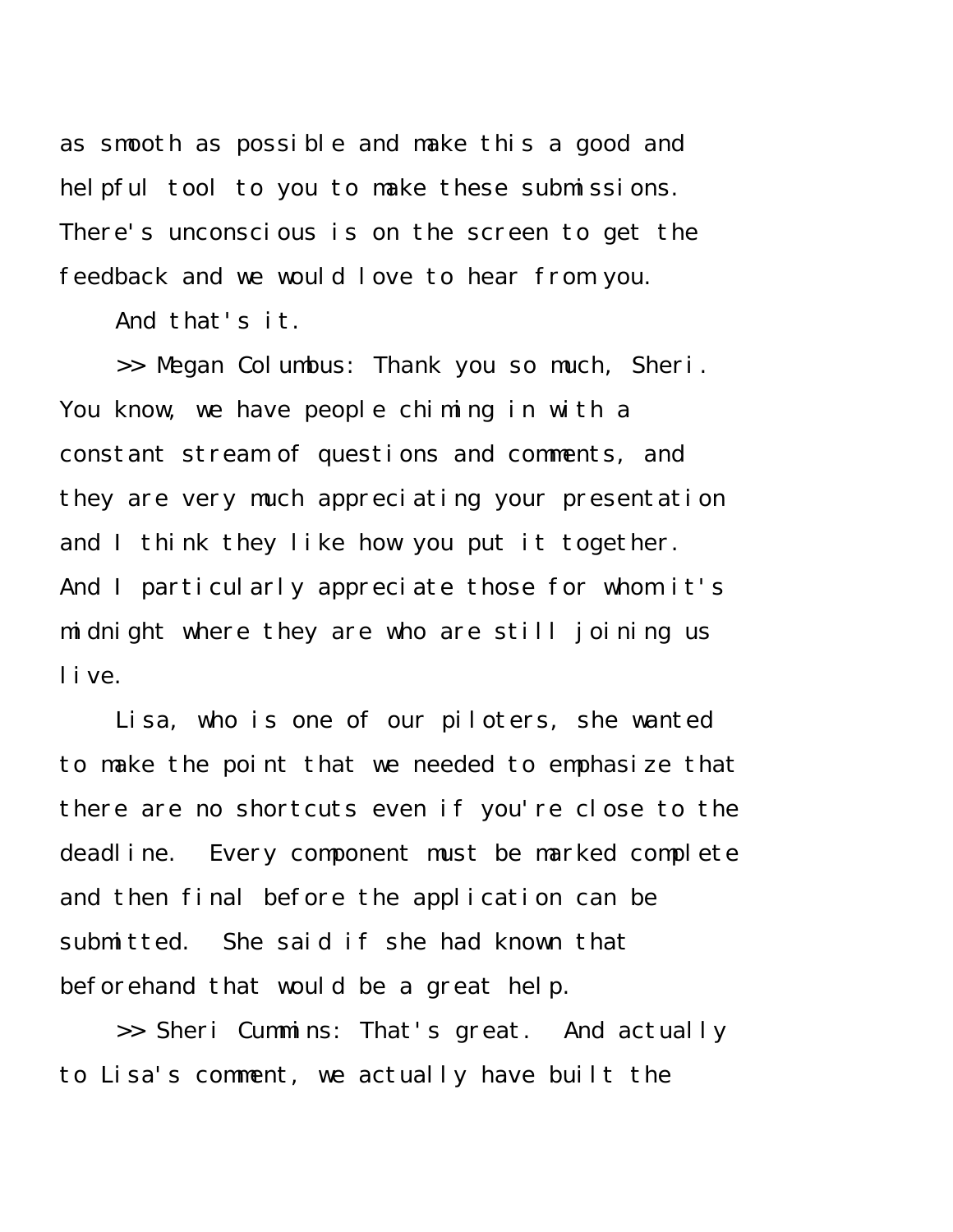capability in for the applicant organization, if you are the person that is doing all the data entry, that you can actually go straight to final and skip the complete step now which is based on the feedback we got from our pilot users. We did add a little bit of a shortcut there, but if you do the collaboration you absolutely need to go through both steps.

>> Megan Columbus: Very good. There are a few questions, Sheri. I don't want to put you on the spot because some are policy-ish questions as opposed to system-ish questions, and we don't have a real policy person in the room.

We've had a number of questions from people who have key personnel who have zero percent effort because they're on committees and other things. Would you off the top of your head know the answer about where they include biosketches for those people?

>> Yeah. If you look at the application guide it's actually laid out pretty well. The difference between senior key people and the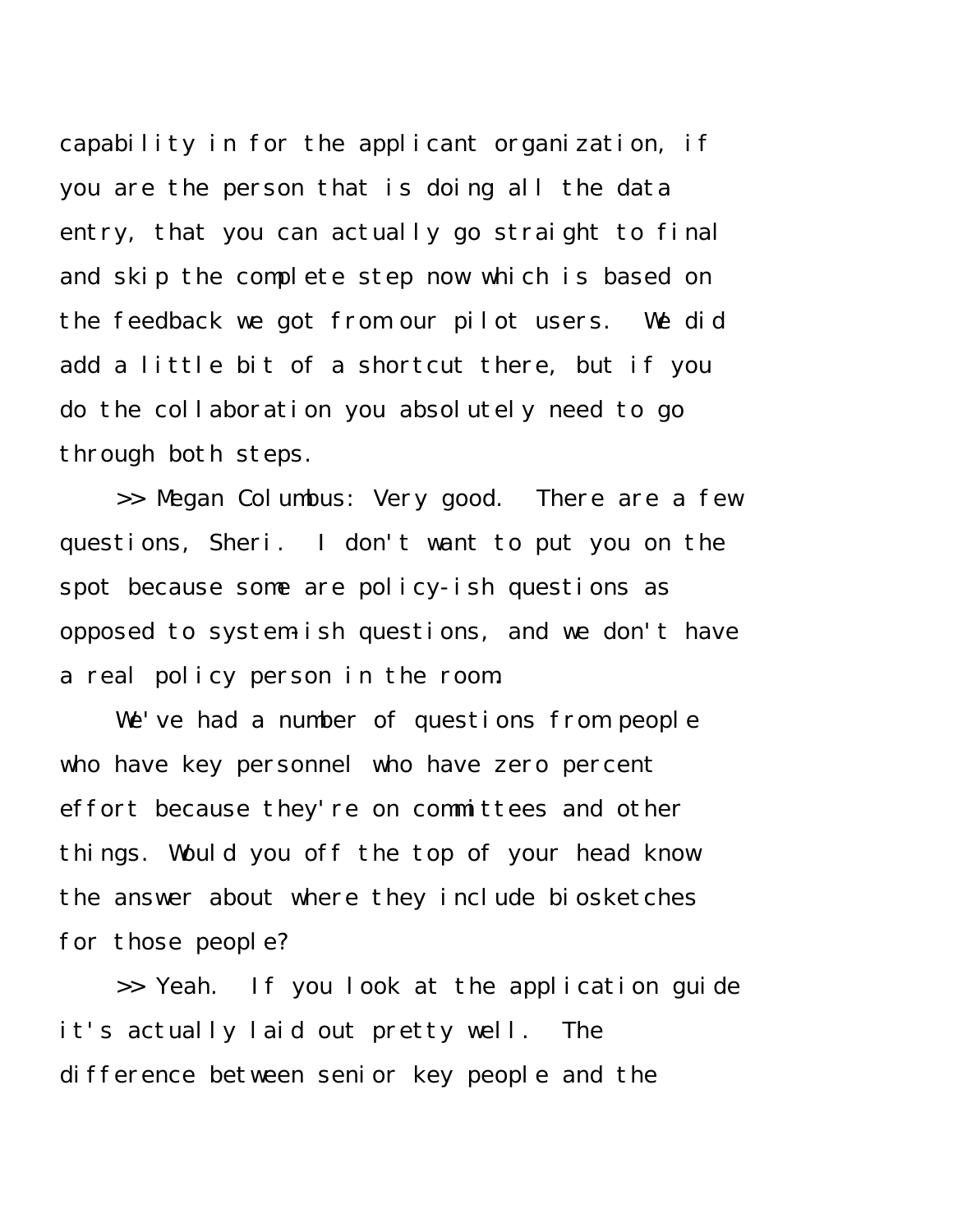effort is that when you put a person into your senior key person form, that's where your biosketch is entered. There's a senior key person section of the budget form, however, that if you are listing that senior key person in the budget form, that's where the effort is actually listed.

>> Megan Columbus: So the distinction is the budget form rather than the key person form.

>> Sheri Cummins: Right. You can still get the biosketch in that without actually listing them in the budget. That's actually explained in the application guide.

>> Megan Columbus: Other questions we've been getting… yes indeed we will have this webinar available online as the video with the transcript, a full transcript that you can read, with the slides themselves. The slides are already there. If you haven't found them, they can be found by going to grants.NIH.gov, going to webinars on the right-hand side and finding this webinar. We expect to have the presentation materials and video and transcript available early next week.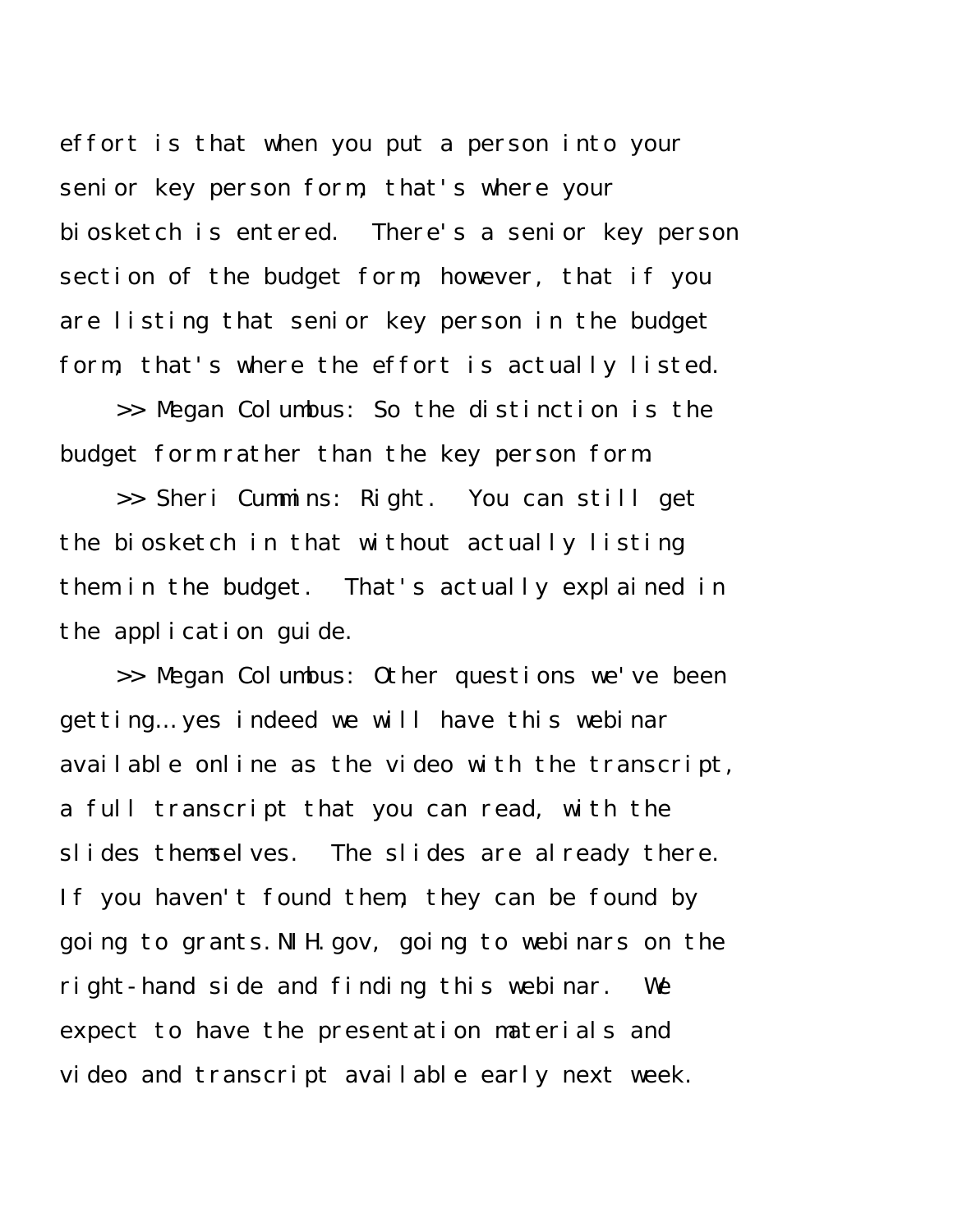Our technical support is looking at me a little bit gingerly about that, but I think that will work okay.

We've been answering lots of questions as we have gone through this webinar. If you have final questions that have not been answered yet, please let us know.

One question, Sheri, is someone submitting a continuation for a P30. Should they be using ASSIST?

>> Sheri Cummins: So once an activity code transitions to electronic submission, all the new revision resubmissions and renewals and I assume you're talking about a renewal here, a competing renewal, that would actually come in through ASSIST or through electronic means if you don't have your own solution that would be using ASSIST.

>> Megan Columbus: Thank you. We have a few more questions. I think people would appreciate a little bit more clarification about who can grant permissions within components of the application. You have the signing official for the overrule who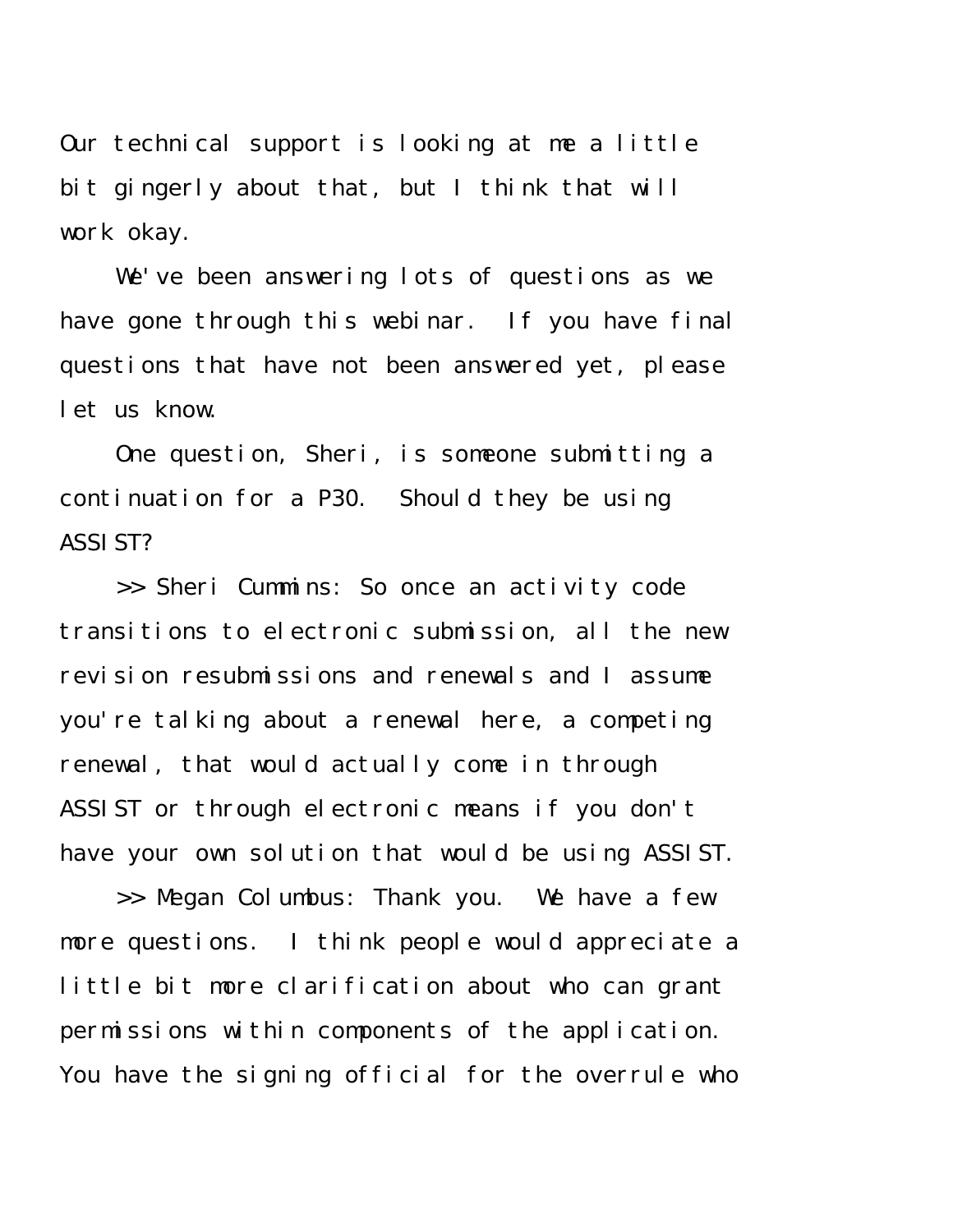is providing some higher level permissions. Can those permission givers be delegated down?

>> Sheri Cummins: Okay. So within the components, the signing officials and the AO, once you provide that DUNS number within the component, from the component organization will have the ability to manage the access within that component. So if I'm at an organization called Better Now and I'm a collaborating organization, I will have automatic access for the SOs for Better Now. They will have automatic access there and they can access the users at Better Now. They will not be able to manage for other components, but they would be able to manage for the component that they're working on.

>> Megan Columbus: A number of people are wondering about submitting progress reports and whether progress reports will be submitted using ASSIST.

>> Sheri Cummins: So we don't actually do the progress reports through our competing application processes. There is a system that we are doing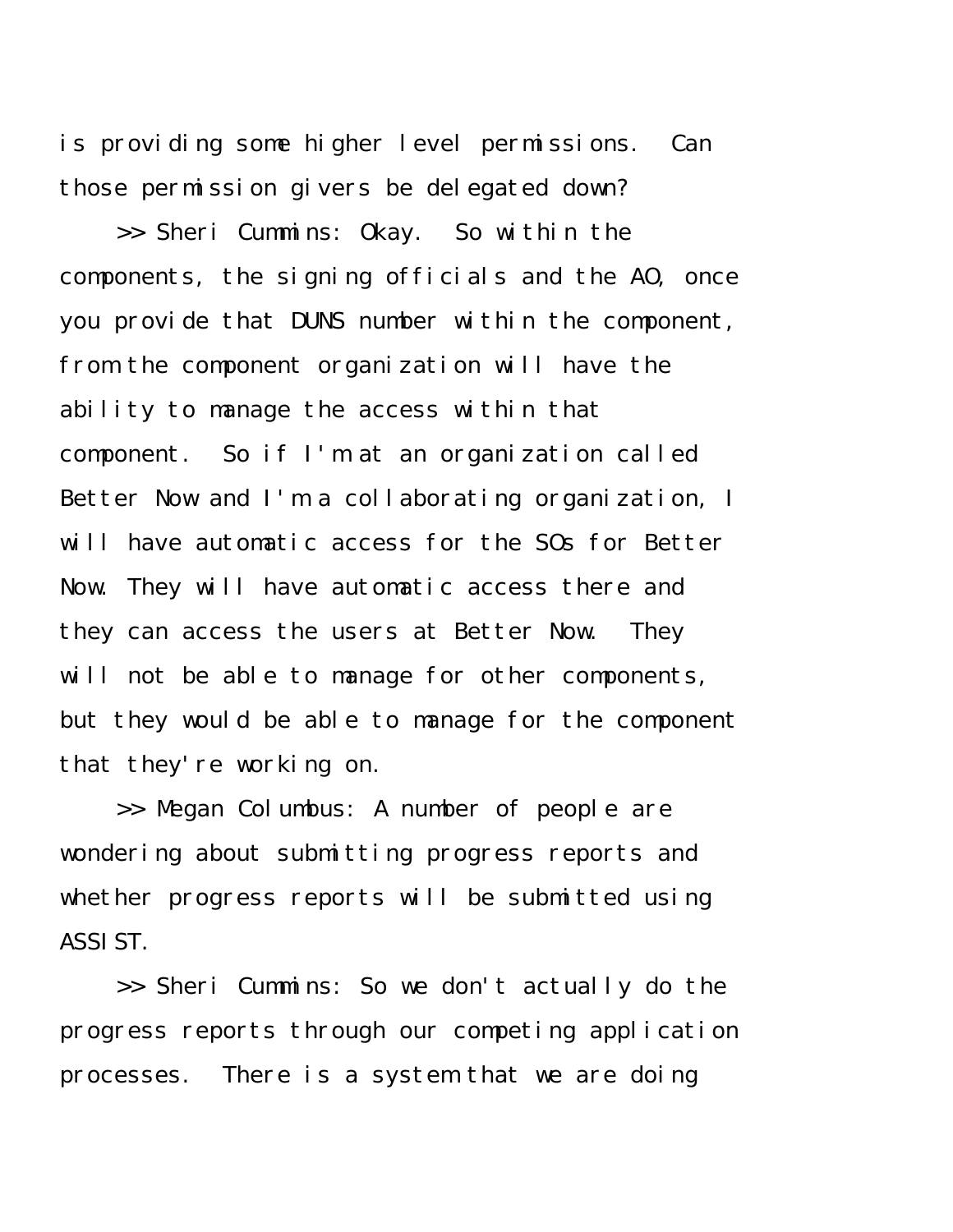called RPPR which is the Research Performance and Progress Report system. That I believe this fall will be expanded to do your progress reports at least in a pilot phase for things that require a budget, so that would be your non-SNAP type of awards.So that is in the future, but that would not actually be coming through ASSIST. That would be using eRA Commons and the RPPR module.

>> Megan Columbus: Other questions. I think a few people can use clarification. They're looking for budget forms and probably not finding them because they're looking at the overall components. Could you remind people about how budgets get rolled up?

>> Sheri Cummins: Sure. So within each of the components themselves you will find an R & R budget form. And if you have a subaward within that component you would also be able to use that add optional form to use additional forms within that component. Within a component the budget forms are right there and you do your normal budget data entry.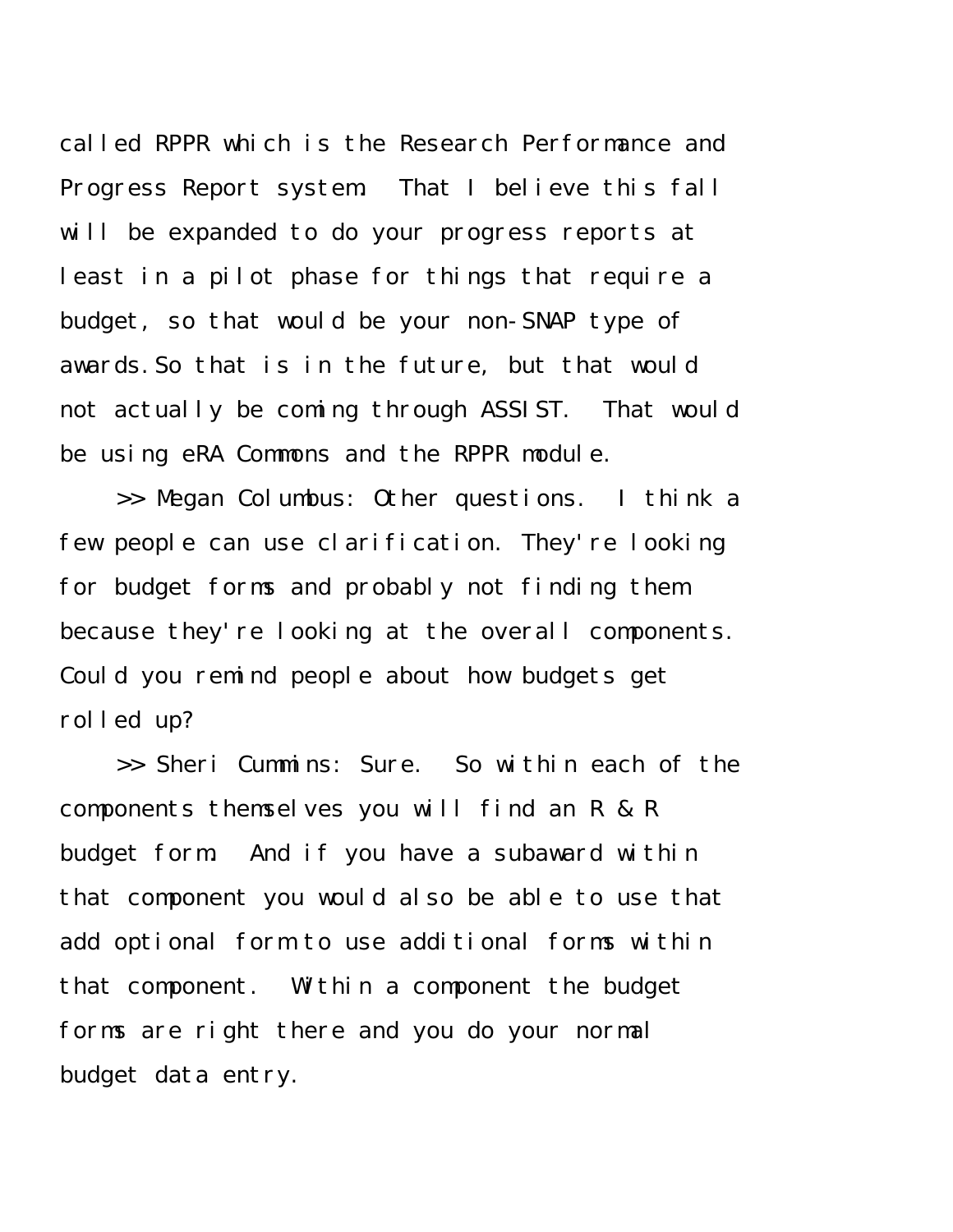Within the overall there aren't actually any budget forms, per se. In the overall component there is an SF 424 R&R cover letter and there is a section with estimated funding and it's really just a total number, the total budget request that's a manually entered field on that form, but that's really the only budget related data that you will enter on the overall component.

The application budget is actually rolled up from a summary of all of the different component budget forms themselves based on the DUNS number on each of those forms.

>> Megan Columbus: Continuing on with some budget questions.

You know, we have Nicole here who is asking - sometimes our PI's do not include bios of grad students or post docs as key, but like to include them in the budget justification as a way to highlight expertise. Is there a way in ASSIST to list the bios and list them in the biosketch component?

>> Sheri Cummins: So as far as the biosketch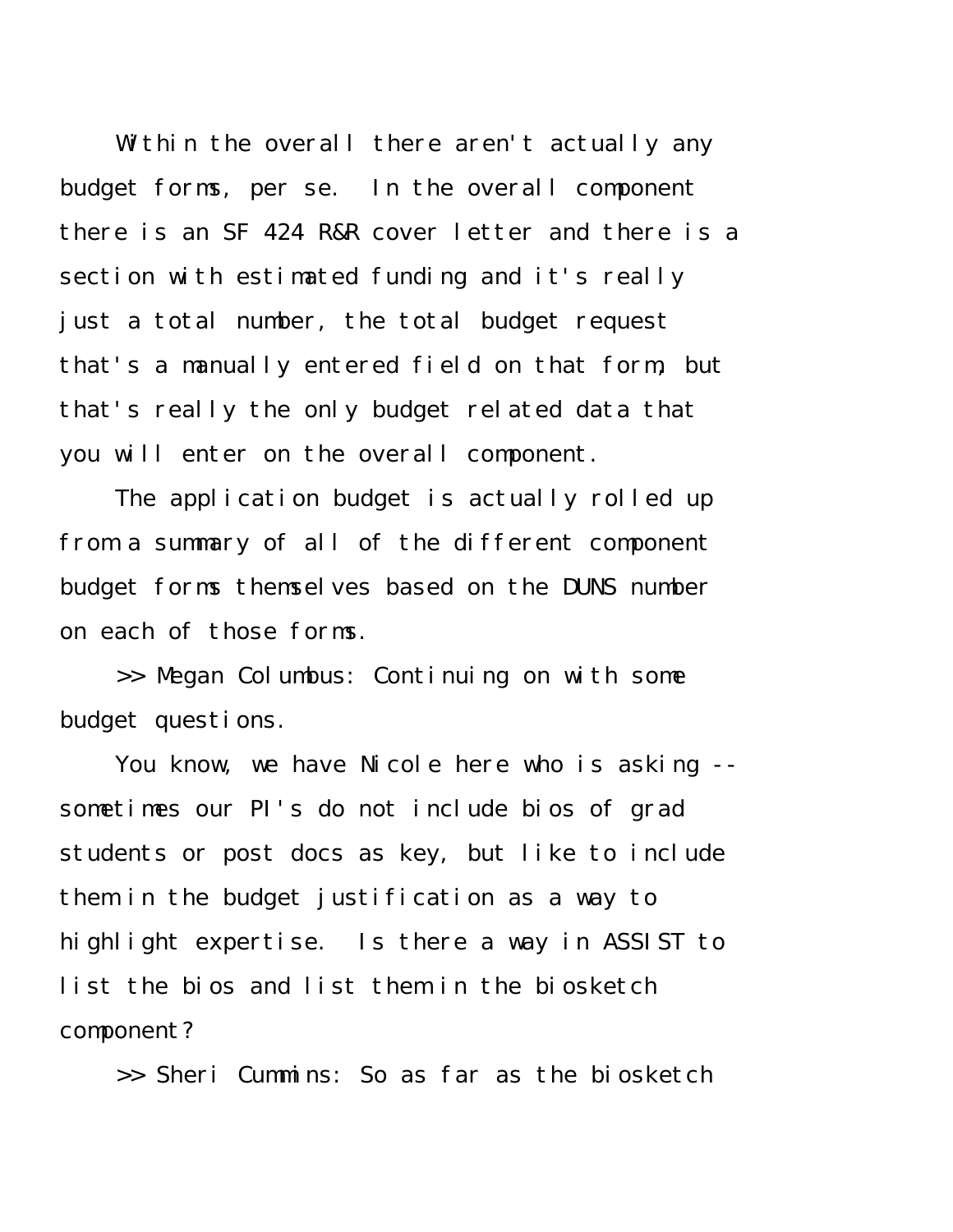component, the only way to include a biosketch is to list them on the senior key person form and the application guide shows under what circumstances you're going to want to include people on that form. There are some other significant contributors, but it really has to be a senior key person there. There is a budget justification in many of the budgets so if there is any additional information you want to include about other individuals that you haven't included on the senior key person form you can certainly do that there as well.

>> Megan Columbus: I think there's a little bit of confusion about subcontracts versus components and whether all subcontracts are components. Could you talk about that a little bit?

>> Sheri Cummins: So there are several ways that you can actually lay out your application. In the example that we used in our slides we have collaborating organizations actually leading components. There are certain institutions where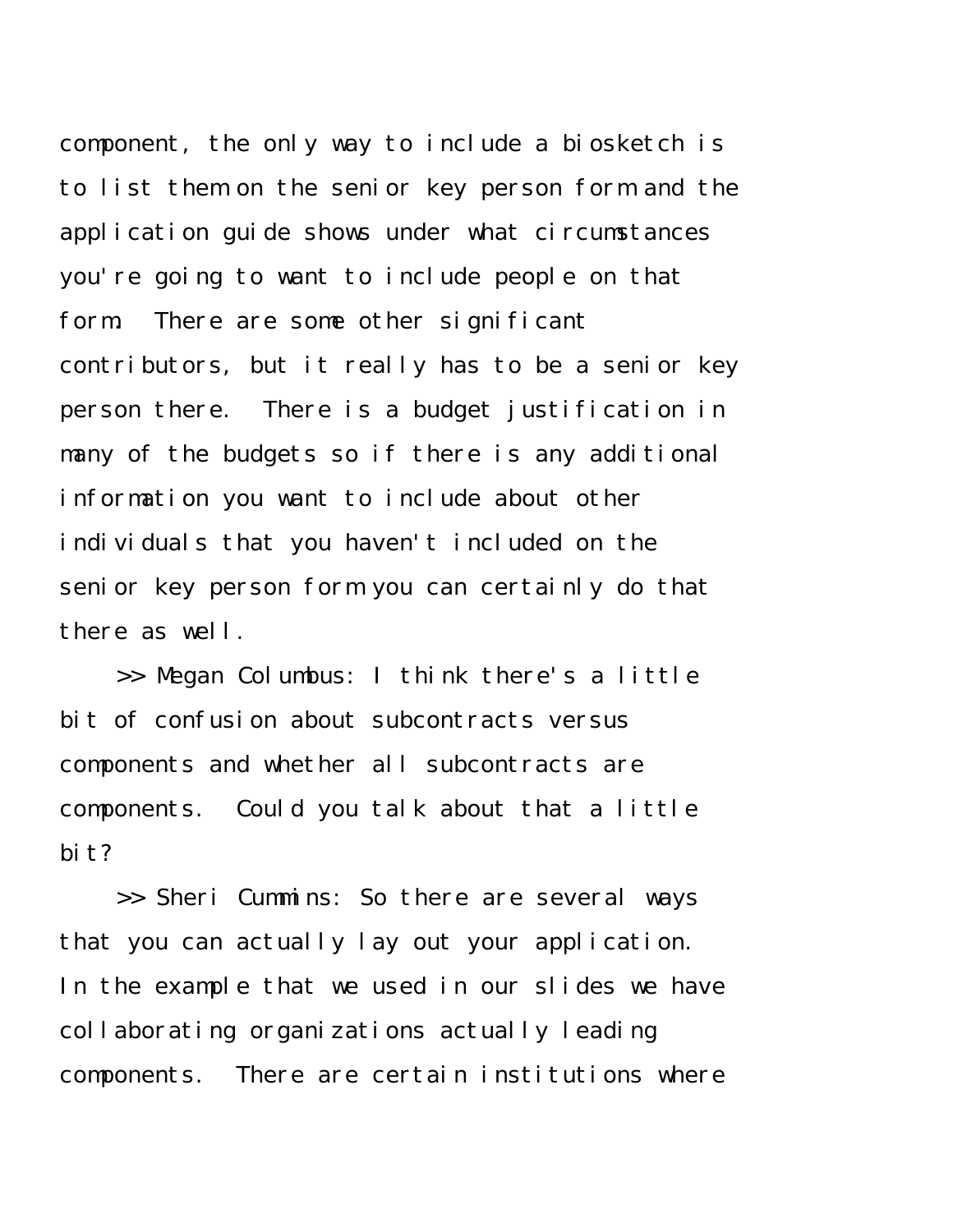they maintain that lead responsibility for every component within their application. So in those cases I would have the applicant organization leading every one of those components and I would then use the subaward –form for the collaborating budgets.

So that's kind of the way you would make the distinction.

>> Megan Columbus: A number of people have asked about being able to play in ASSIST so they can get comfortable in the system before actually submitting the application. I believe in your presentation you mentioned that there's a sandbox available.

>> Sheri Cummins: That's absolutely right. We do have a non-production environment. We call it our external user accept testing. It's basically a demo site that allows you to get in there, set up an account and play. The instructions are in the slides at the end there. I actually just posted it with the latest and greatest forms today, so the instructions are up to date and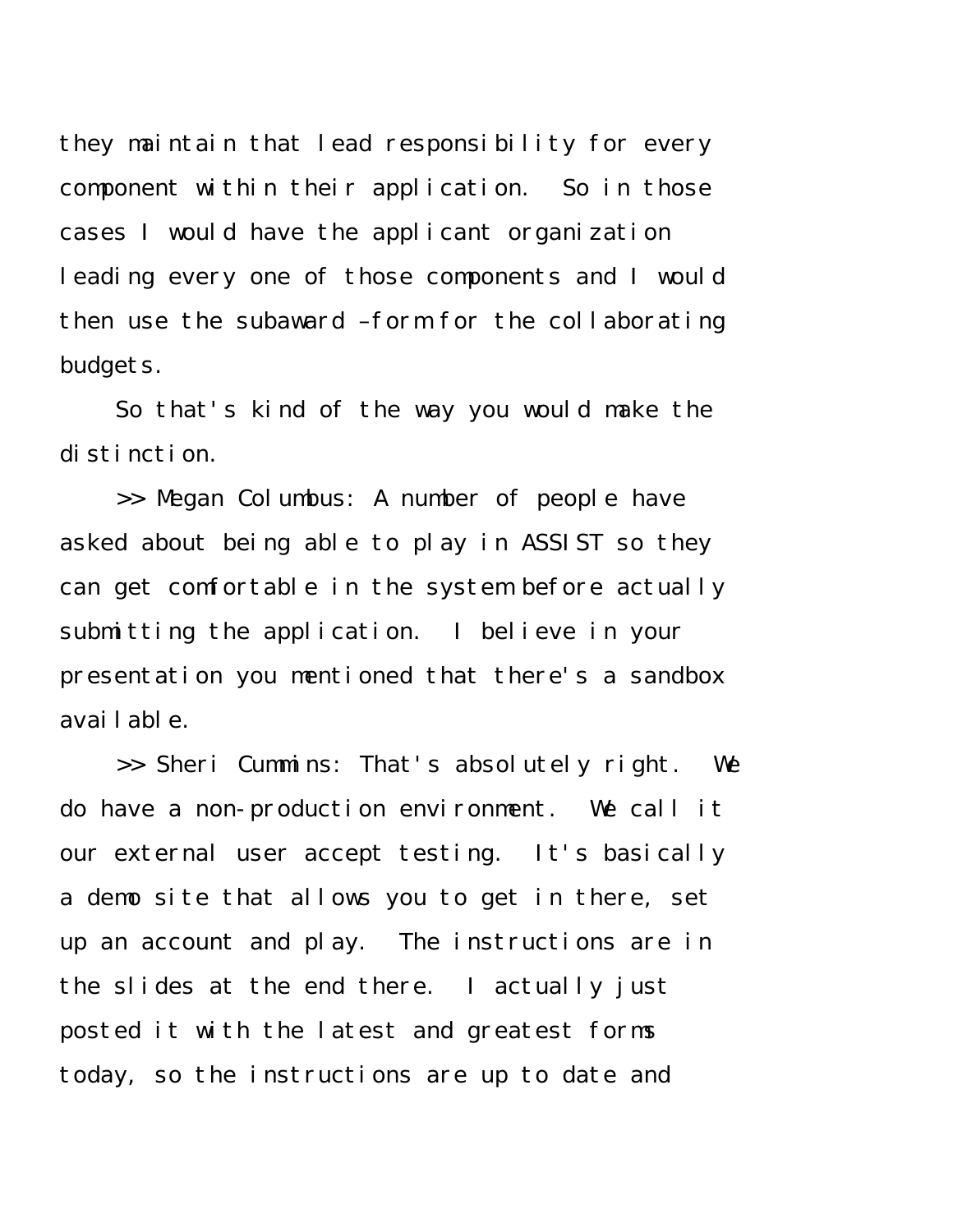ready for you to go out and play.

>> Megan Columbus: I do see some questions that are really policy questions. They're not about using the system. So people, if you have questions about things like what percent effort to the PI of a Core B if they're on multiple places, you should really be talking to either the program official atat the NIH institute funding the grant or the NIH grants management folks.

The funding opportunity announcement instructions may actually provide the instruction in Section 4, but that's not an ASSIST question, that's really a question about how to construct your application and that comes really from the institute who put out the funding opportunity announcement.

There are some questions about things like where to go for help. Certainly Sheri covered that in her presentation and there's a slide available. But the other thing to point out is that we've done a whole lot of work to make ASSIST as interactive as possible in terms of help. And so you'll be able to find question marks all over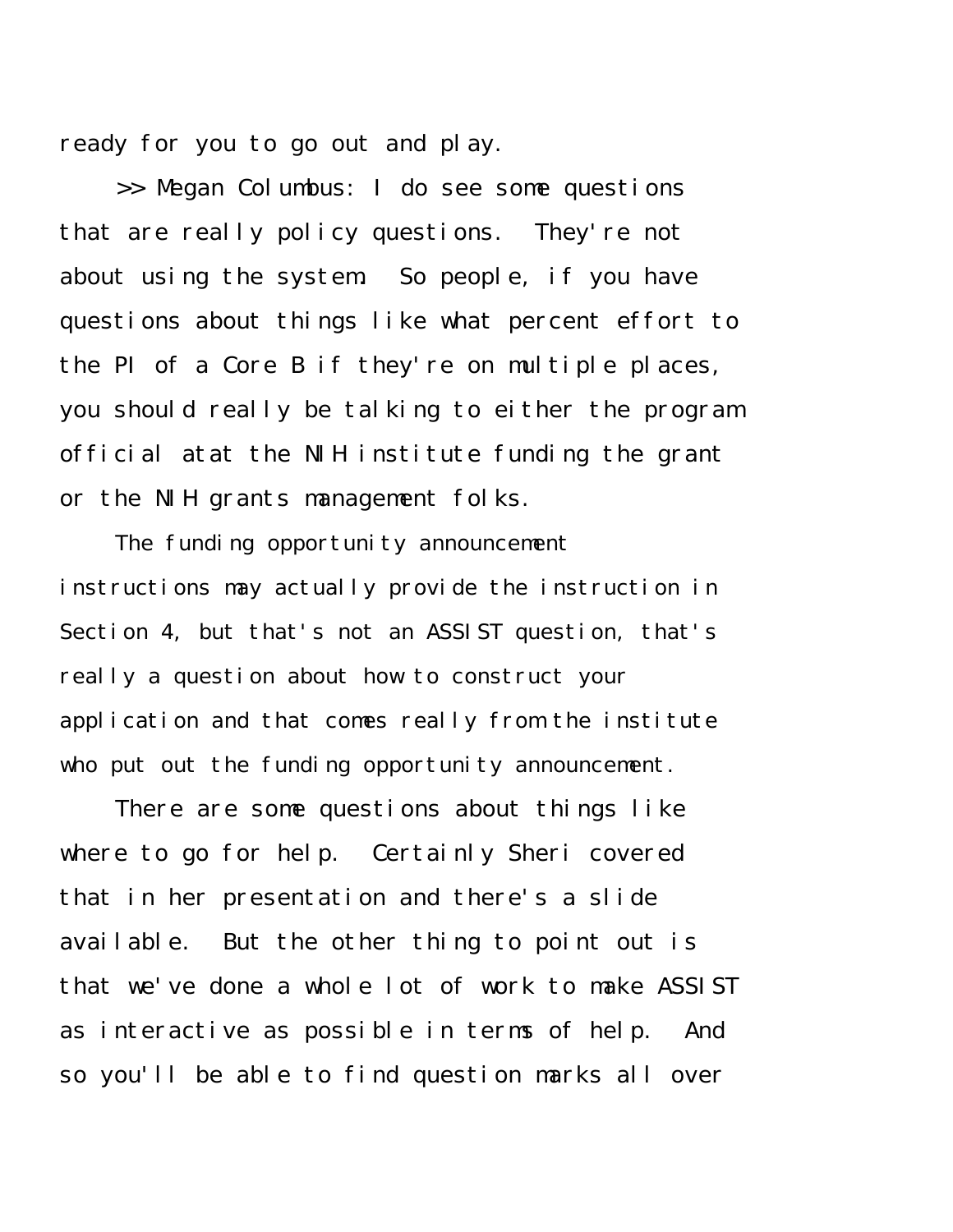the place that will provide you access to the help desk as well as access to how to use the system. That page in ASSIST and also take you to the application guide as well. And so we've tried our best to try and integrate some of the resources for you.

Sheri, I'm pretty sure that you covered this, but just to reiterate, the signing official's commonss credentials, do they need to match the organizations Grants.gov credentials?

>> Sheri Cummins: So within ASSIST in order to get to that submit button you have to have a signing official eRA Commons account. So when you log into ASSIST you have to use an account with an SO role. Now, when you are doing that actual submit action, so that gets you the submit button, when you do the submit action you will have to have authorized organization representative credentials within Grants.gov.

>> Megan Columbus: Thank you. What about the application statuses? Are they reversible?

>> Sheri Cummins: Yes. At any time anybody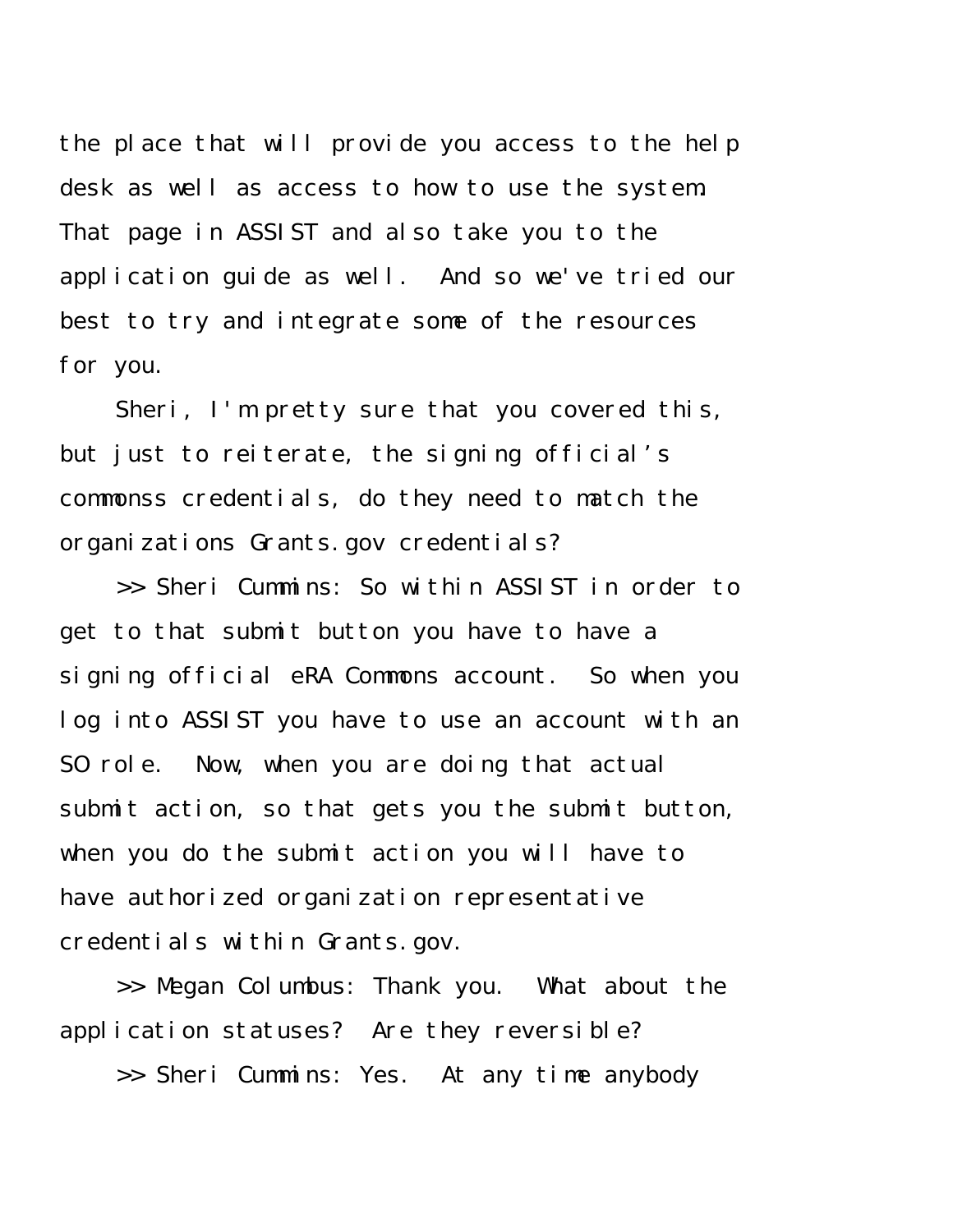that has that status maintainer role or the AOs or SOs at the applicant institution have the ability to change an application back into work in progress and go through the steps of making it ready for submission again.

>> Megan Columbus: I know a couple of people have also asked about abandoning components because that happens all the time. And so they can set the status to abandon?

>> Sheri Cummins: Absolutely, you can abandon a component or actually abandon an entire application. We don't have the ability to delete. We actually wanted to make sure that we have the ability to recover some of the components and applications while we were going through our pilot phase we will be implementing a delete function in the future, but for now you can actually do an abandon both of the component and application level.

>> Megan Columbus: And a number of people wrote in with questions asking if I need to reorder components I can reorder them if I just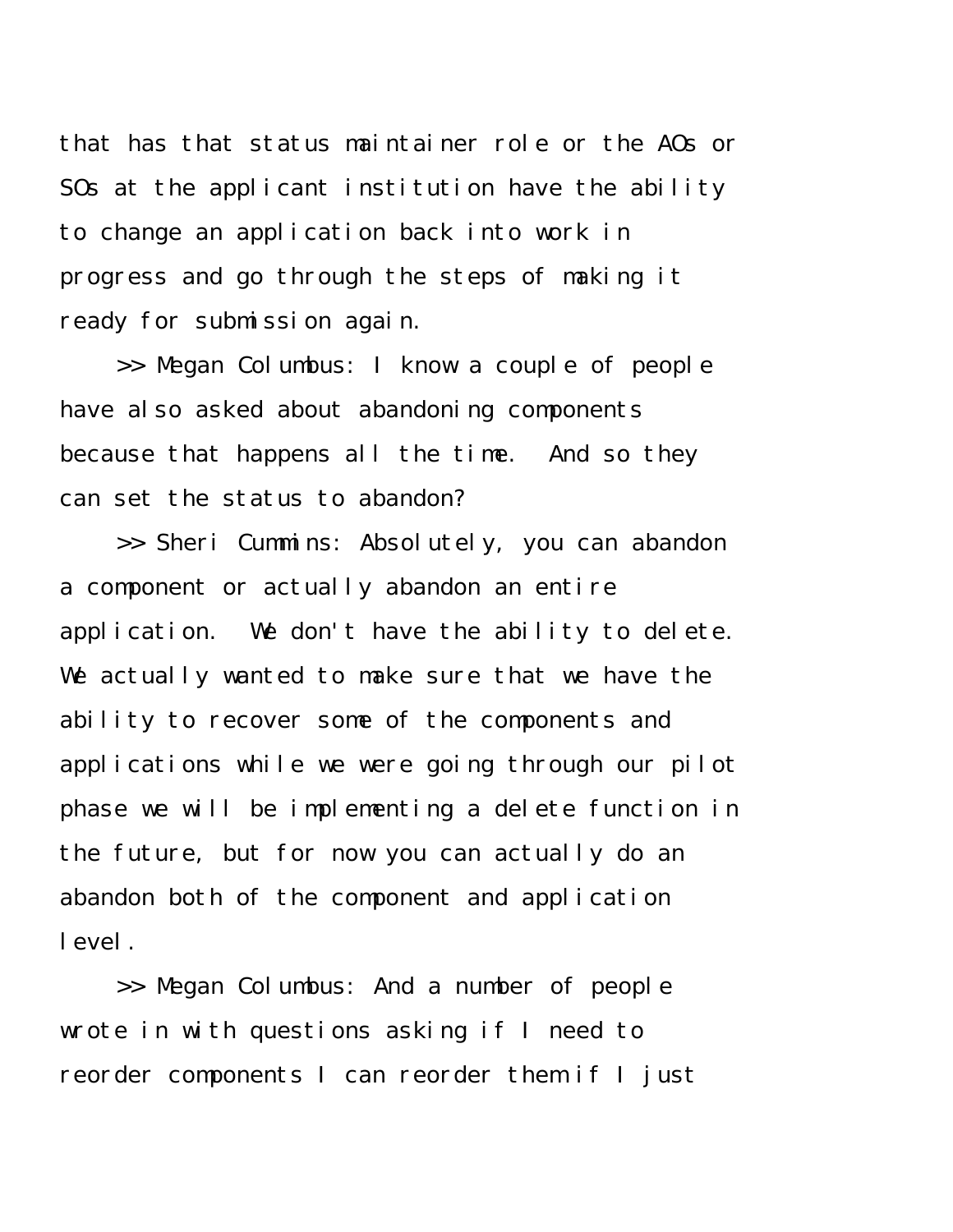start a new application. And the answer to that is yes.

>> Sheri Cummins: Absolutely.Just to expand on that a little bit, we did put a lot of emphasis on creating that application shell. You can actually go back and add a component or if you don't have all the information to do your shell at the time, you can certainly go and add a component in any time, but just know that it's going to show up in the order that they're put into ASSIST within a component type. So if I have three projects and I add them at different days, it's still going to be the order that all three were put into ASSIST.

>> Megan Columbus: All right. So I see that we're over time. Let me do one last question here. And that is, is there a limit on the number of people who can be logged in and working on the application?

>> Sheri Cummins: No, there's not. The only limit is that only one person within a specific form can have access to edit at a time.

>> Megan Columbus: Fabulous. Hey, Sheri, you